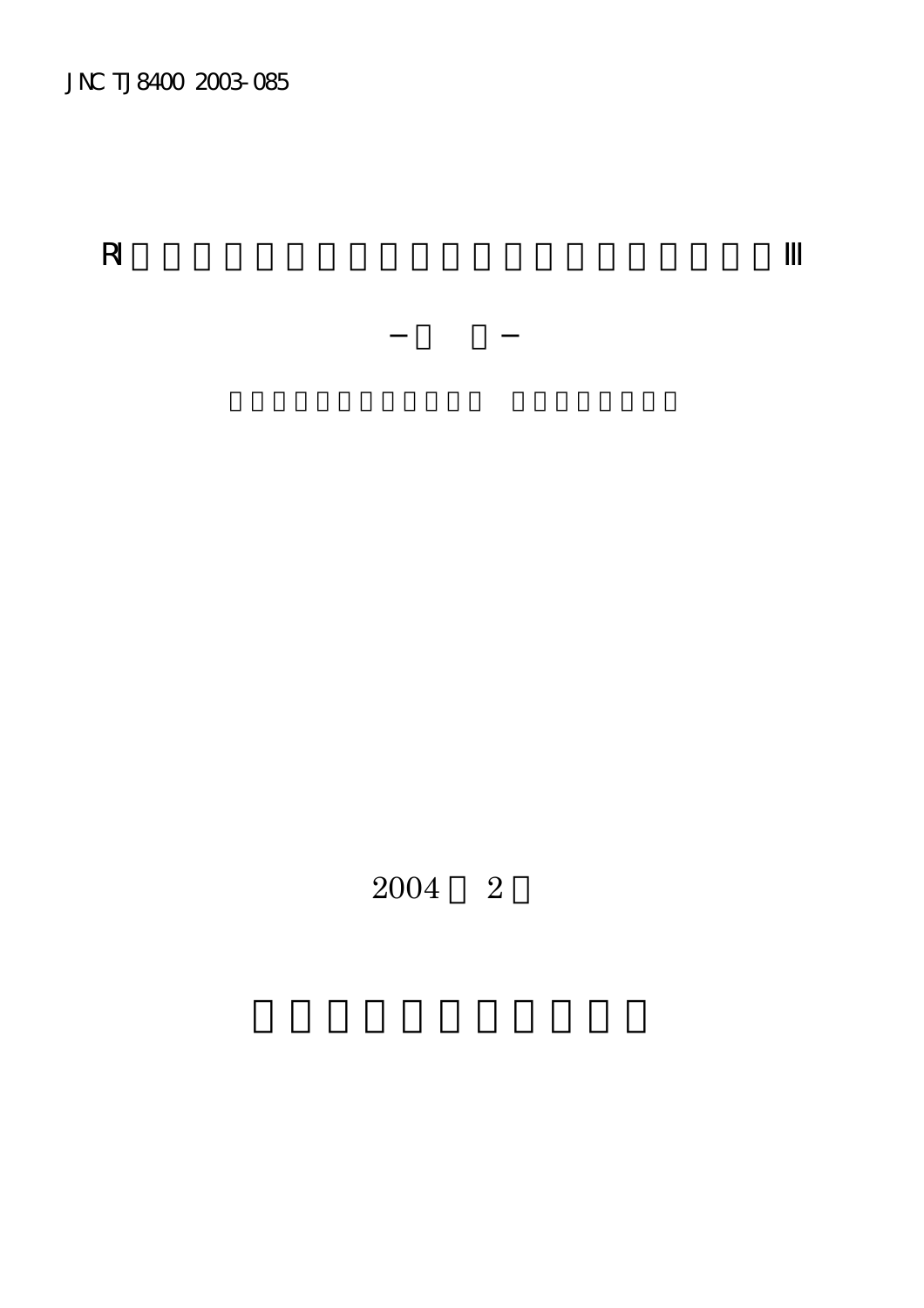本資料の全部または一部を複写・複製・転載する場合は、下記にお問い合わせください。

〒319-1184 茨城県那珂郡東海村村松4番地49 核燃料サイクル開発機構 技術展開部 技術協力課 電話: 029-282-1122 (代表) ファックス: 029-282-7980 電子メール: jserv@jnc.go.jp

Inquiries about copyright and reproduction should be addressed to: Technical Cooperation Section, Technology Management Division, Japan Nuclear Cycle Development Institute 4-49 Muramatsu, Tokai-mura, Naka-gun, Ibaraki 319-1184, Japan

C 核燃料サイクル開発機構 (Japan Nuclear Cycle Development Institute) 2004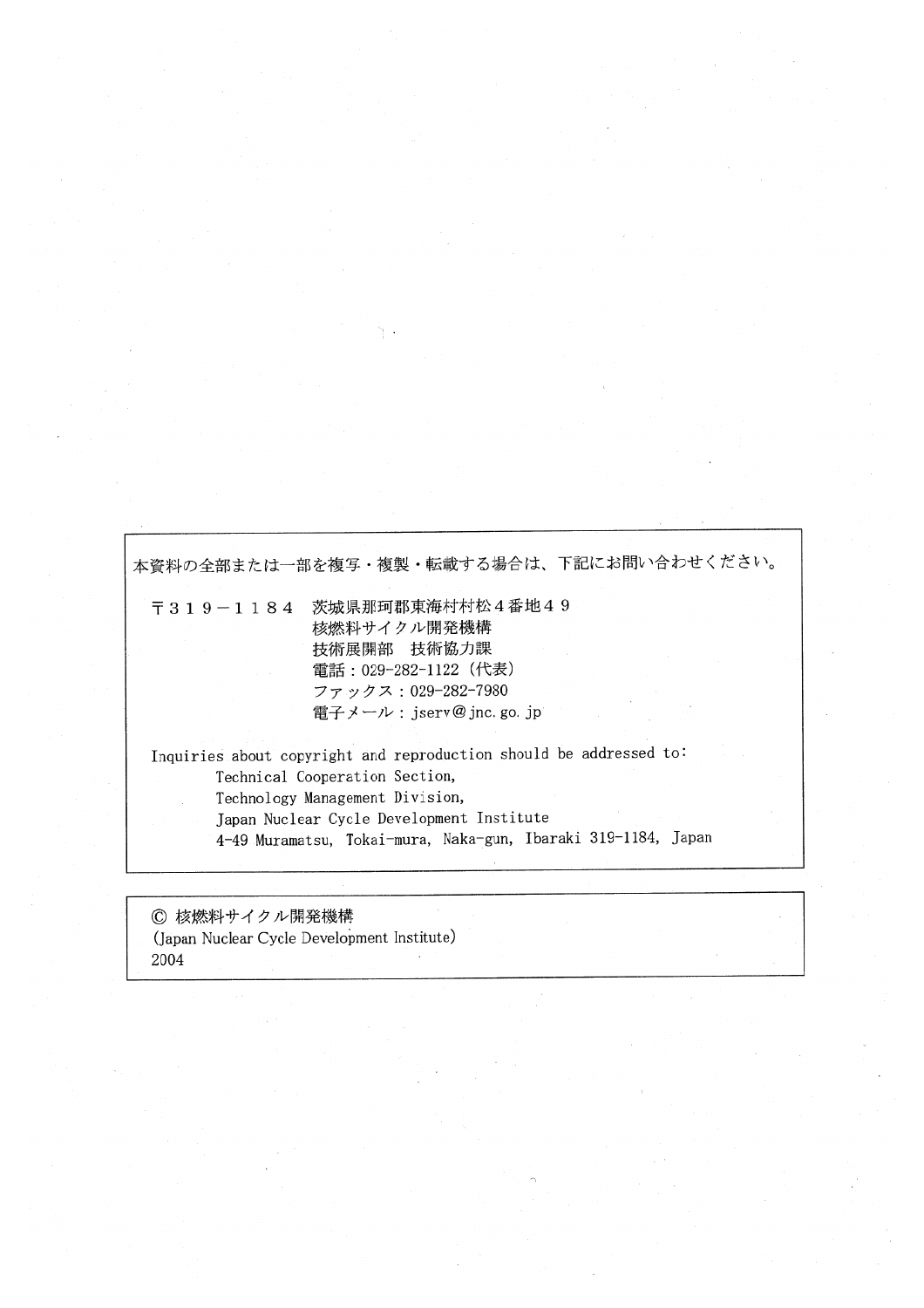2004 2

 $RI$ 

RI  $12 \quad 3$ 

 $14$ 

景山仁志\*、赤堀邦 \*

 $\rm RI$ 

\*三菱マテリアル株式会社

 $10\mu$  Sv/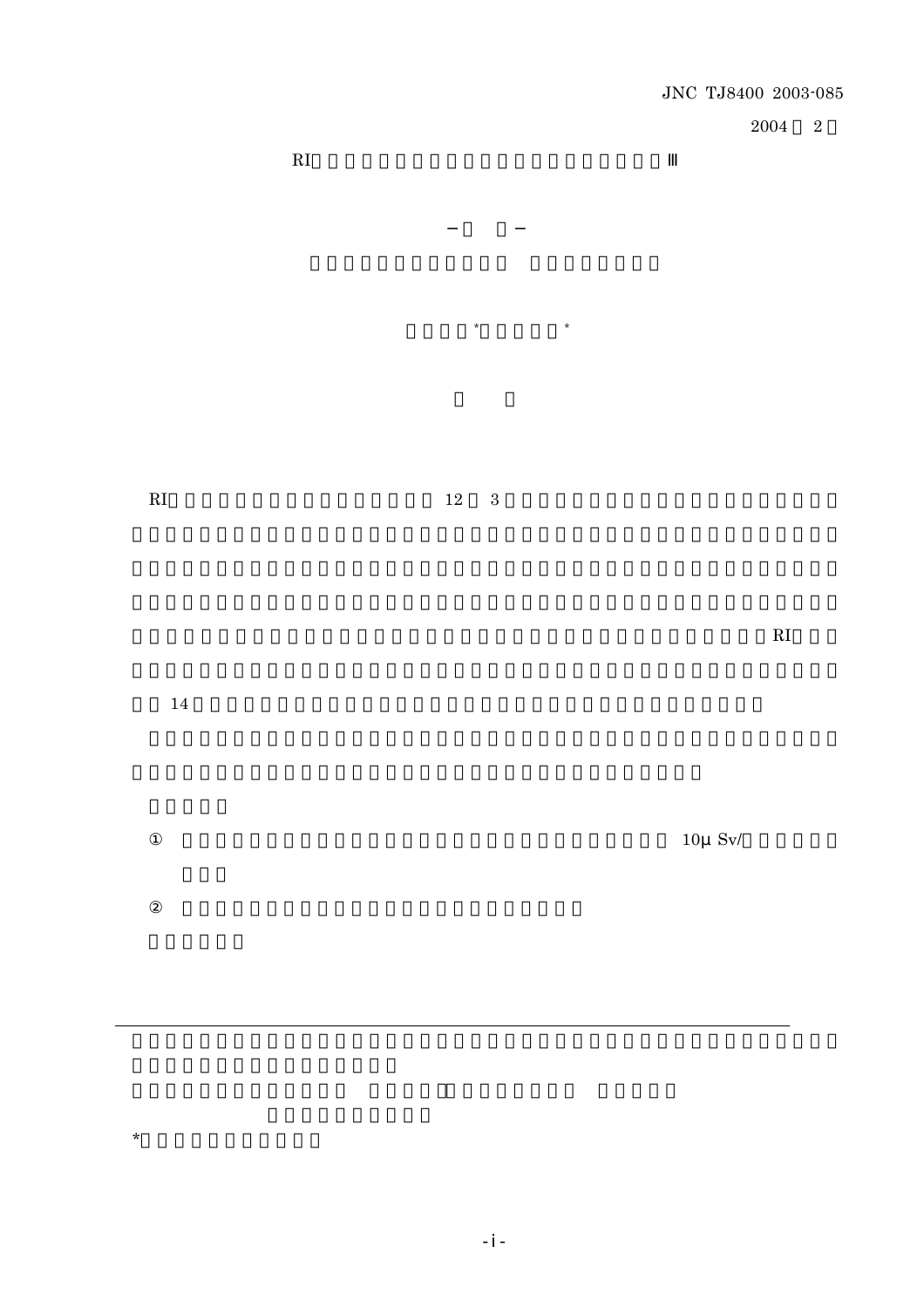February,2004

# The Conceptual Design of Waste Repository for Radioactive Waste from Medical, industrial and Research Facilities containing comparatively high radioactivity

#### (Summary Report)

(Document Prepared by Other Organization, Based on the Trust Contract)

### Hitoshi Kageyama\*, Kuniaki Akahori\*

#### Abstract

Advisory Committee on Nuclear Fuel Cycle Backend Policy reported the basic approach to the RI and Institute etc. wastes on March 2002. According to it, radioactive waste form medical, industrial and research facilities should be classified by their radioactivity properties and physical and chemical properties, and should be disposed in the appropriate types of repository with that classification. For the radioactive waste containing comparatively high radioactivity generated from reactors, NSC has established the Concentration limit for disposal. NSC is now discussing about the limit for the radioactive waste from medical, industrial and research facilities containing comparatively high radioactivity.

 Japan Nuclear Cycle Development Institute (JNC) has studied about the feasibility and the cost of the disposal for radioactive waste from medical, industrial and research facilities.

 This study was started to renew to latest data of the radioactive waste. And at the point of shielding from radiation, the waste was categorized by activity of nuclide in waste container. Then the safety assessment and the prediction of cost of the disposal performed.

The result of this study showed as follow;

(1) According to groundwater scenario, the summed does for the repository are below of the regulatory guideline of  $10\mu$  Sv/year.

(2) A rough estimate values of a disposal cost under the assumed situation were indicated with the arguments.

This Work was performed by Mitsubishi Materials Corporation under contract with Japan Nuclear Cycle Development Institute.

JNC Liaison : Materials Research Group, Waste Isolation Research Division, Waste Management and Fuel Cycle Research Center, Tokai Works.

<sup>\*</sup> Mitsubishi Materials Corporation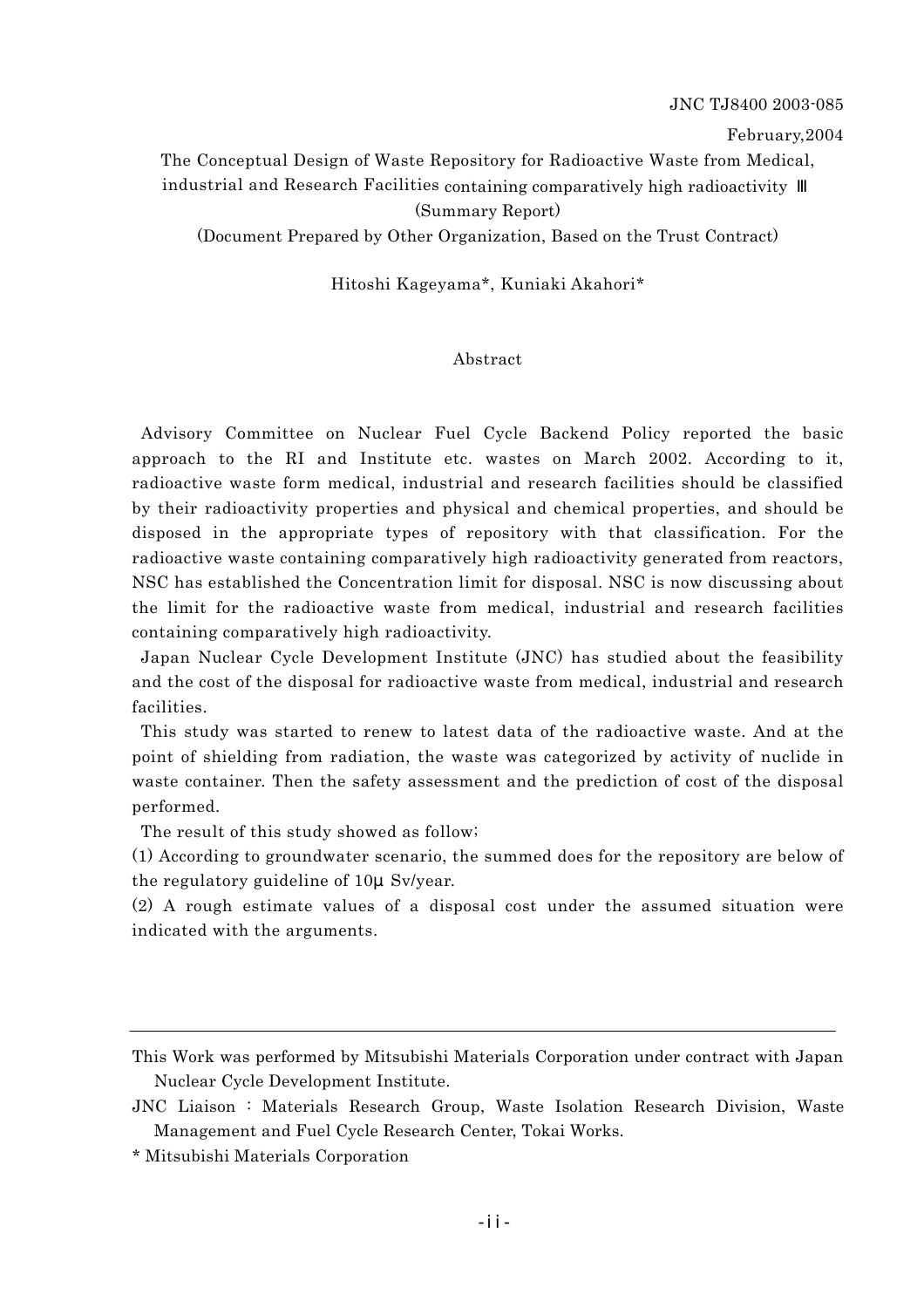| 1.    |    |
|-------|----|
| 2.    |    |
| 2.1   |    |
| 2.2   |    |
|       |    |
| 2.3   |    |
| 2.3.1 |    |
| 2.3.2 |    |
| 2.3.3 |    |
| 2.3.4 |    |
| 2.3.5 |    |
| 2.4   |    |
| 3.    |    |
| 3.1   |    |
| 3.1.1 |    |
| 3.1.2 |    |
| 3.2   |    |
| 3.2.1 | 17 |
| 3.2.2 |    |
| 3.2.3 |    |
| 3.2.4 |    |
|       |    |
| 3.3   |    |
| 3.3.1 |    |
| 3.3.2 |    |
| 3.3.3 | 34 |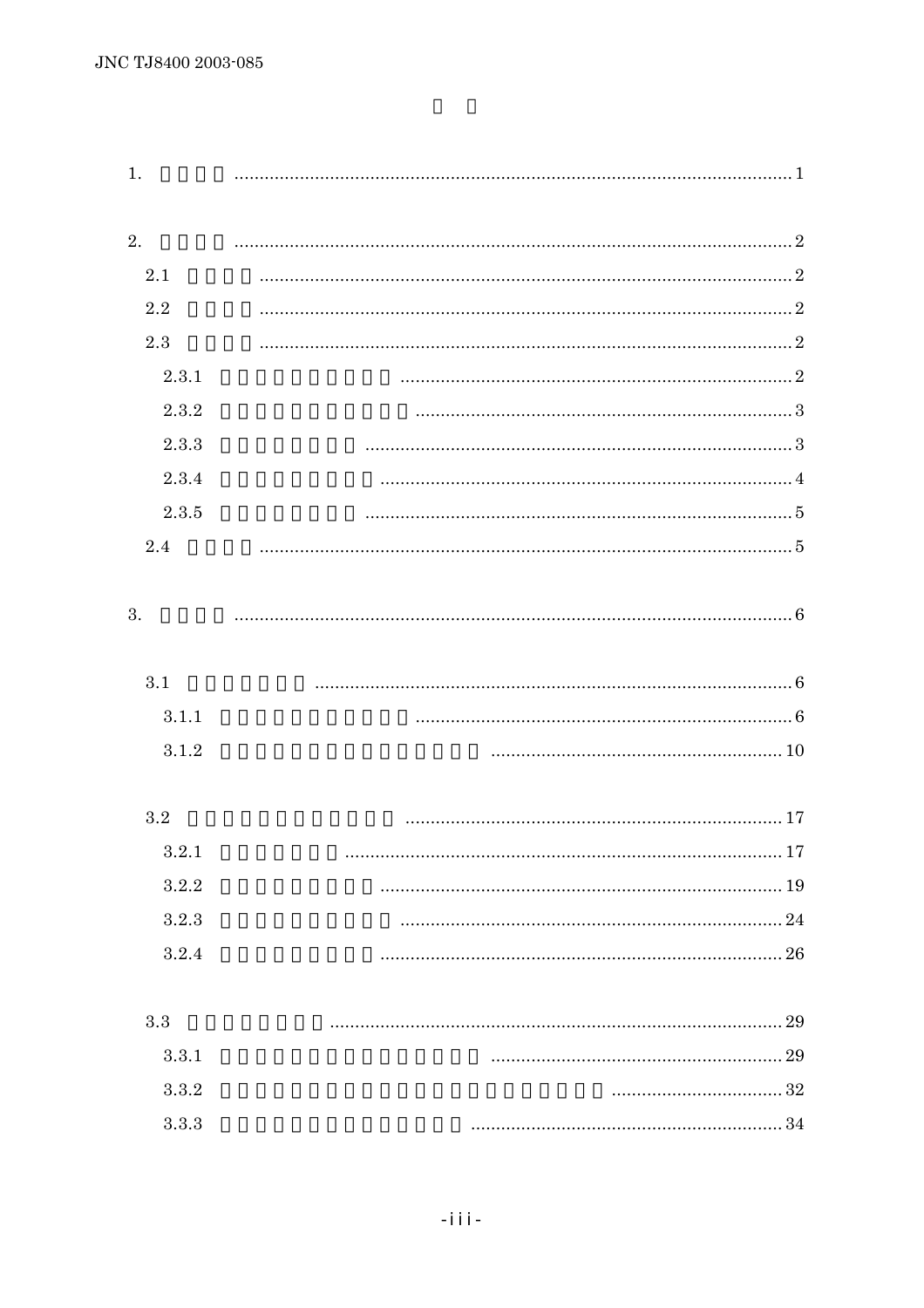| 3.4      | 43 |
|----------|----|
| 3.4.1    |    |
| 3.4.2 RI |    |
| 3.4.3    |    |
|          |    |
| 3.5      |    |
| 3.5.1    |    |
| 3.5.2    |    |
| 3.5.3    |    |
| 3.5.4    | 73 |
|          |    |
| 3.6      | 74 |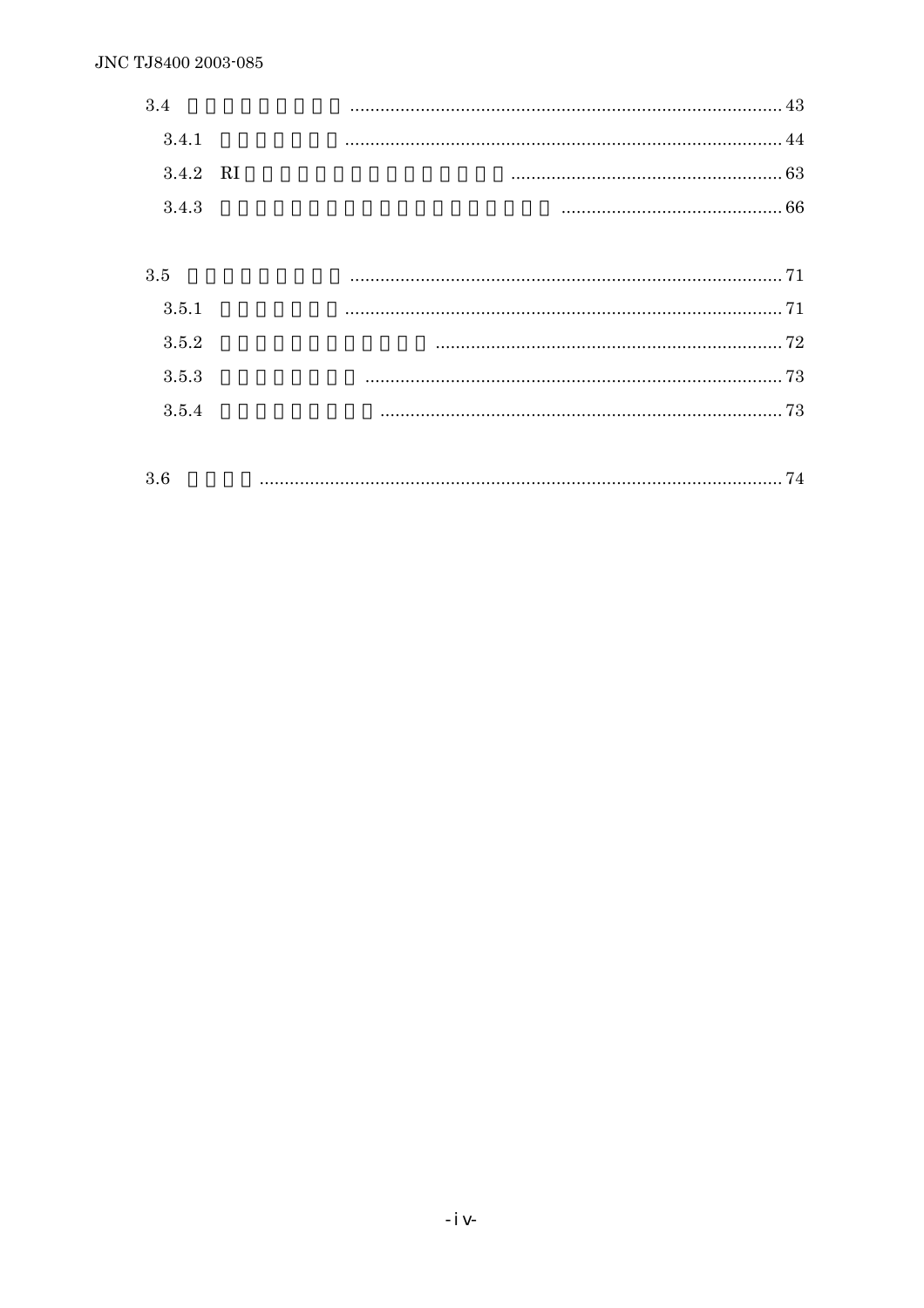|    |         |                  | $3.1.1 - 1$ |
|----|---------|------------------|-------------|
|    |         |                  | $3.1.2 - 1$ |
| 13 | $Co-60$ |                  | $3.1.2 - 2$ |
|    |         |                  | $3.1.2 - 3$ |
|    |         | 1.3 <sub>m</sub> | $3.1.2 - 4$ |
|    |         |                  | $3.2.2 - 1$ |
|    |         |                  | $3.2.2 - 2$ |
|    |         |                  | $3.2.2 - 3$ |
|    |         |                  | $3.2.2 - 4$ |
|    |         |                  | $3.2.3 - 1$ |
|    |         |                  | $3.2.3 - 2$ |
|    |         |                  | $3.2.4 - 1$ |
|    |         |                  | $3.2.4 - 2$ |
|    |         |                  | $3.3.3 - 1$ |
|    |         |                  | $3.4.1 - 1$ |
|    |         |                  | $3.4.1 - 2$ |
|    |         |                  | $3.4.1 - 3$ |
|    |         |                  | $3.4.1 - 4$ |
|    |         |                  | $3.4.1 - 5$ |
|    |         |                  | $3.4.1 - 6$ |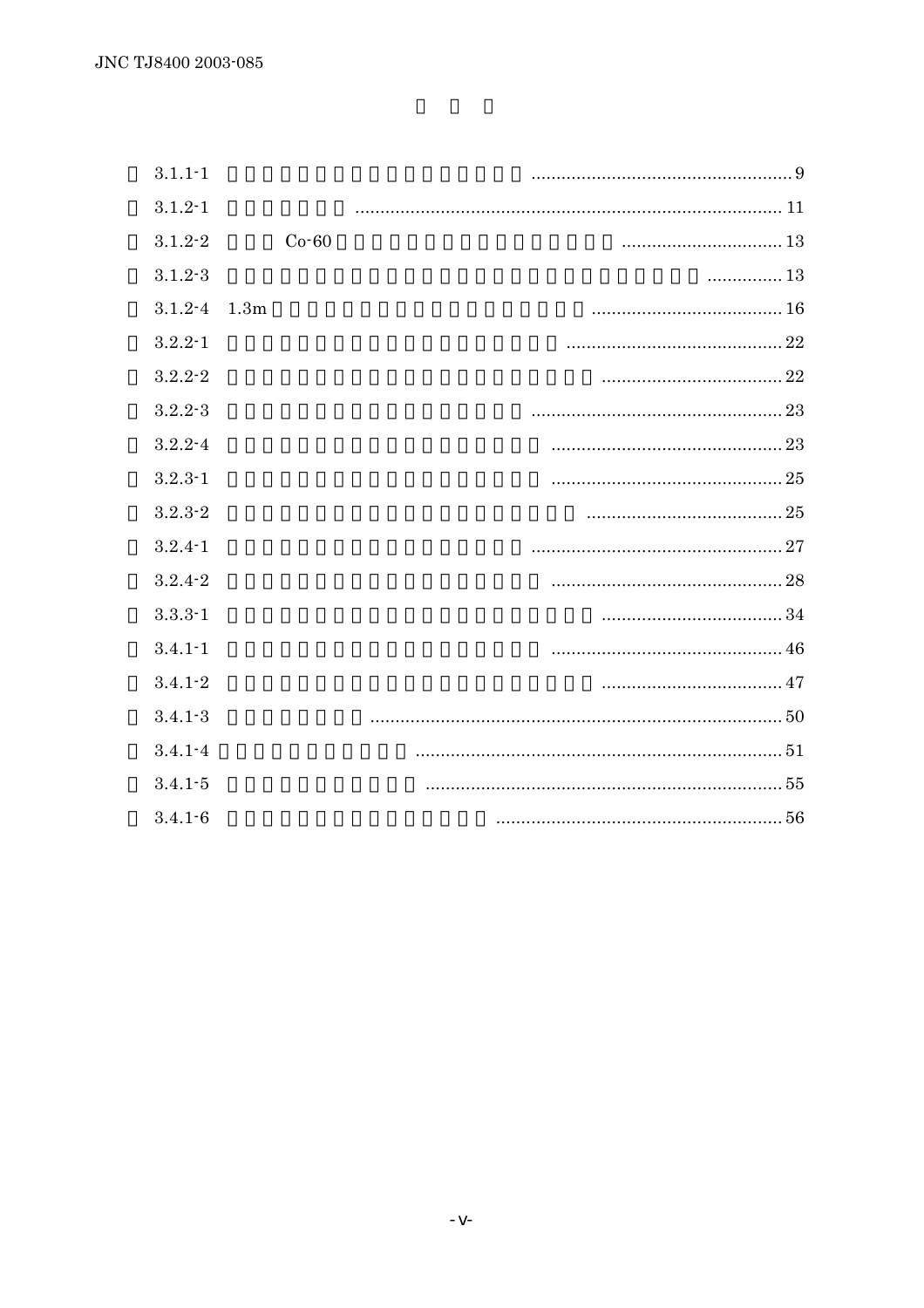|                  |                  | $3.1.1 - 1$ |
|------------------|------------------|-------------|
|                  |                  | $3.1.1 - 2$ |
| 1.3 <sub>m</sub> |                  | $3.1.2 - 1$ |
|                  | 1.3 <sub>m</sub> | $3.1.2 - 2$ |
|                  |                  | $3.2.1 - 1$ |
|                  |                  | $3.2.4 - 1$ |
|                  |                  | $3.2.4 - 2$ |
| $\ldots$ 28      |                  | $3.2.4 - 3$ |
|                  |                  | $3.3.1 - 1$ |
|                  |                  | $3.3.1 - 2$ |
|                  |                  | $3.3.2 - 1$ |
|                  |                  | $3.3.3 - 1$ |
|                  |                  | $3.3.3 - 2$ |
|                  |                  | $3.3.3 - 3$ |
|                  |                  | $3.4 - 1$   |
|                  |                  | $3.4.1 - 1$ |
| 48               |                  | $3.4.1 - 2$ |
|                  |                  | $3.4.1 - 3$ |
|                  |                  | $3.4.1 - 4$ |
|                  |                  | $3.4.1 - 5$ |
|                  |                  | $3.4.2 - 1$ |
|                  |                  | $3.4.3 - 1$ |
|                  |                  | $3.4.3 - 2$ |
|                  |                  | $3.4.3 - 3$ |
|                  |                  | $3.4.3 - 4$ |
|                  |                  | $3.4.3 - 5$ |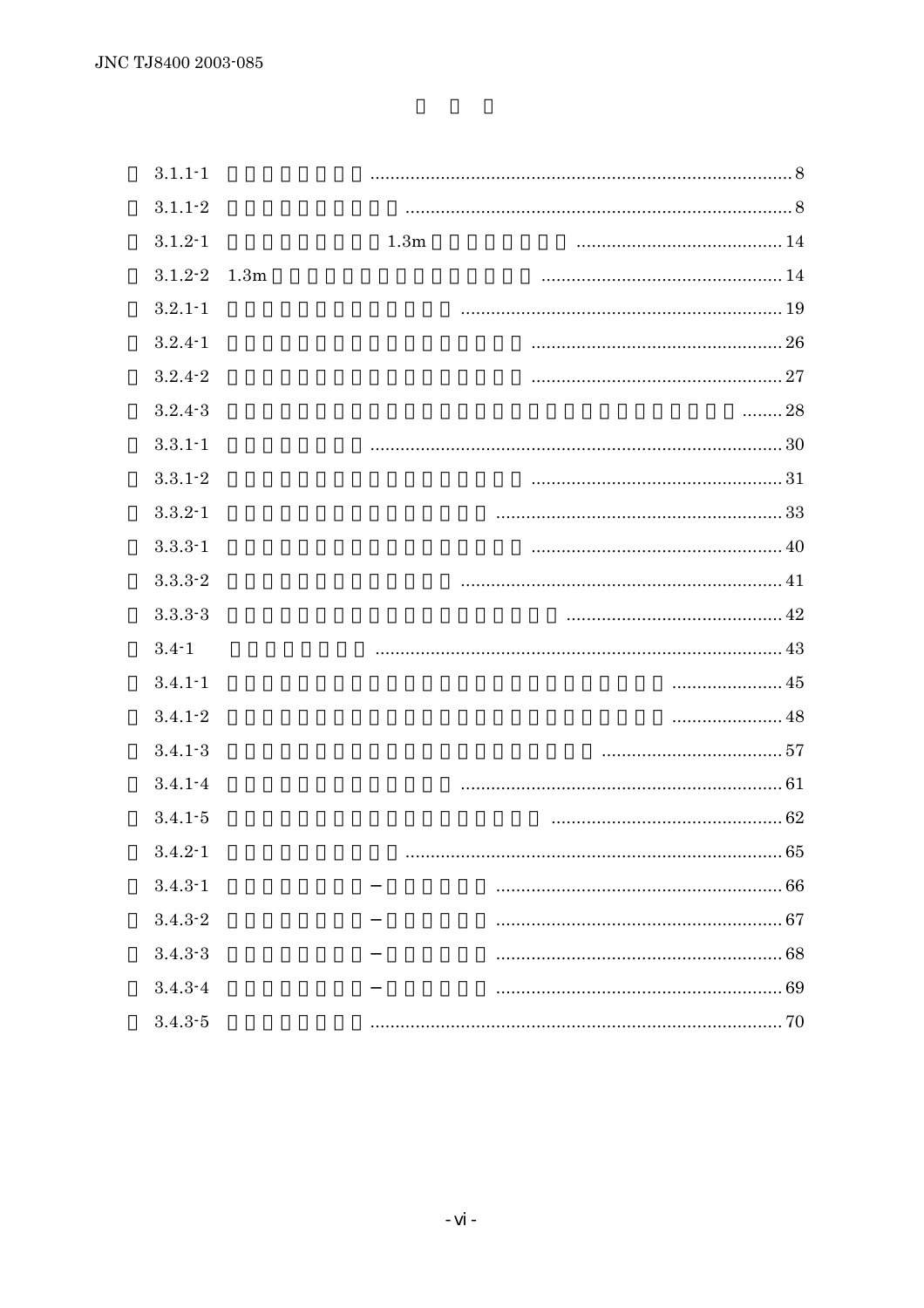. The  $\mathcal{O}(\mathcal{O}_\mathcal{O})$ 



| <b>TT</b> | <b>LVL</b> |    |
|-----------|------------|----|
| 13        |            |    |
|           |            | 14 |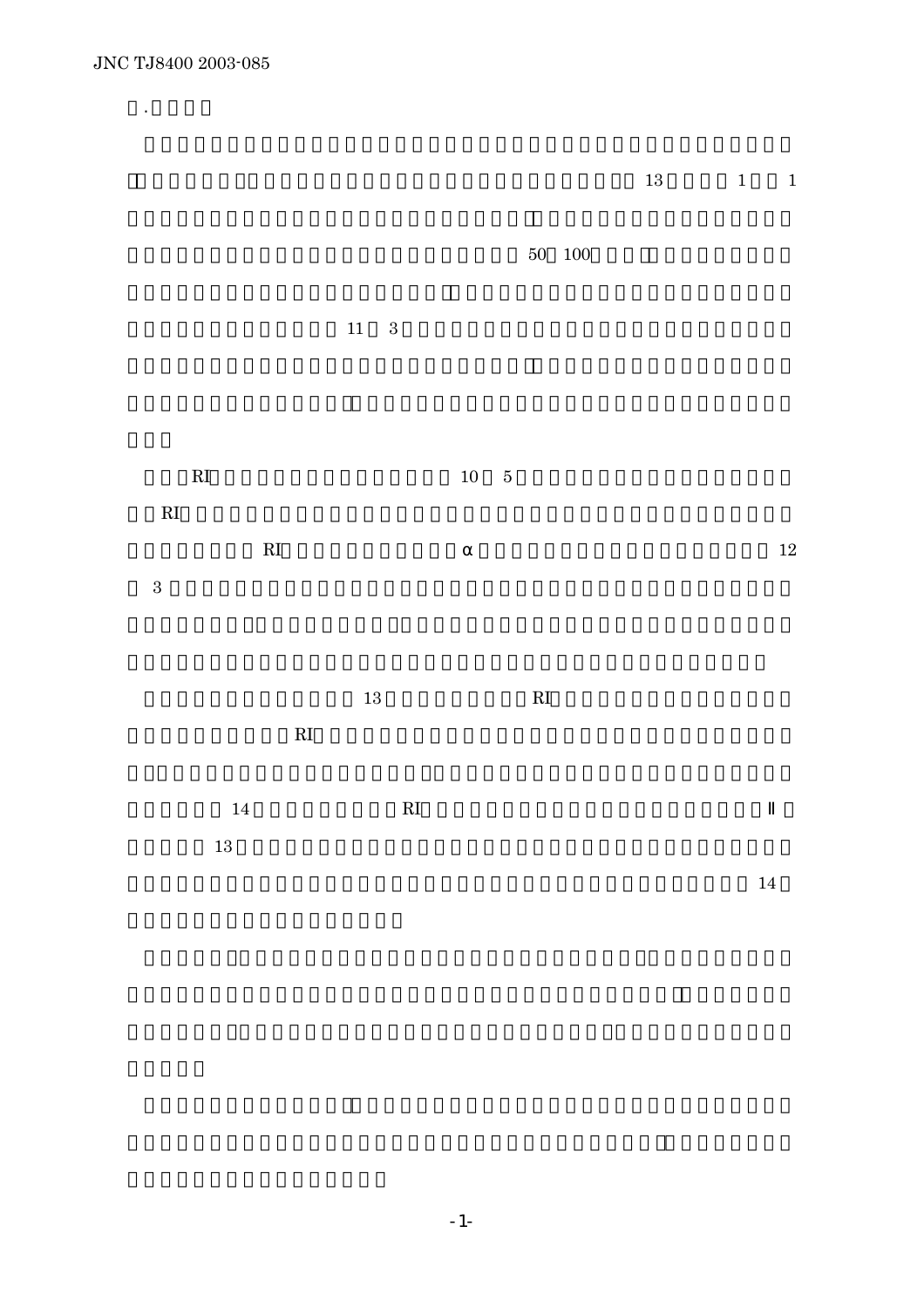.研究計画







 $JNC$  RI

 $200L$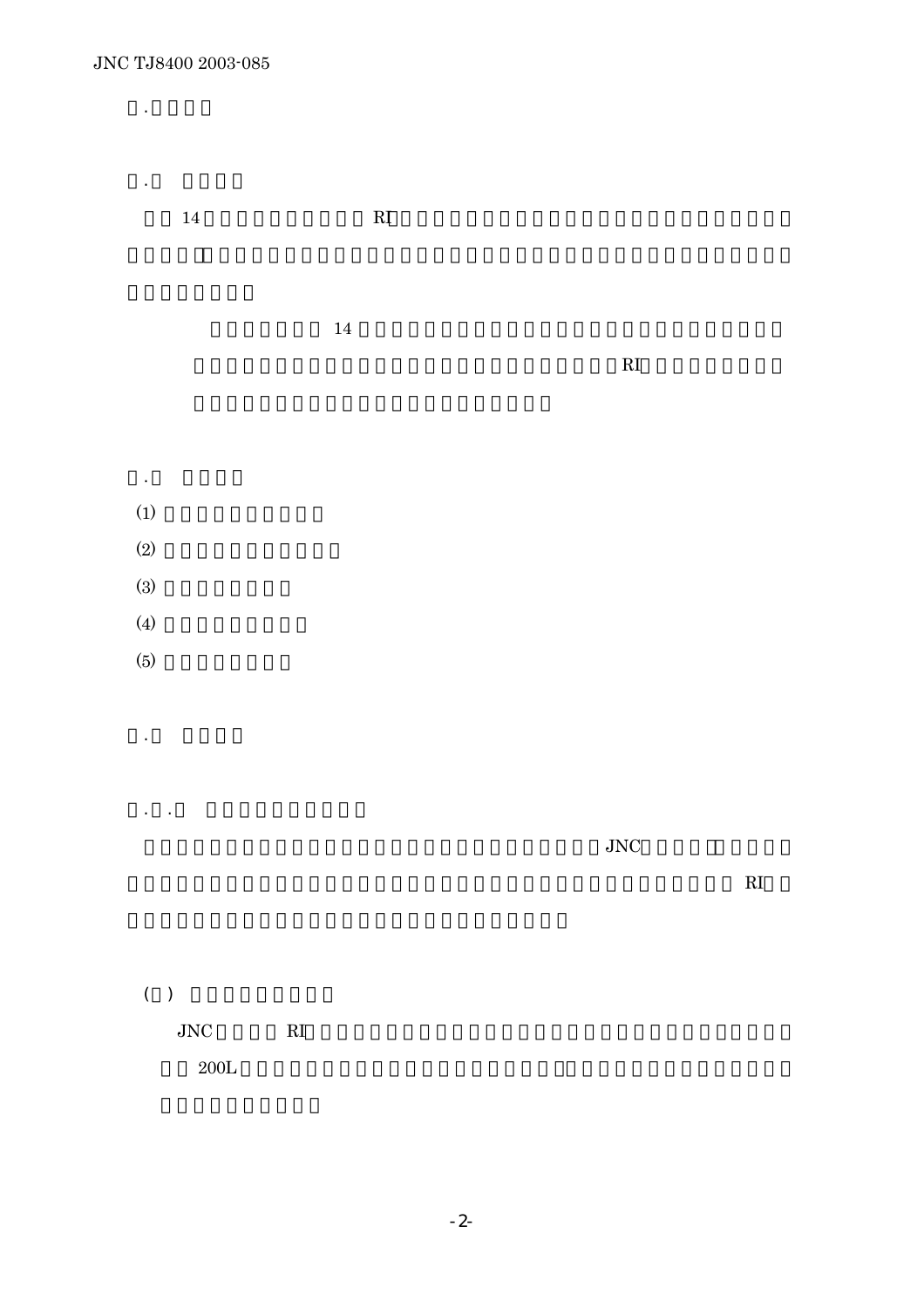$( )$ 

 $1.3$ m $\times$   $1.3$ m $\times$   $1.3$ m

 $14$   $1m^3$ 

 $15cm$ 

 $15cm$ 

 $15cm$ 

. . .

 $2.3.1$ 

 $2.3.1 \quad 2.3.2$ 

. . 施設成立性の検討

 $10\mu$  Sv/y  $C$ 

 $3.1.1 \quad 3.1.2$  D

 $D/C$ 

 $R$ I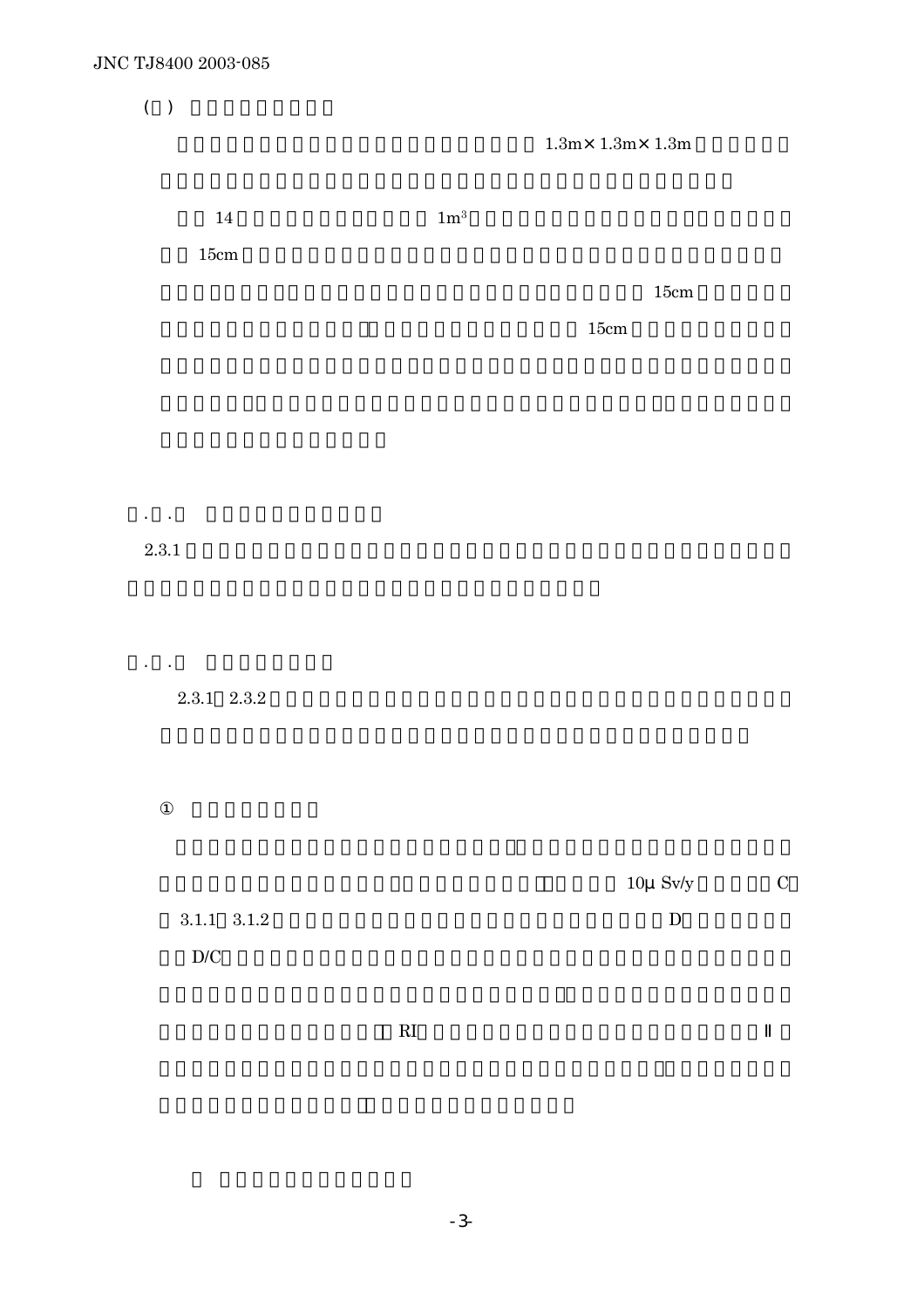$2.3.3$ 

. . 経済性の最適化検討

 $R$ I

 $2.3.3$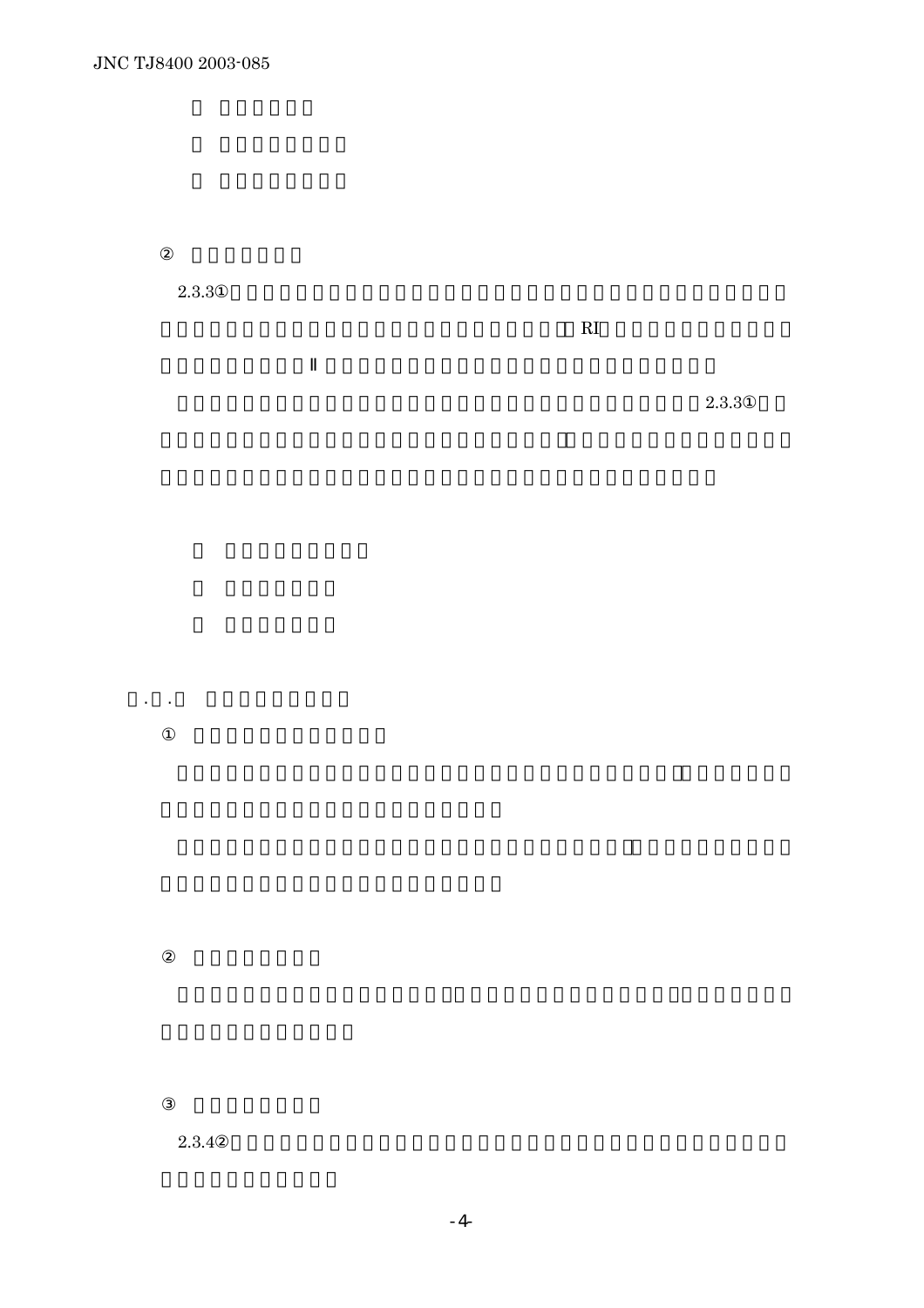. . .

| <b>JNC</b> | TRU |  |
|------------|-----|--|
|------------|-----|--|

JNC TRU

 $1m$ 

 $\mathbb{R}^n$ 平成 15 9 16 16 2 13

|                  | 15 |        |    |    |  |  |
|------------------|----|--------|----|----|--|--|
|                  | 9  | $10\,$ | 11 | 12 |  |  |
| Key Date         |    |        |    |    |  |  |
| (1)              |    |        |    |    |  |  |
| (2)              |    |        |    |    |  |  |
| $\left(3\right)$ |    |        |    |    |  |  |
| (4)              |    |        |    |    |  |  |
| (5)              |    |        |    |    |  |  |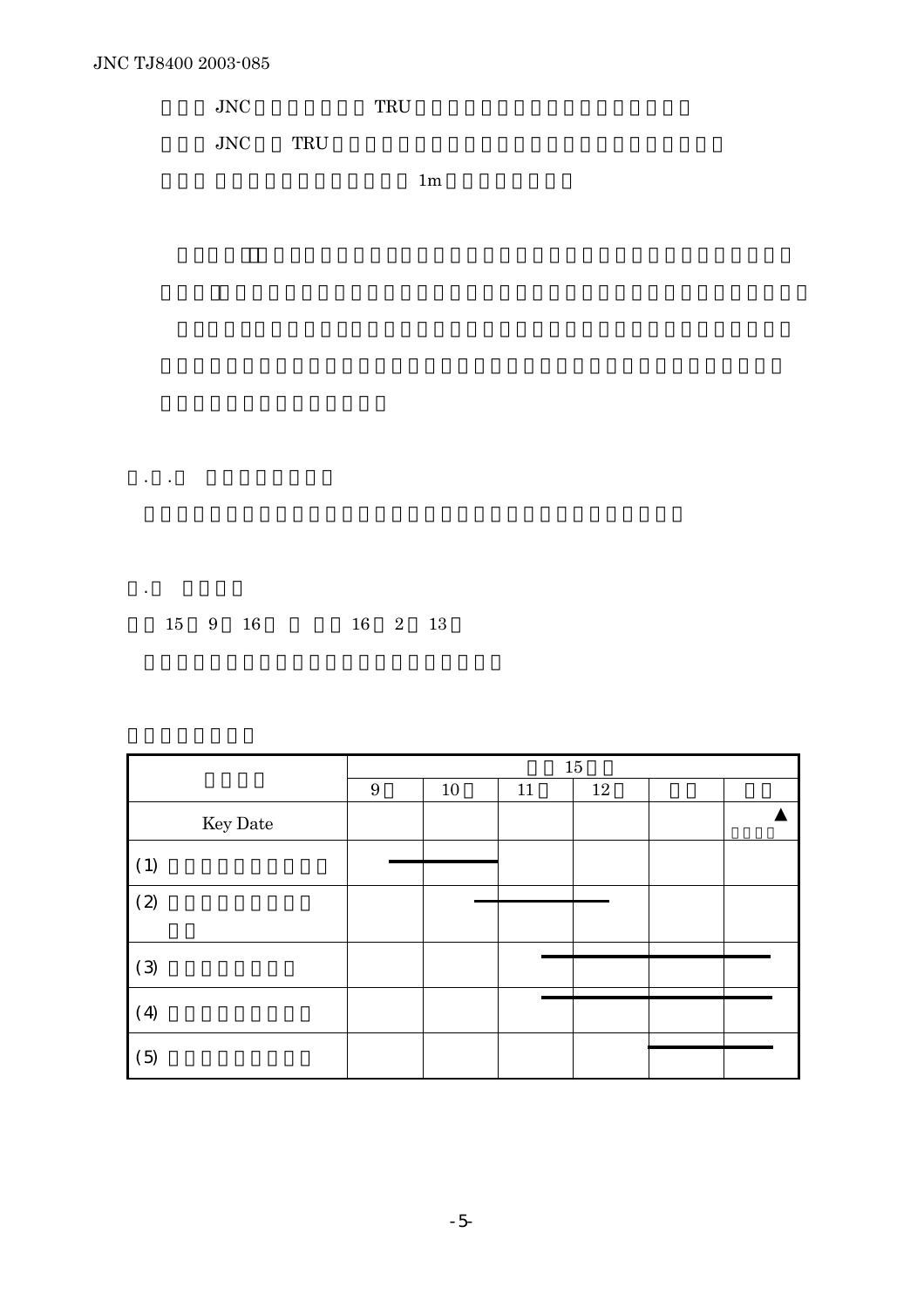$\ddot{\phantom{1}}$ 

.  $\ddotsc$ 

. 廃棄体特性検討  $R$ I  $\,$ 

 $200L$ 

 $200L$ 

 $200L$  3.1.1

 $3.1.2$ 

 $3.2$ 

 $RI$ 

 $14$ 

 $( )$  $RI$ 

 $14 \t 3.1.1-1 \t 8$ 

 $( )$ 

 $i$  $\bullet$ 

 $\bullet$ 

-6-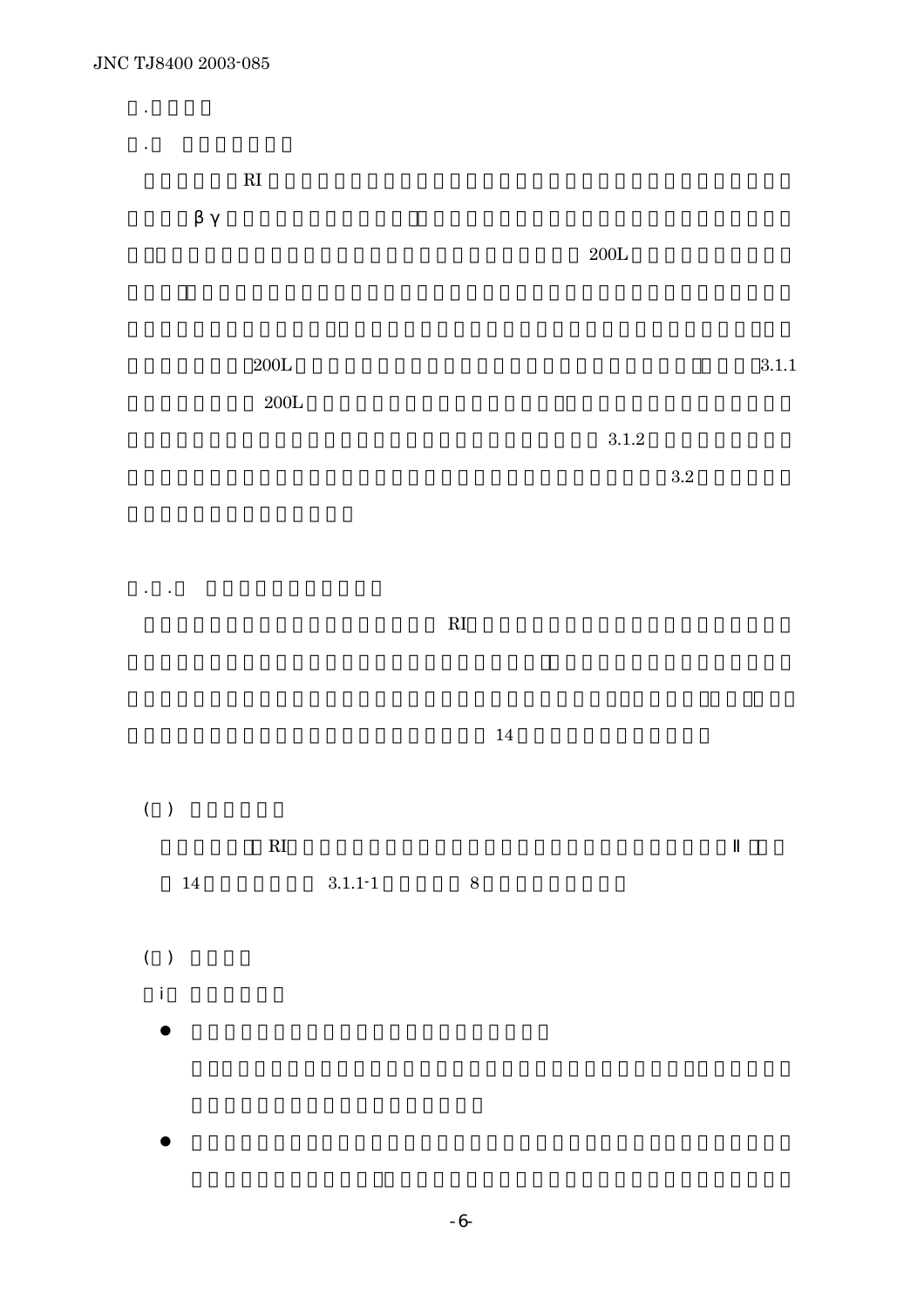$R$ 

 $( )$ 

ii

|                  | $3.1.1\mbox{-}2$ |             |                        | $200\mbox{L}$ |        |
|------------------|------------------|-------------|------------------------|---------------|--------|
| $16987\,$        |                  |             | $10018\,$              |               | 6969   |
| $3.1.1\mbox{-}2$ | $14\,$           |             |                        |               | $15\,$ |
|                  | $14\,$           |             |                        |               |        |
|                  |                  |             |                        |               |        |
|                  |                  |             |                        |               |        |
| $\rm RI$         |                  |             |                        |               |        |
|                  |                  |             | $\mathbf{P}\mathbf{u}$ |               |        |
|                  |                  |             |                        |               | $14\,$ |
|                  |                  |             |                        |               |        |
|                  |                  | $3.1.1 - 1$ |                        |               |        |
|                  |                  | $9626\,$    | $59\%$                 |               |        |
| 6577             | $41\%$           |             |                        | $16189\,$     |        |
| $95\%$           |                  |             |                        |               |        |
|                  |                  |             |                        |               |        |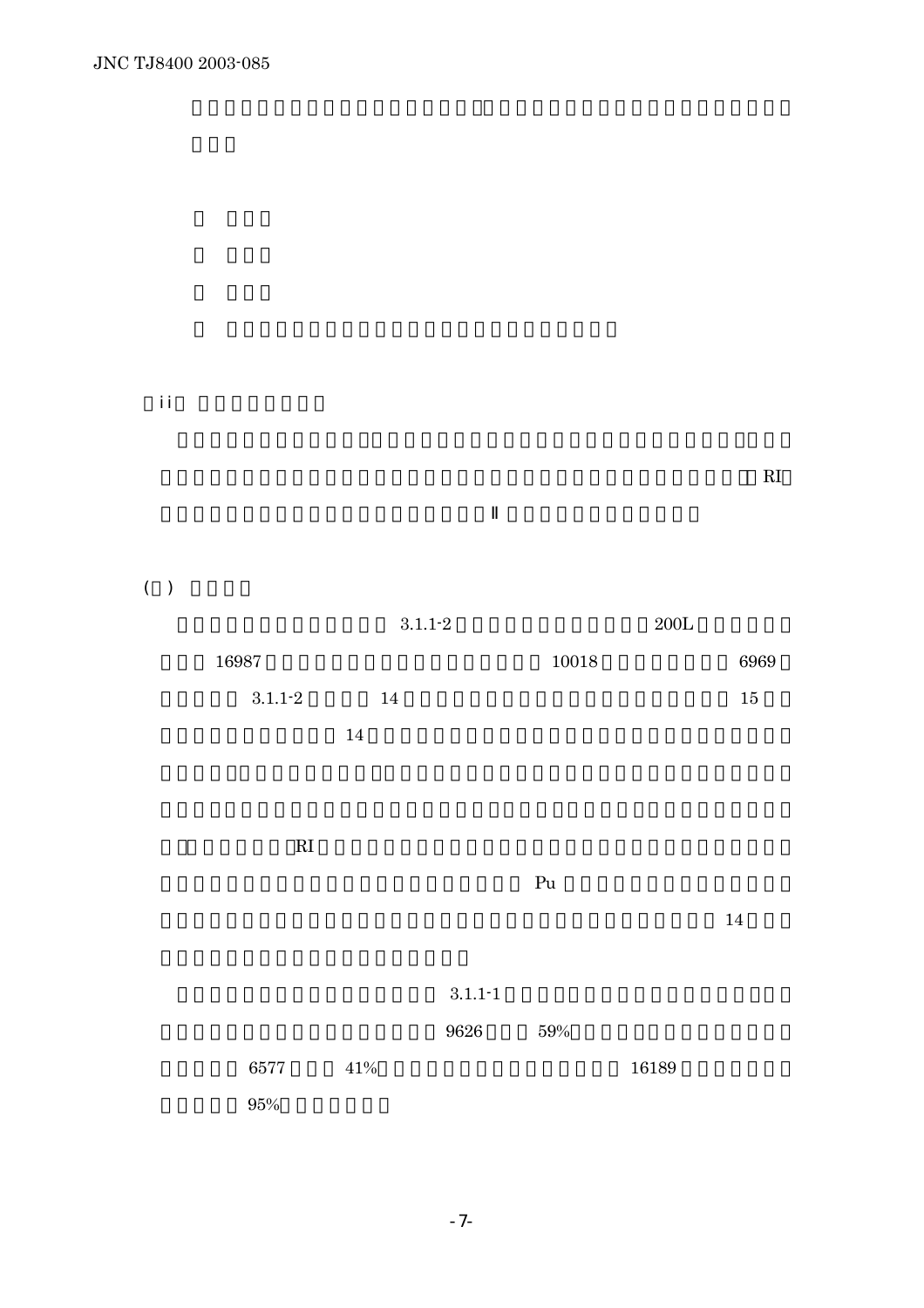$3.1.1 - 1$ 

|         | $^{\star_1}$           |                      |
|---------|------------------------|----------------------|
|         |                        |                      |
|         |                        |                      |
|         |                        |                      |
|         |                        |                      |
|         |                        | $\operatorname{KUR}$ |
|         |                        |                      |
|         |                        |                      |
|         |                        | <b>HTR</b>           |
|         |                        |                      |
| $*_{1}$ | $\mathbf{P}\mathbf{u}$ |                      |

| $3.1.1 - 2$ |  |
|-------------|--|
|-------------|--|

|      |                | 15           |                 | 14           |
|------|----------------|--------------|-----------------|--------------|
|      | $200\mbox{L}$  |              | $200\mathrm{L}$ |              |
|      |                |              |                 |              |
|      | $\overline{4}$ | 10           | 482             | 70           |
| $*1$ | 4098           | 49           | 2520            | 1200         |
|      | 231            | 865          | 140             | 900          |
|      | 37             | 1283         | 101             | 1300         |
|      | 4690           | 280          | 4690            | 6290         |
|      | 576            | 3900         | 576             | 3900         |
|      | $\mathbf{O}$   | 180          | $\mathbf{0}$    | 180          |
|      | $\mathbf{1}$   | $\mathbf{O}$ | $\mathbf{1}$    | $\mathbf{O}$ |
|      | $\mathbf{1}$   | 3            | $\mathbf{1}$    | 3            |
|      | 320            | 320          | 320             | 320          |
|      | 60             | 70           | 60              | 70           |
|      | $\mathbf{O}$   | 8            | $\mathbf{O}$    | 8            |
|      | $\mathbf{O}$   | $\mathbf{1}$ | $\mathbf{0}$    | $\mathbf{1}$ |
|      | 10018          | 6969         | 8891            | 14242        |
|      |                | 16987        |                 | 23133        |

 $*1$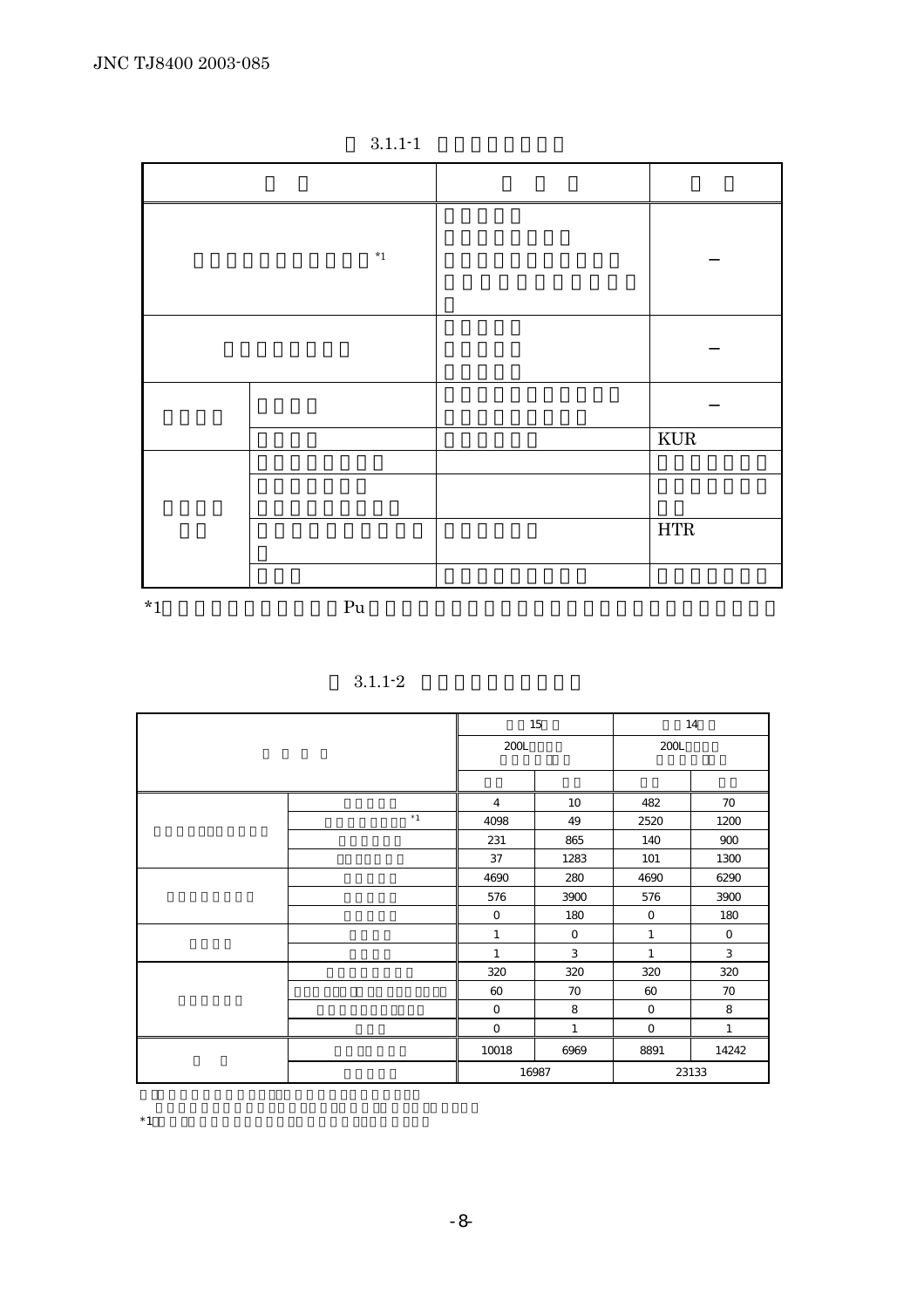

 $3.1.1 - 1$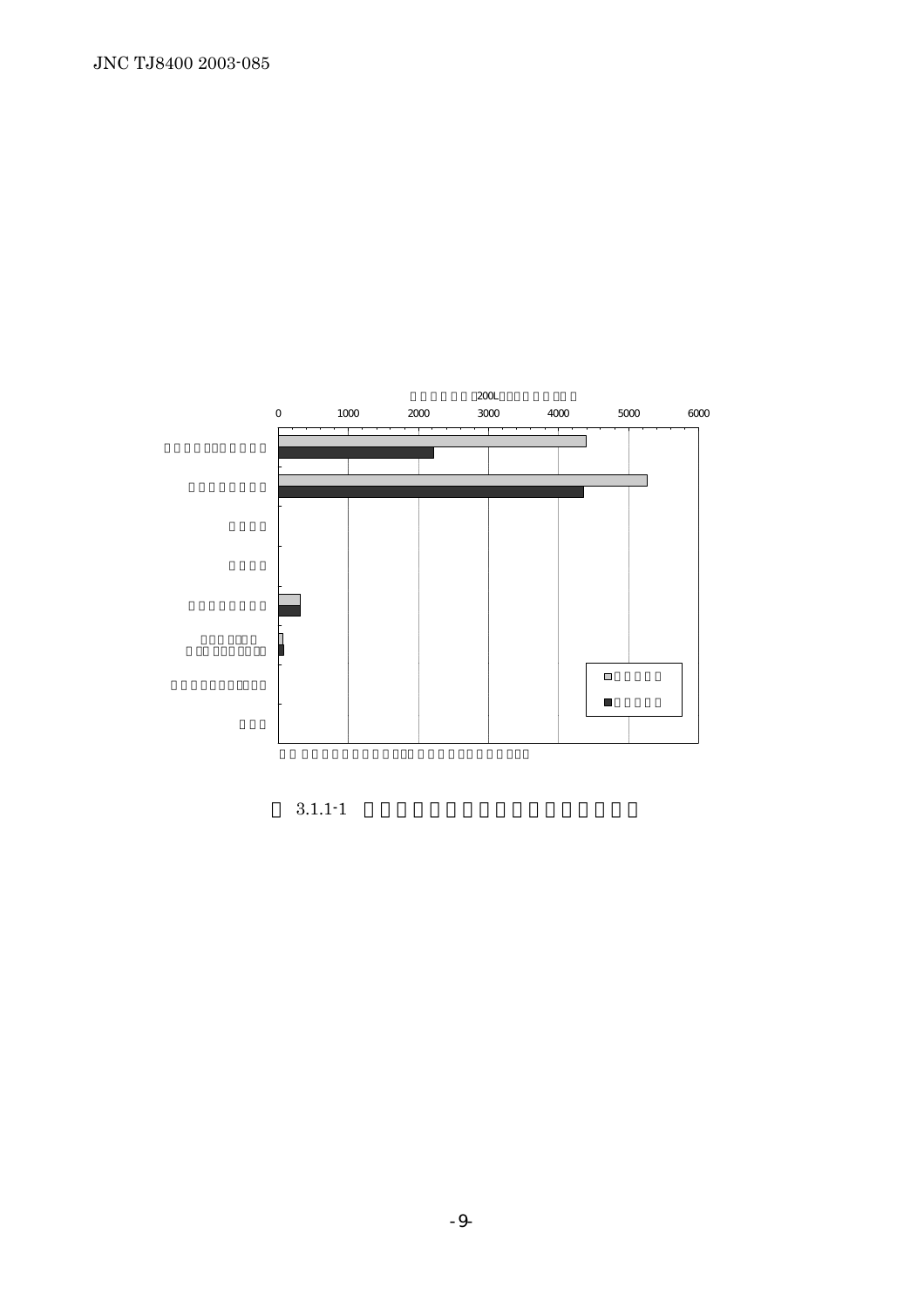## JNC TJ8400 2003-085

| $\bullet$<br>$\cdot$ $\cdot$ |                |                             |      |
|------------------------------|----------------|-----------------------------|------|
|                              |                | $L1m \times W1m \times H1m$ | 200L |
|                              | $\overline{4}$ |                             | 200L |
|                              |                |                             |      |
|                              |                |                             |      |

| 35cm |  |
|------|--|

 $20cm$  15cm  $200L$ 

 $1.3$ m $\times$   $1.3$ m $\times$   $1.3$ m  $1.3$ m

 $500\mathrm{mSv/h}$ 

 $1.3m$ 

 $( )$ 

 $3.1.2-1$   $1.3m$ 

 $1.3 \text{m} \times 1.3 \text{m} \times 1.3 \text{m}$ 

 $1.3<sub>m</sub>$ 

 $1.3m$ 

 $500\mathrm{mSv/h}$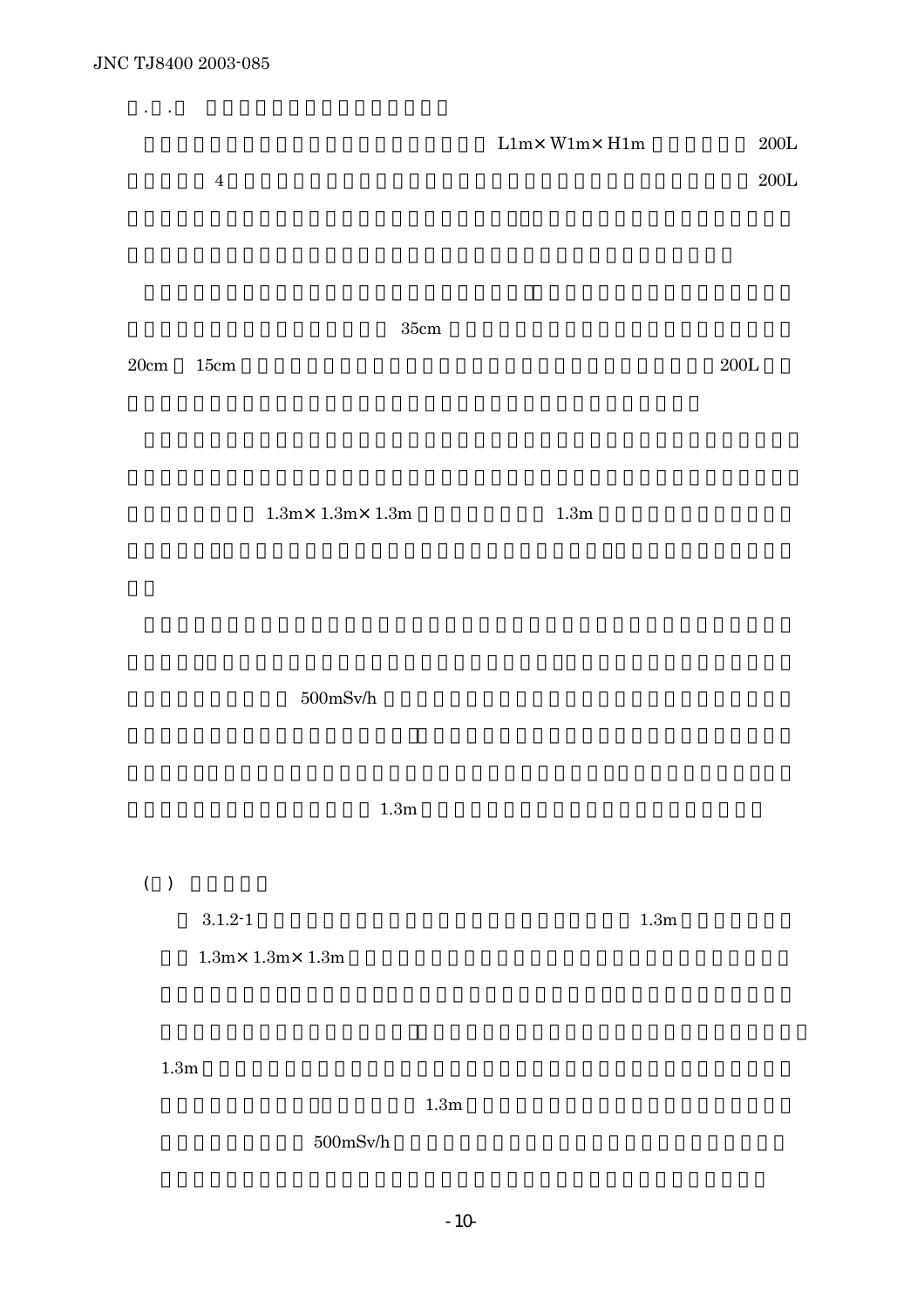

 $3.1.2 - 1$ 

 $( )$ 

 $1.3<sub>m</sub>$ 

 $200L$ 

外寸法:1.3m×1.3m×1.3m

5cm 15cm 5cm  $200L$  $1.3\text{m} \times\ 1.3\text{m} \times\ 4.9\text{m}$   $1.3\text{m} \times\ 1.3\text{m} \times\ 4.9\text{m}$   $1.3\text{m} \times\ 4.9\text{m}$ 

 $1.3$ m $\times$   $1.3$ m $\times$   $4.9$ m  $1.3m$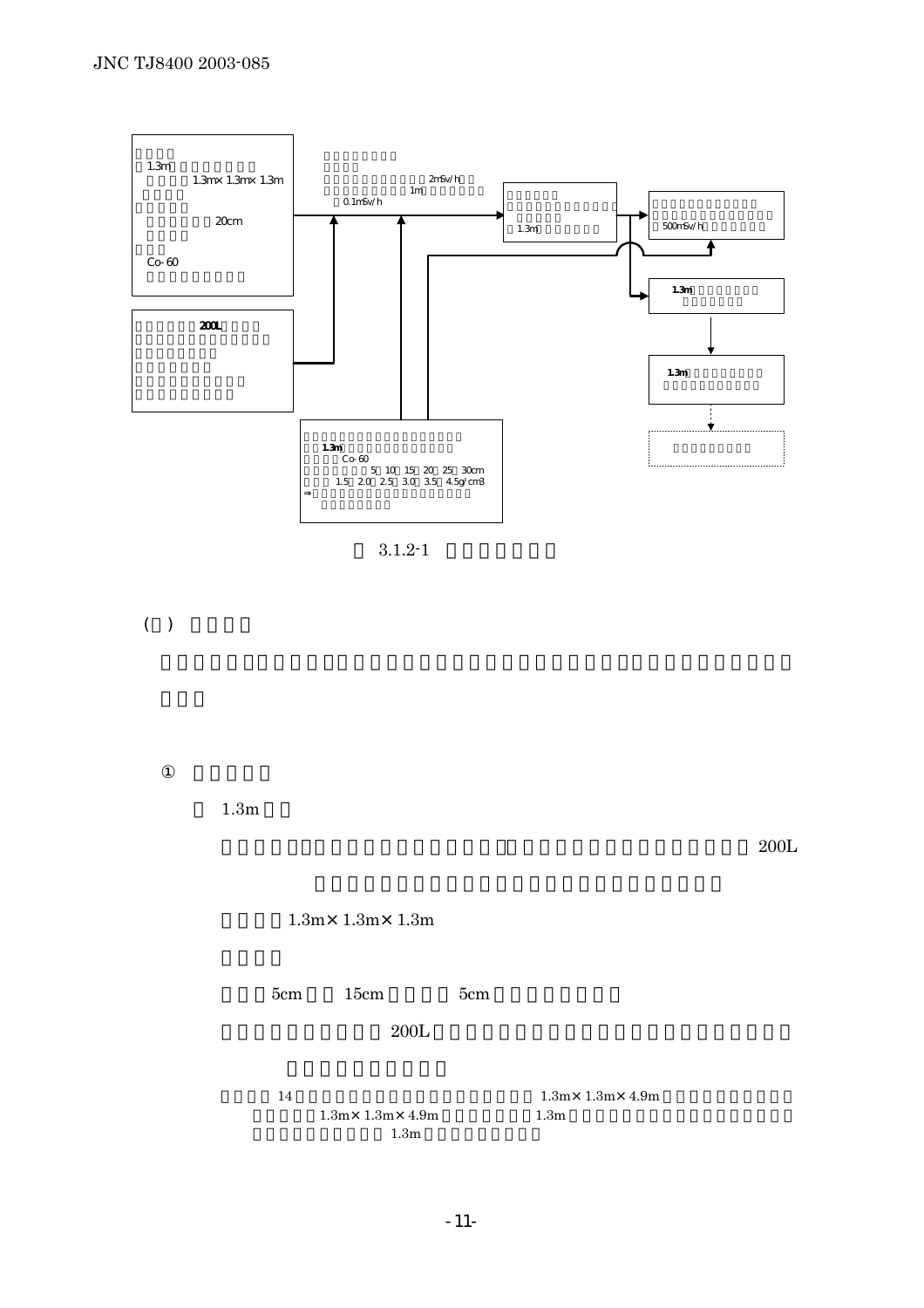$200L$ 

 $200L$ 

 $1.3m \times 1.3m \times 1.3m$ 

 $R$ I 厚さ:20cm

Co-60

 $Co-60$ 

 $Co-60$ 

 $($   $)$ 

 $1.3m$   $1.3m$ 

 $1m$   $3.1.2-2$  $3.1.2 - 3$  Co-60

 $3.1.1$  200L Co-60  $3.1.2-3$ 

-12-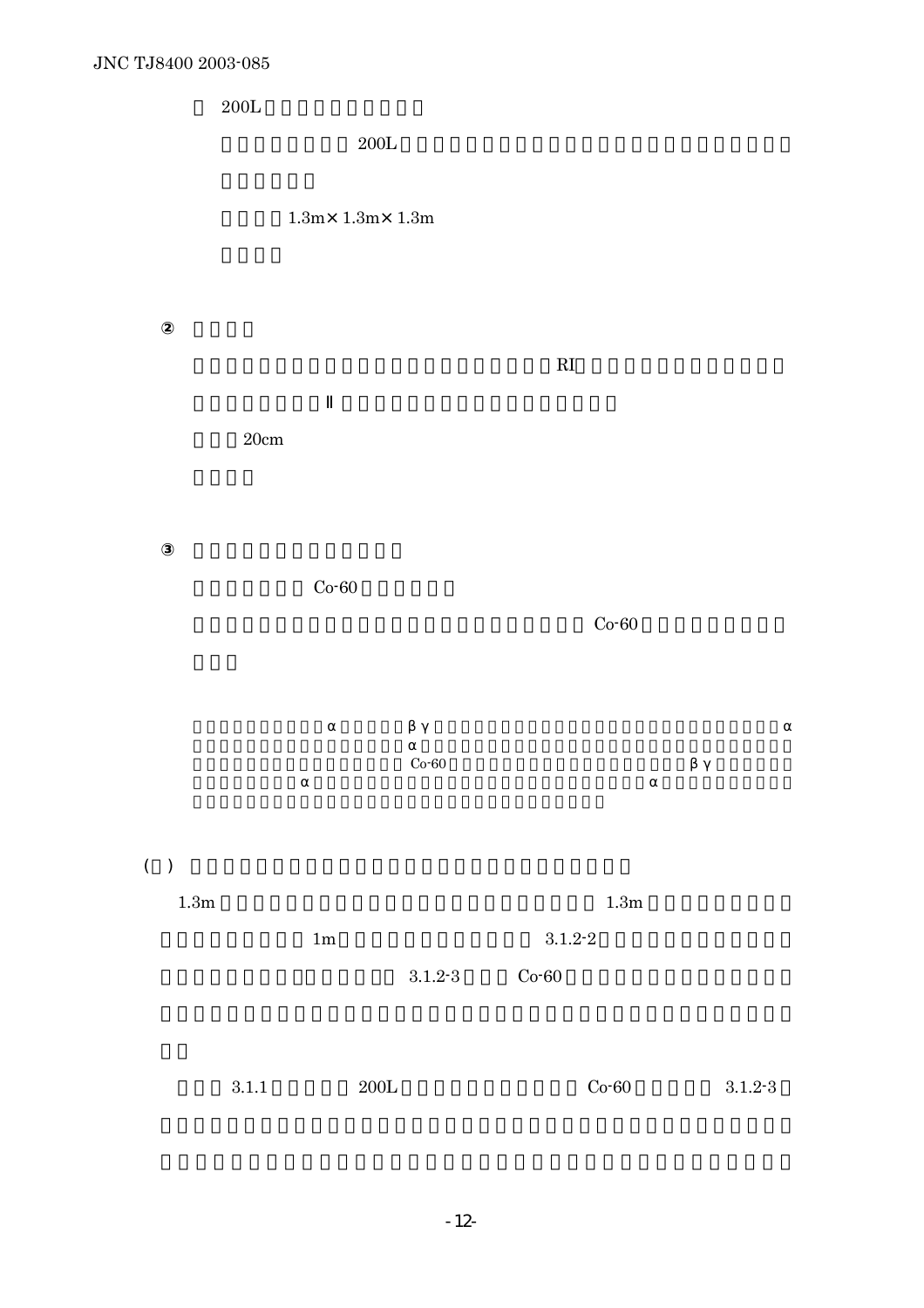1.7 m



1m

 $\sim$  1.3m

 $1.3$ m×1.3m×1.3m 5cm 10cm 15cm 20cm 25cm 30cm

 $1<sub>m</sub>$ 

--------------

20cm

線源:Co-60

密度:1.5 2.0 2.5  $3.0 \, 3.5 \, 4.5 \, \text{g/cm}^3$ 

 $3.1.2 - 2$  Co-60

密度1.5g/cm3 密度2.0g/cm3 密度2.5g/cm3 密度3.0g/cm3 密度3.5g/cm3  $4.5g/cm3$  1E+10Bq/m<sup>3</sup>



 $_{1.0E+11}^{0}$ 

10

20

30

 $\epsilon$ 

 $\rm \tilde{E}$ 

40

50

60

1.0E+11 1.0E+12 1.0E+13 1.0E+14 1.0E+15 1.0E+16 1.0E+17 1.0E+18

 $Bq/ton$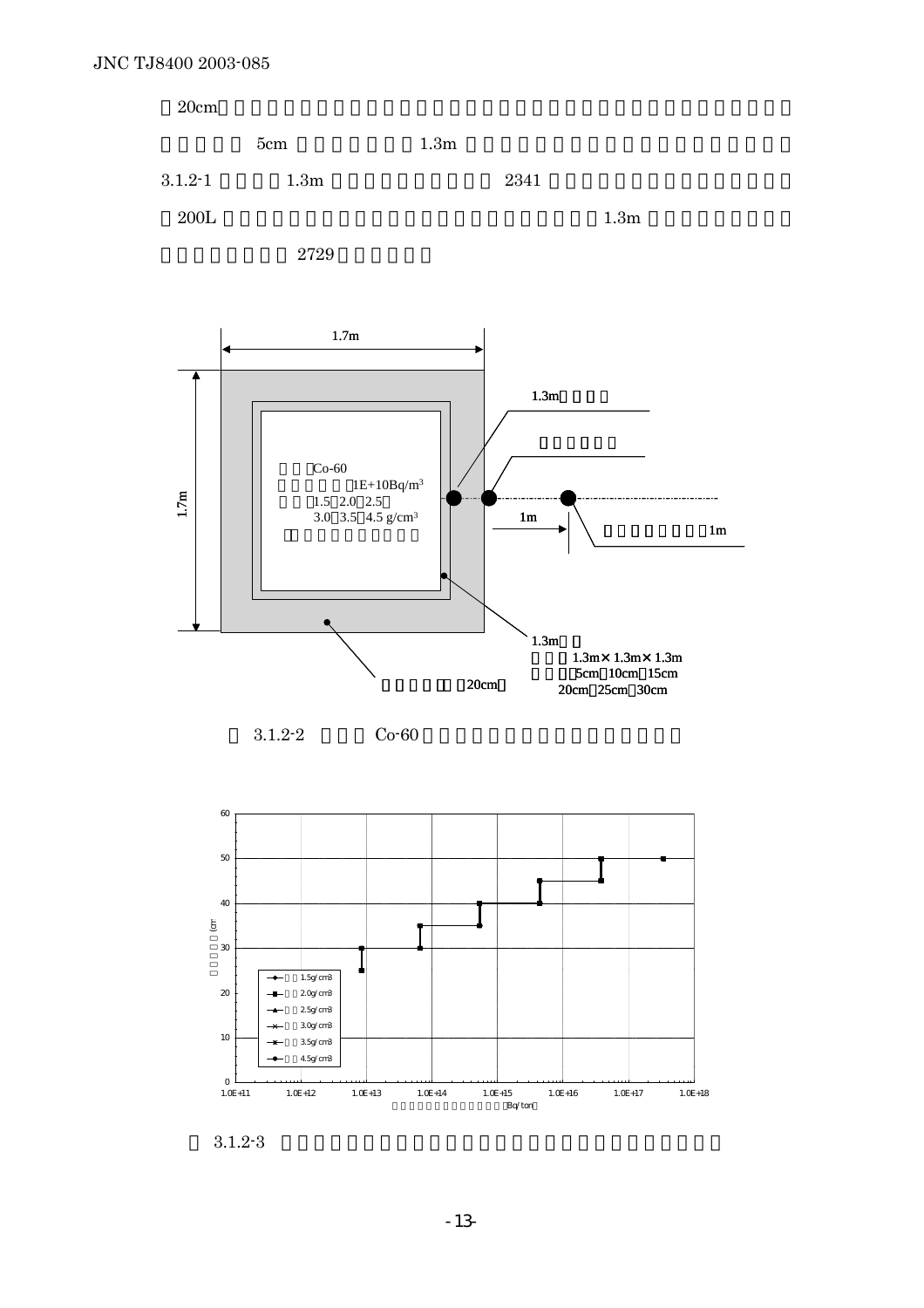|                | $3.1.2 - 1$ | 1.3 <sub>m</sub> |                  |
|----------------|-------------|------------------|------------------|
|                |             | (cn)             | 1.3 <sub>m</sub> |
|                |             |                  |                  |
| 1              | 25          | $\overline{5}$   | 823              |
| $\overline{2}$ | 30          | 10               | 727              |
| 3              | 35          | 15               | 785              |
| $\overline{4}$ | 40          | $20\,$           | 6                |
|                |             |                  | 2341             |

 $3.1.2 - 2$  1.3m

|      | $1.3\mathrm{m}$ |                           |              |              |
|------|-----------------|---------------------------|--------------|--------------|
|      |                 |                           |              |              |
|      | $\mathbf 5$     | $\ensuremath{\mathbf{3}}$ | $\mathbf O$  | $\mathbf O$  |
| $*1$ | 489             | 15                        | 171          | $\mathbf{O}$ |
|      | $30\,$          | 130                       | $\mathbf{O}$ | $\mathbf{O}$ |
|      | 5               | 149                       | $\mathbf{O}$ | $\mathbf{O}$ |
|      | 591             | 43                        | 13           | $\mathbf{O}$ |
|      | 80              | 780                       | $\mathbf O$  | $\rm{O}$     |
|      | $\mathbf{O}$    | 21                        | $\mathbf{O}$ | $\mathbf{O}$ |
|      | $\mathbf{O}$    | $\mathbf{O}$              | $\mathbf O$  | $\mathbf{1}$ |
|      | $\mathbf{O}$    | $\mathbf{O}$              | $\mathbf{1}$ | $\mathbf{1}$ |
|      | $\mathbf{O}$    | $\mathbf{O}$              | 81           | 81           |
|      | $\mathbf{O}$    | $\mathbf{O}$              | 16           | 19           |
|      | $\mathbf{O}$    | $\mathbf{O}$              | $\mathbf 0$  | 3            |
|      | $\mathbf{O}$    | $\mathbf{O}$              | $\mathbf{O}$ | $\mathbf{1}$ |
|      | 1200            | 1141                      | 282          | 106          |
|      |                 | 2341                      |              | 388          |
| 1.3m |                 |                           | 2729         |              |

 $*1$ 

 $( )$ 

 $3.1.2(3)$   $1.3m$   $1.3m$ 

 $410\text{mSv/h}$   $1.3\text{m}$   $780$ 

 $410mSv/h$  500mSv/h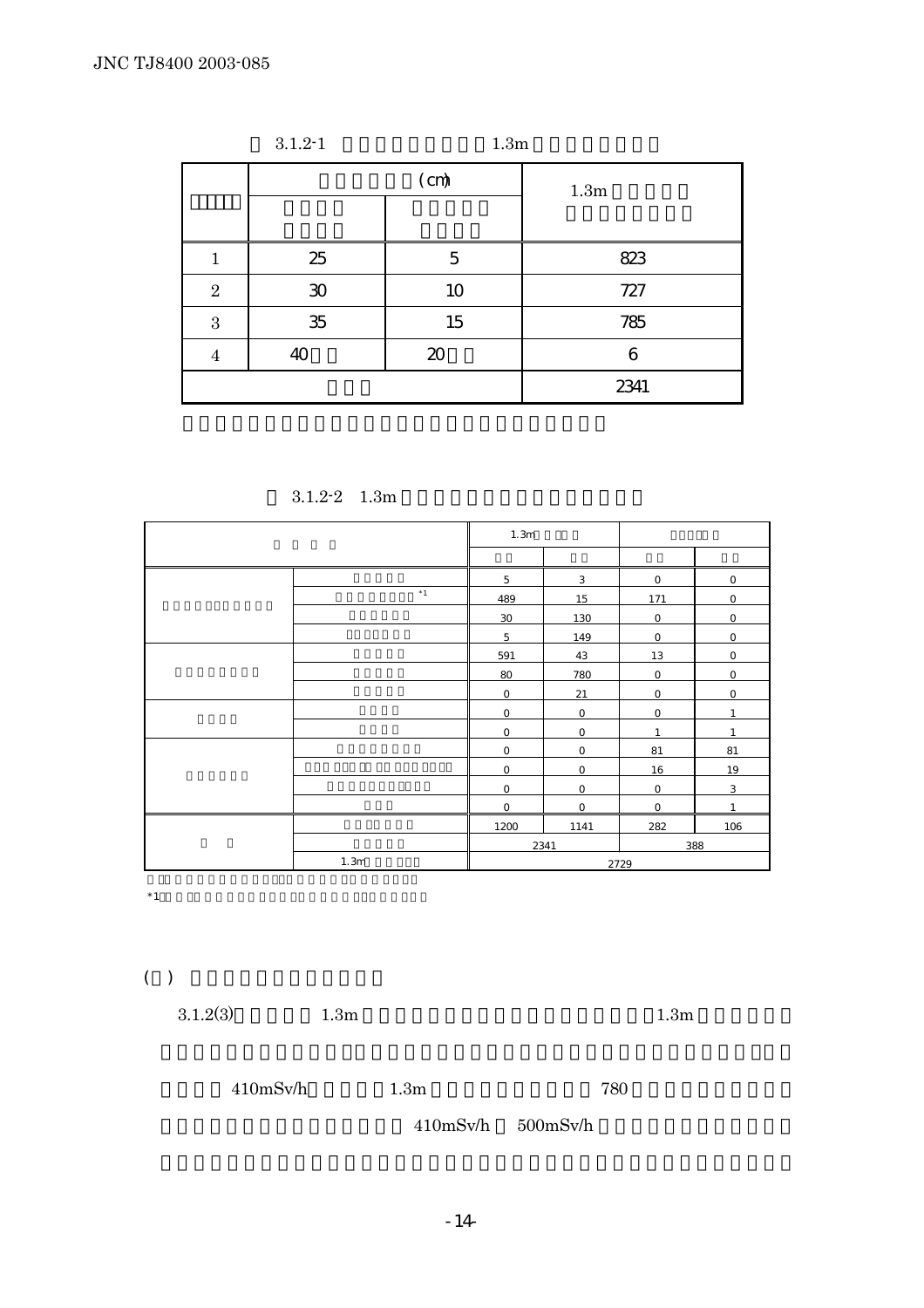

 $21$  $60$ 

 $22$ 

 $50$  $50$  $34$ 

 $3.1.2 - 4$ 84  $14$   $122$  $1\text{m}^3$  115  $1\text{m}^3$  $30 \t\t 91$  $14$ 

 $14$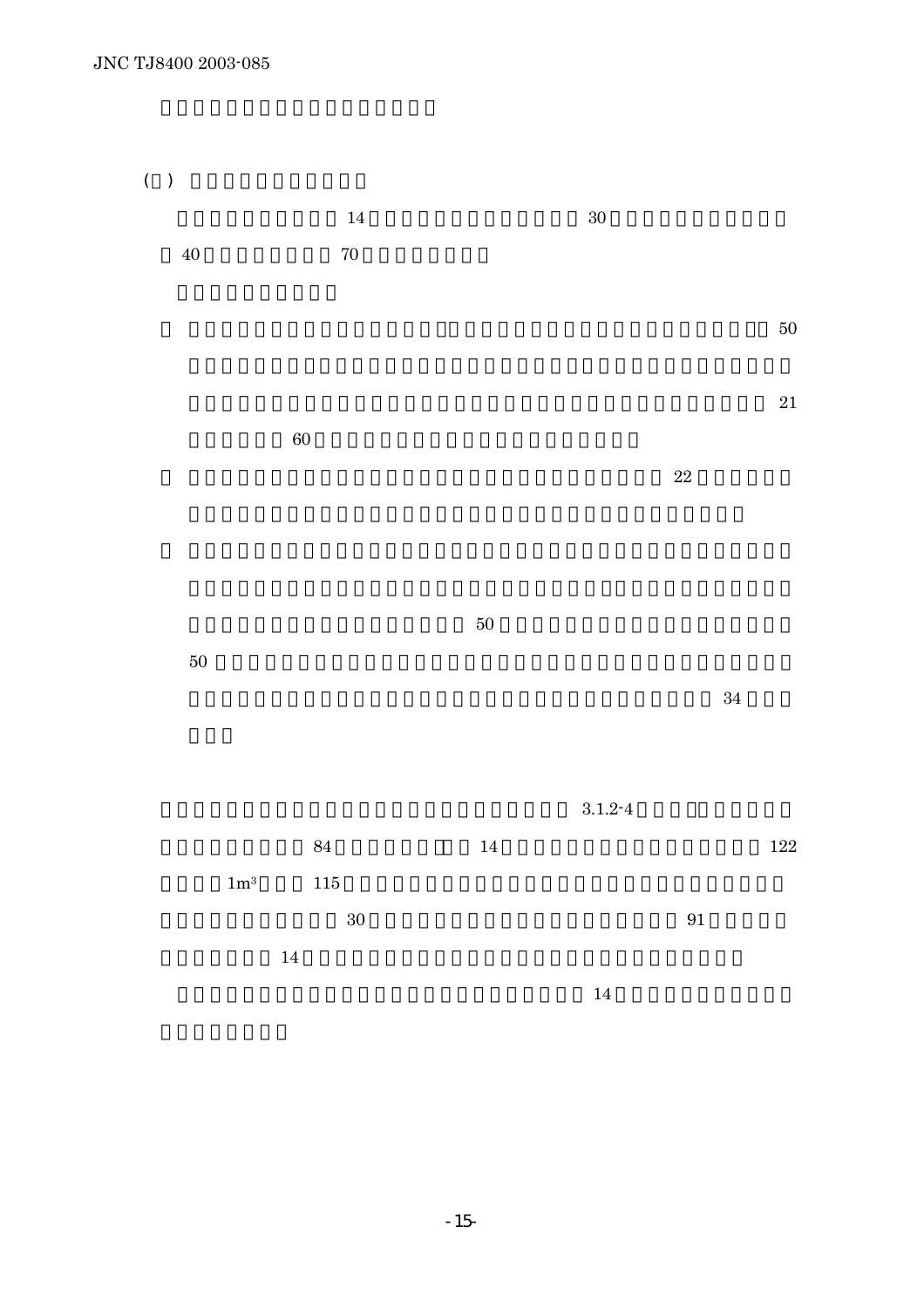

 $1.3<sub>m</sub>$ 

 $3.1.2 - 4$  1.3m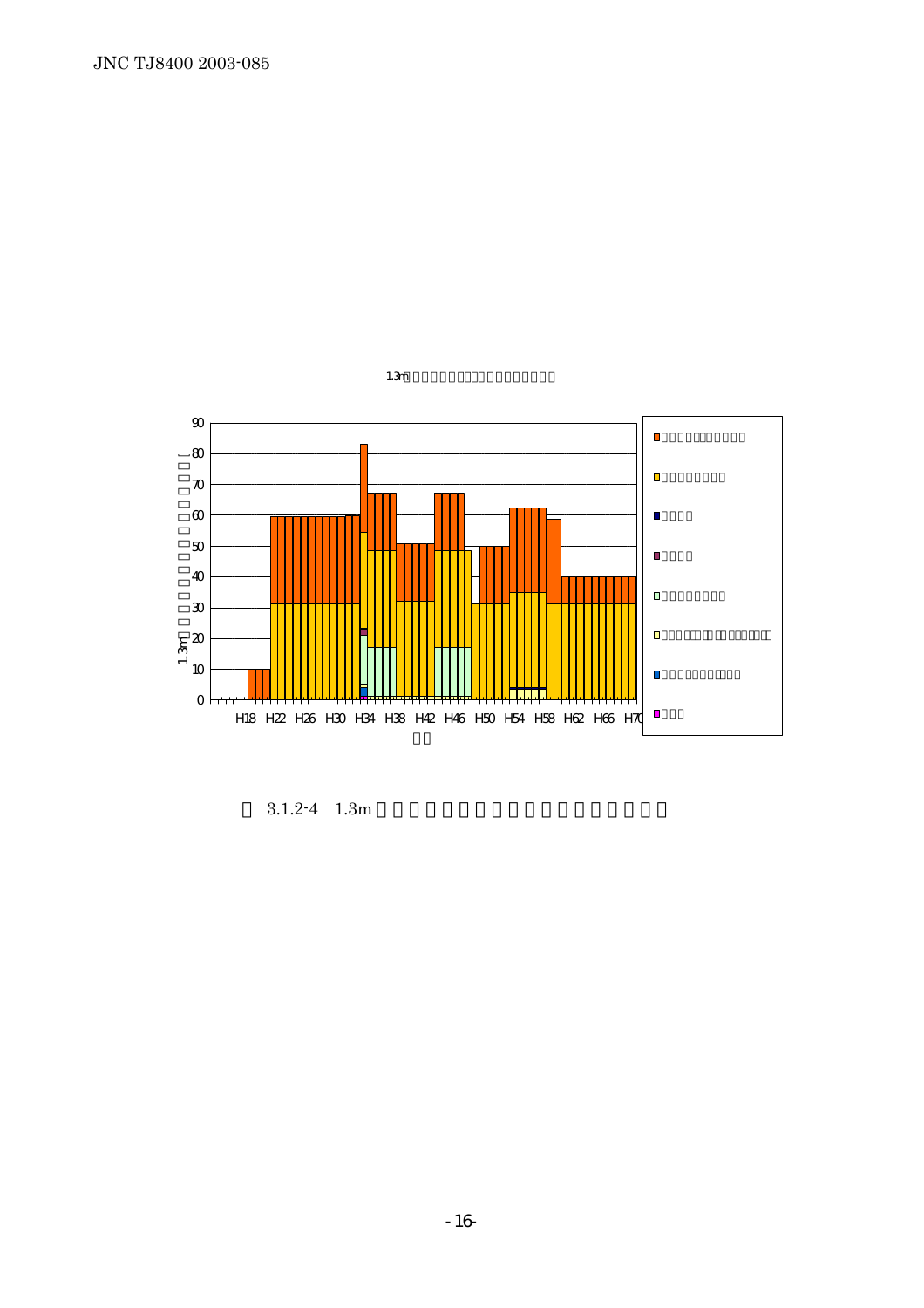.  $\blacksquare$ 

 $( )$ 

. 埋設施設形態の最適化検討

 $12 \quad 9 \quad 14$ 

 $50\mathrm{m}$  100m

 $0.001\mathrm{m}/\mathrm{d}$ 

移行距離:200m

 $0.01$ m/d

移行距離:300m

 $1 \text{ m}^3$ 

 $20m$ 

 $D1$  \*1

 $40\%$ 

 $RQD$  20%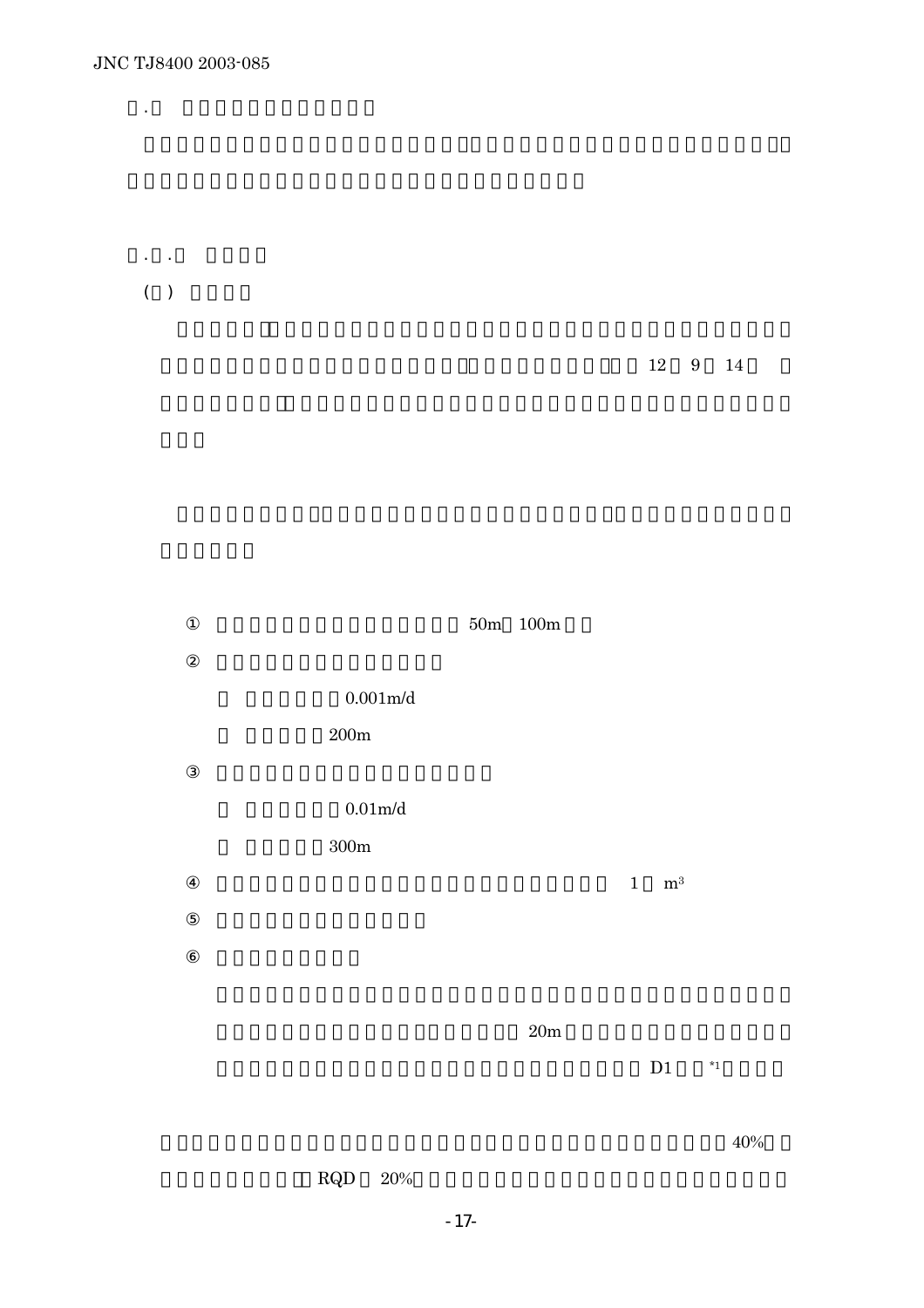$( )$ 

 $( )$ 

 $( )$ 

|                   |                 | 1m <sup>3</sup> | 3.1.2 $1.3m$  |                  |  |
|-------------------|-----------------|-----------------|---------------|------------------|--|
| 4.6 <sup>m3</sup> | 200L            |                 | $200\mbox{L}$ |                  |  |
| 4.6 <sup>m3</sup> | 1 <sup>m3</sup> |                 |               | 1 <sup>m3</sup>  |  |
|                   |                 |                 | 3.1.2         | 1.3 <sub>m</sub> |  |
| 1.3 <sub>m</sub>  |                 |                 |               |                  |  |
| $3.2.1 - 1$       |                 |                 |               |                  |  |

 $1<sub>m</sub>$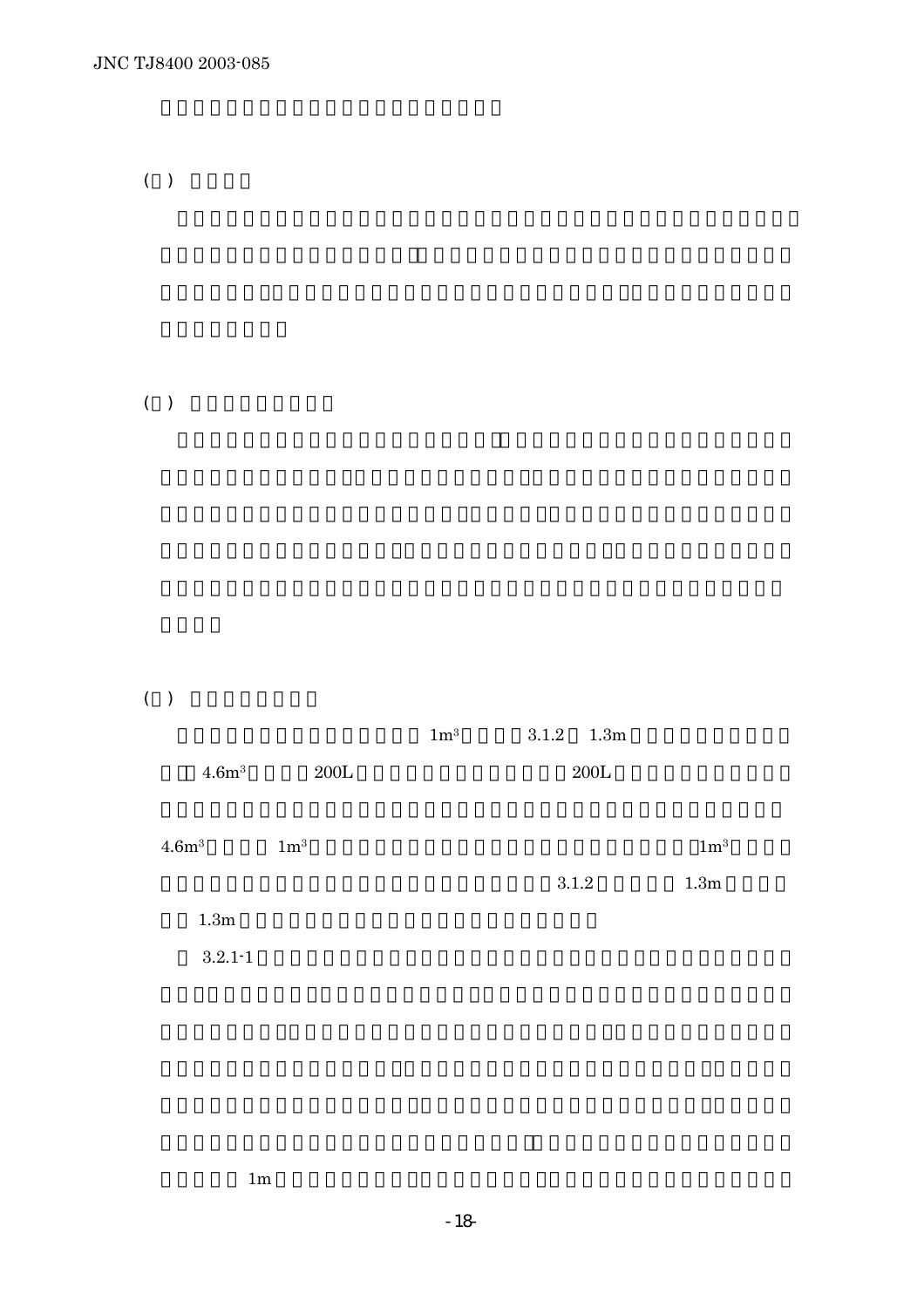$2m$ 

 $40cm$ 

 $1.0m$ 

| 1 <sub>m3</sub> | 120mm            |                  |                 |                    |                  |      |       |
|-----------------|------------------|------------------|-----------------|--------------------|------------------|------|-------|
| 1 <sub>m3</sub> | $60 \text{nm}$   |                  |                 |                    |                  |      |       |
| 1 <sub>m3</sub> | 30 <sub>mm</sub> |                  |                 |                    |                  |      |       |
| m <sup>3</sup>  | 20 <sub>nm</sub> |                  |                 |                    |                  |      |       |
|                 | 20 <sub>nm</sub> |                  |                 |                    |                  |      |       |
| 1 <sub>m3</sub> | 390mm            |                  |                 |                    |                  |      |       |
| 1 <sub>m3</sub> | 150mm            |                  |                 |                    |                  |      |       |
| 1 <sub>m3</sub> | $220 \text{nm}$  |                  |                 |                    |                  |      |       |
| 1 <sub>m3</sub> | $100 \text{nm}$  |                  |                 |                    |                  |      |       |
| 1 <sub>m3</sub> | 1100mm           |                  |                 |                    |                  |      |       |
|                 |                  | 50 <sub>m2</sub> |                 | 250 <sub>m</sub> 3 | $1m3$            | 46n3 |       |
|                 |                  | 46n3             | 1 <sub>m3</sub> |                    |                  |      | $1m3$ |
|                 | 1m               |                  |                 |                    | 80 <sub>cm</sub> |      |       |
|                 | 1m               |                  |                 |                    | 60cm             |      |       |
|                 | 1m               | $\overline{c}$   |                 |                    | 40cm             |      |       |
|                 | 1m               |                  |                 |                    | 60cm             |      |       |
|                 |                  |                  |                 |                    |                  |      |       |
|                 | 2m               |                  |                 |                    |                  |      |       |
|                 | 1.1 <sub>m</sub> | $=1m3$           |                 |                    |                  |      |       |
|                 | 1m               |                  |                 | $1{\rm m}$         |                  |      |       |
|                 | $1\mathrm{m}$    |                  |                 |                    |                  |      |       |

 $3.2.1 - 1$ 

. . トンネル型埋設施設

 $( )$ 

 $1.3m$ 

 $18.1m$ 

 $5m$  and  $1.3m$ 

 $3.2.2 - 1$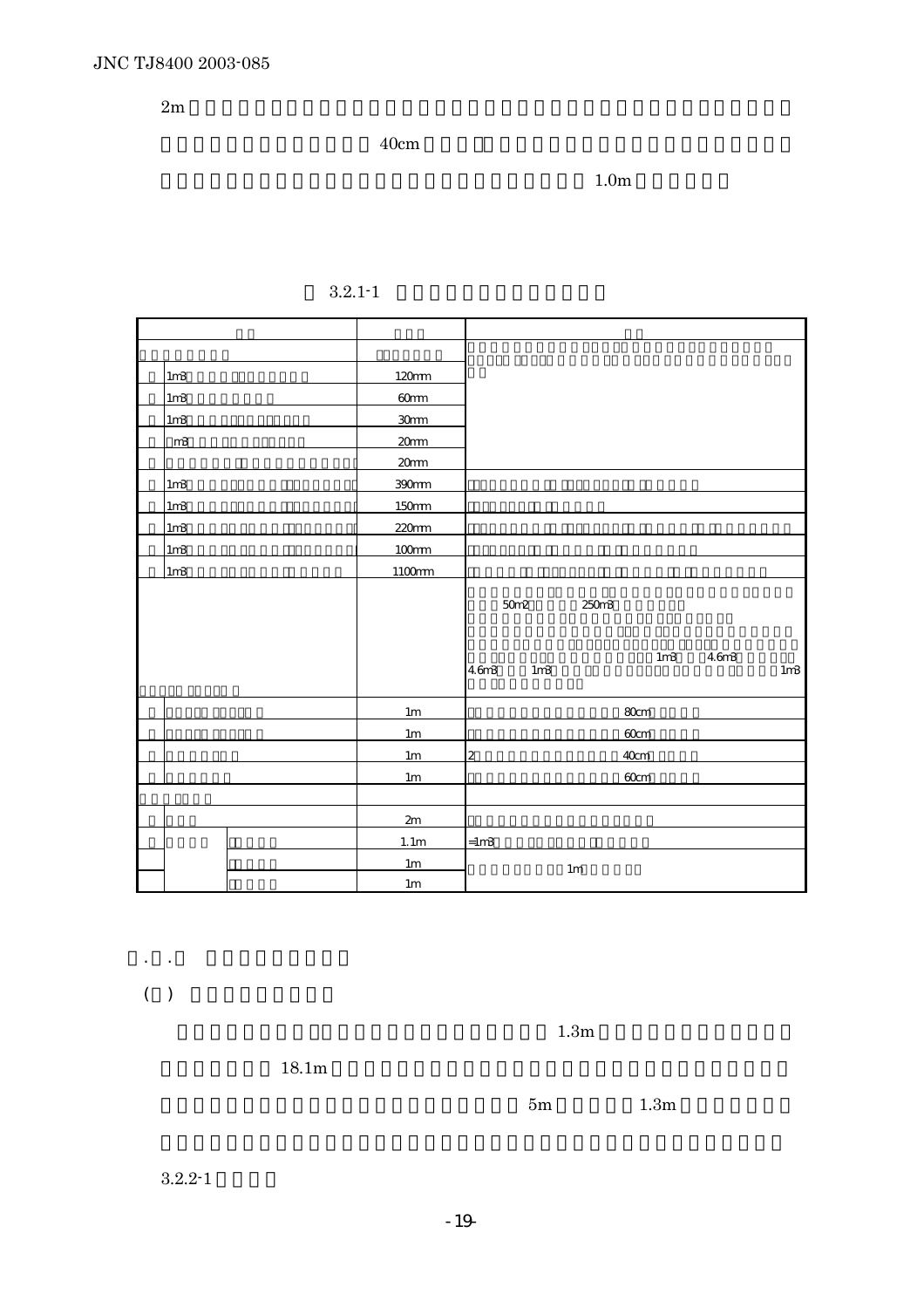$( )$ 

|                   | $4.6\mathrm{m}^3$             |                                                |             | $4.6\mathrm{m}^3$       | $\sqrt{48}$ |
|-------------------|-------------------------------|------------------------------------------------|-------------|-------------------------|-------------|
|                   |                               |                                                |             |                         |             |
|                   | $\qquad \qquad =$             |                                                |             |                         |             |
|                   |                               | $=1.3\times 3+0.15\times 2+1.1\times 2=6.4$ m  |             |                         |             |
| $=$               |                               | $\boldsymbol{+}$                               |             |                         |             |
|                   |                               | $=1.3\times 4+0.39\times 3+1.1\times 2=8.57$ m |             |                         |             |
|                   | $\quad =$                     |                                                |             |                         |             |
|                   | $=1.3\times 4+1\times 2=7.2m$ |                                                |             |                         |             |
|                   |                               |                                                | $3.2.2 - 2$ |                         |             |
| ( )               |                               |                                                |             |                         |             |
| $3.1.2\,$         | $1.3\,$                       |                                                |             | $2729\,$                |             |
|                   | $\sqrt{48}$                   | $57\,$                                         |             |                         |             |
|                   |                               |                                                |             |                         |             |
|                   |                               | $300\mathrm{m}$                                |             |                         |             |
| $57\,$            |                               |                                                |             |                         |             |
|                   |                               | $30\mathrm{m}$                                 |             |                         |             |
| $486.8\mathrm{m}$ | $300\mathrm{m}$               |                                                |             |                         |             |
| $\,29$            | ${\bf 28}$                    |                                                |             |                         |             |
|                   |                               |                                                | $\,29$      | $279.2\mathrm{m}$ $-28$ |             |
|                   | $272.2\mathrm{m}$             |                                                |             |                         |             |

-20-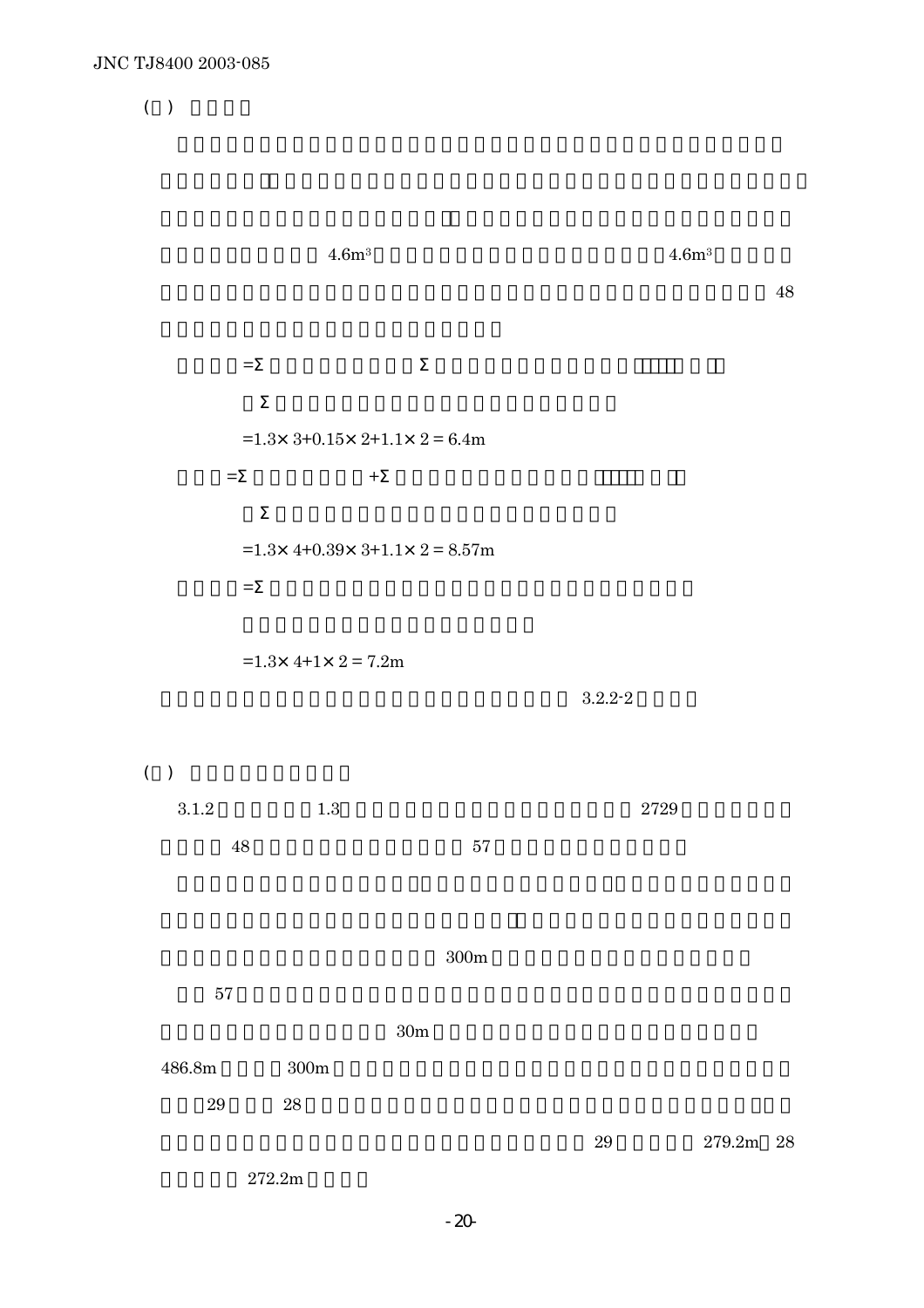|     |            | $28\mathrm{m}$                          | $1.5\,$         |                  |
|-----|------------|-----------------------------------------|-----------------|------------------|
| ( ) |            |                                         |                 |                  |
|     |            |                                         |                 |                  |
|     |            |                                         |                 |                  |
|     |            |                                         |                 |                  |
|     |            | $3.2.2 - 3$                             |                 |                  |
|     | $\%$       |                                         | $120\mathrm{m}$ | $10\mathrm{m}$   |
|     |            |                                         |                 | 250m             |
|     | $GL-14.2m$ |                                         |                 |                  |
|     |            | $\operatorname{G.L.}\text{-}50\text{m}$ |                 | $18.1\mathrm{m}$ |

 $1,135m$ 

 $( )$ 

 $3.2.2 - 4$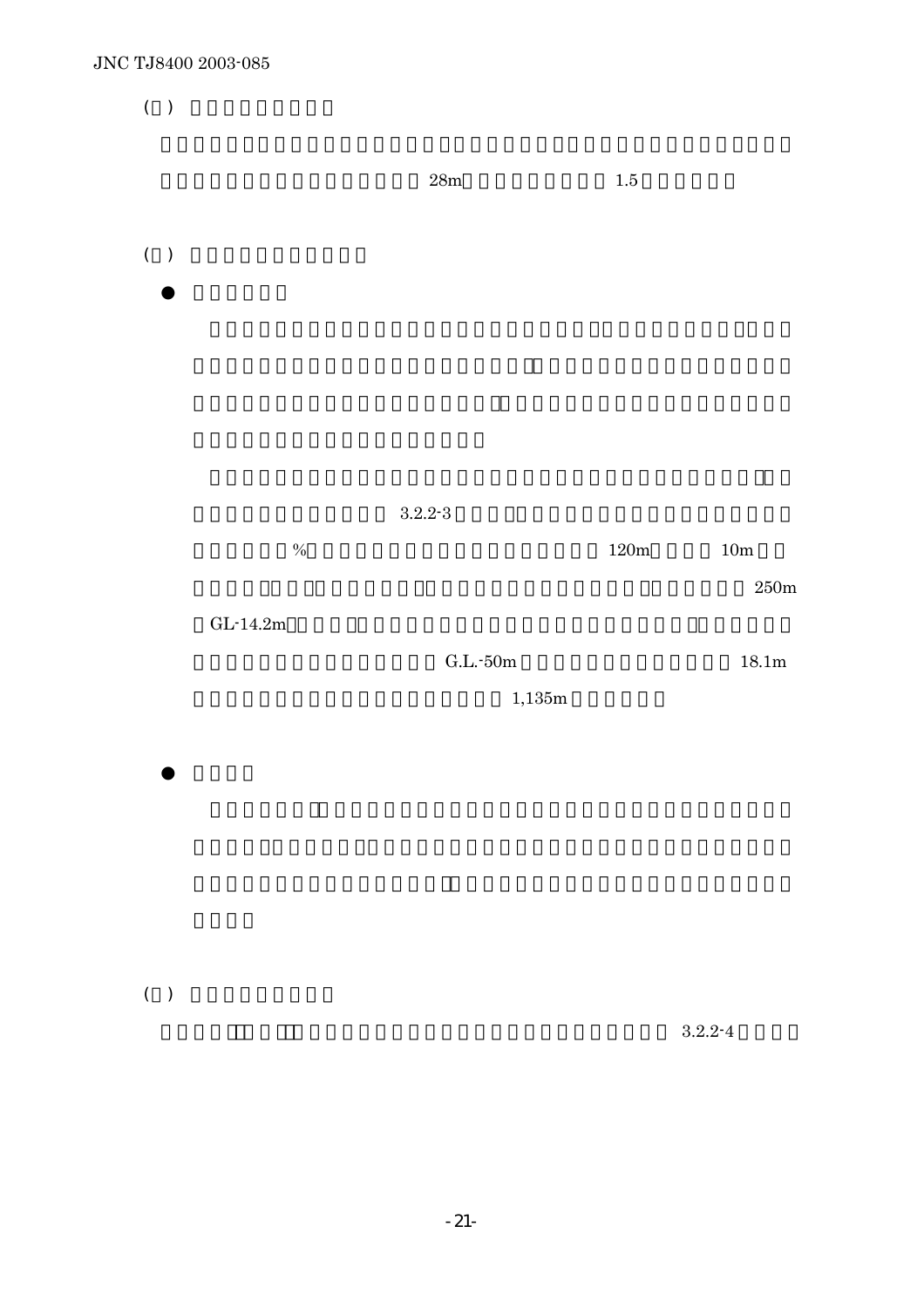

 $18m \times$ 

 $3.2.2 - 1$ 



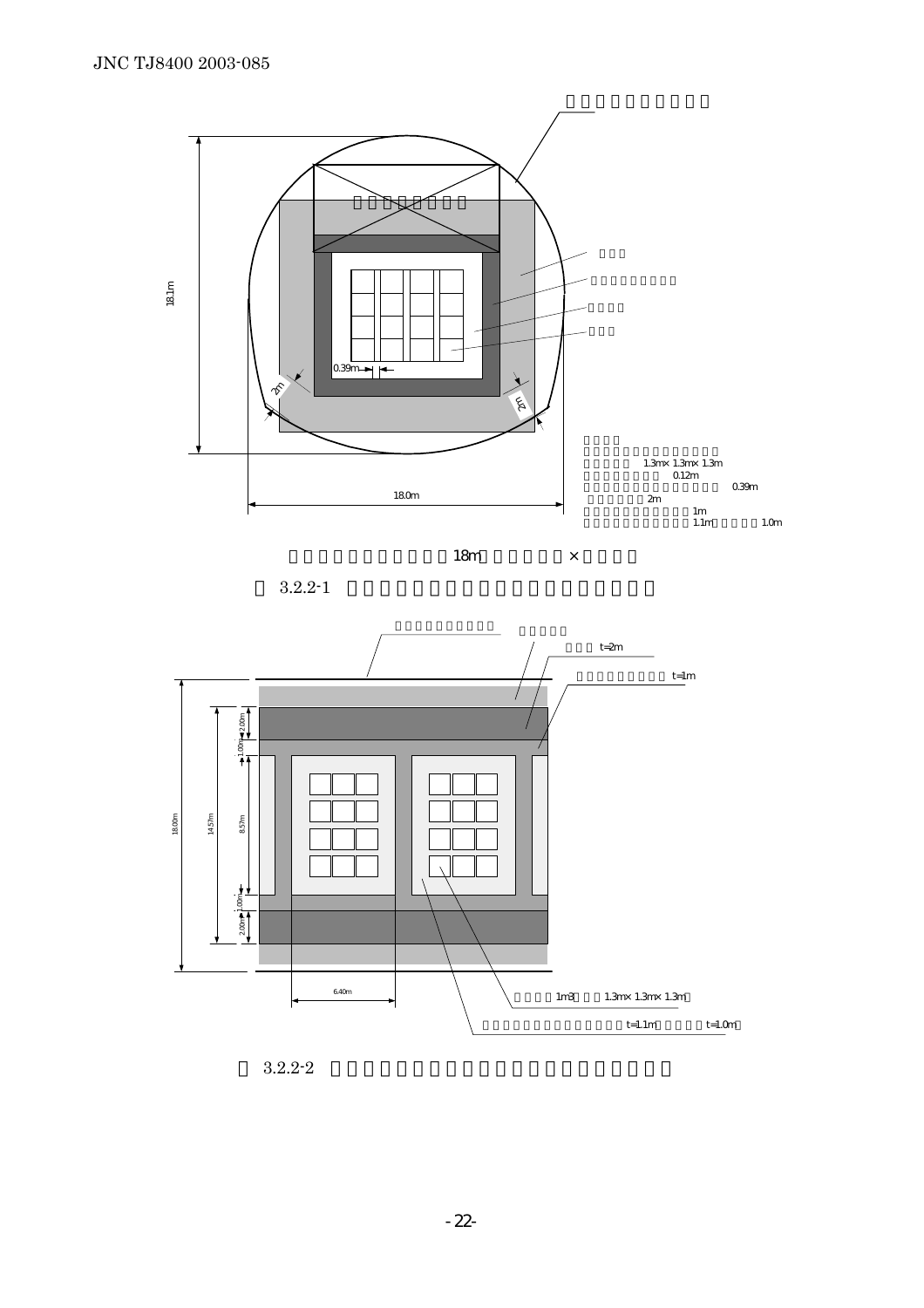

 $3.2.2 - 3$ 



 $3.2.2 - 4$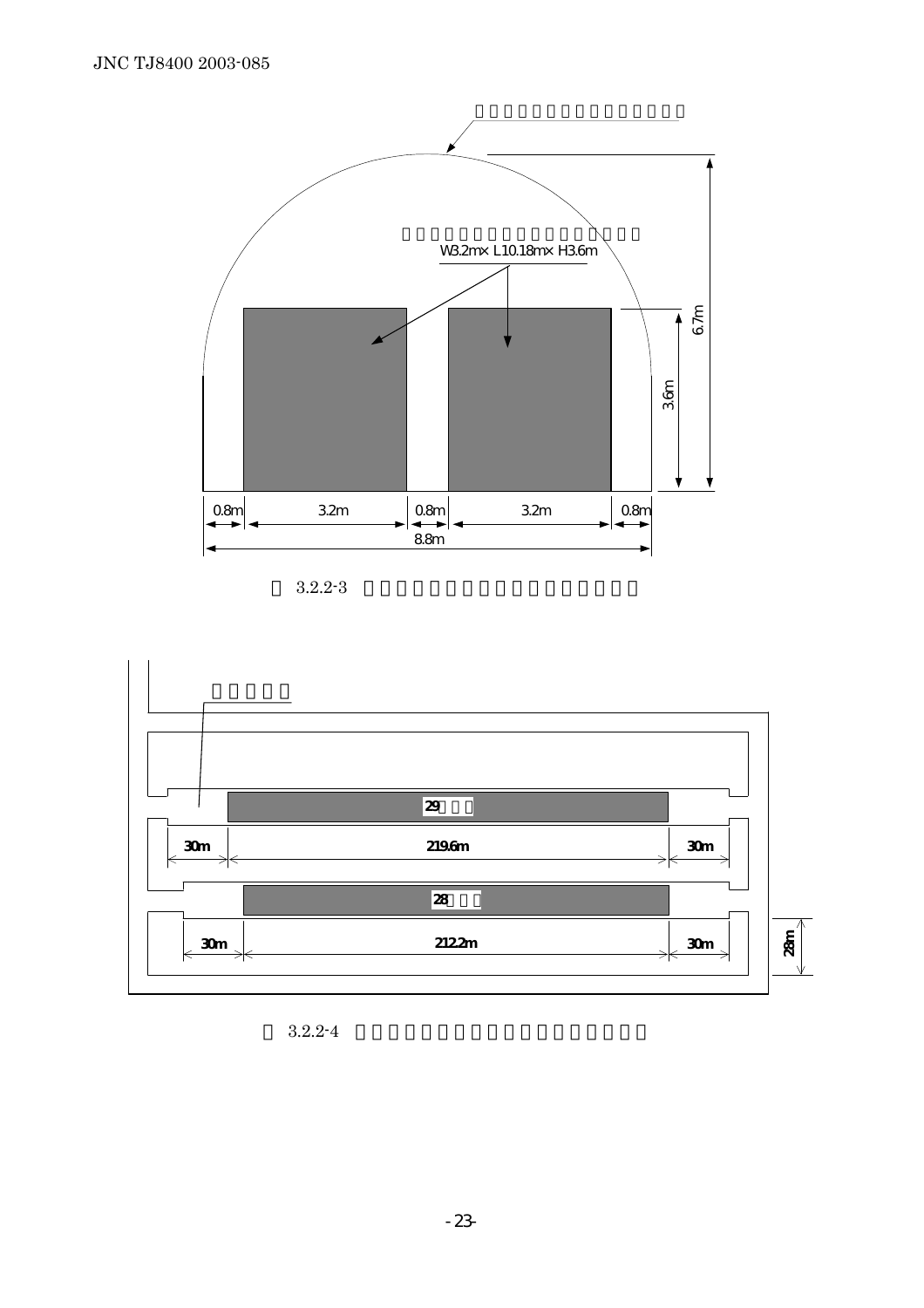## JNC TJ8400 2003-085

. . 開削サイロ型埋設施設  $70<sub>m</sub>$ 

 $55m$ G.L.-90  $( )$  $( )$  $8.57 \text{m} \times$  6.4m×  $7.2 \text{m}$  $( )$  $2m$  $1m$  $( )$ 50m 100m  $G.L.-50m$ 

 $2729$   $57$   $3.2.3-1$  $20$ 

 $17$ 

G.L.-50m

 $G.L.-79.6m$ 

 $3.2.3 - 2$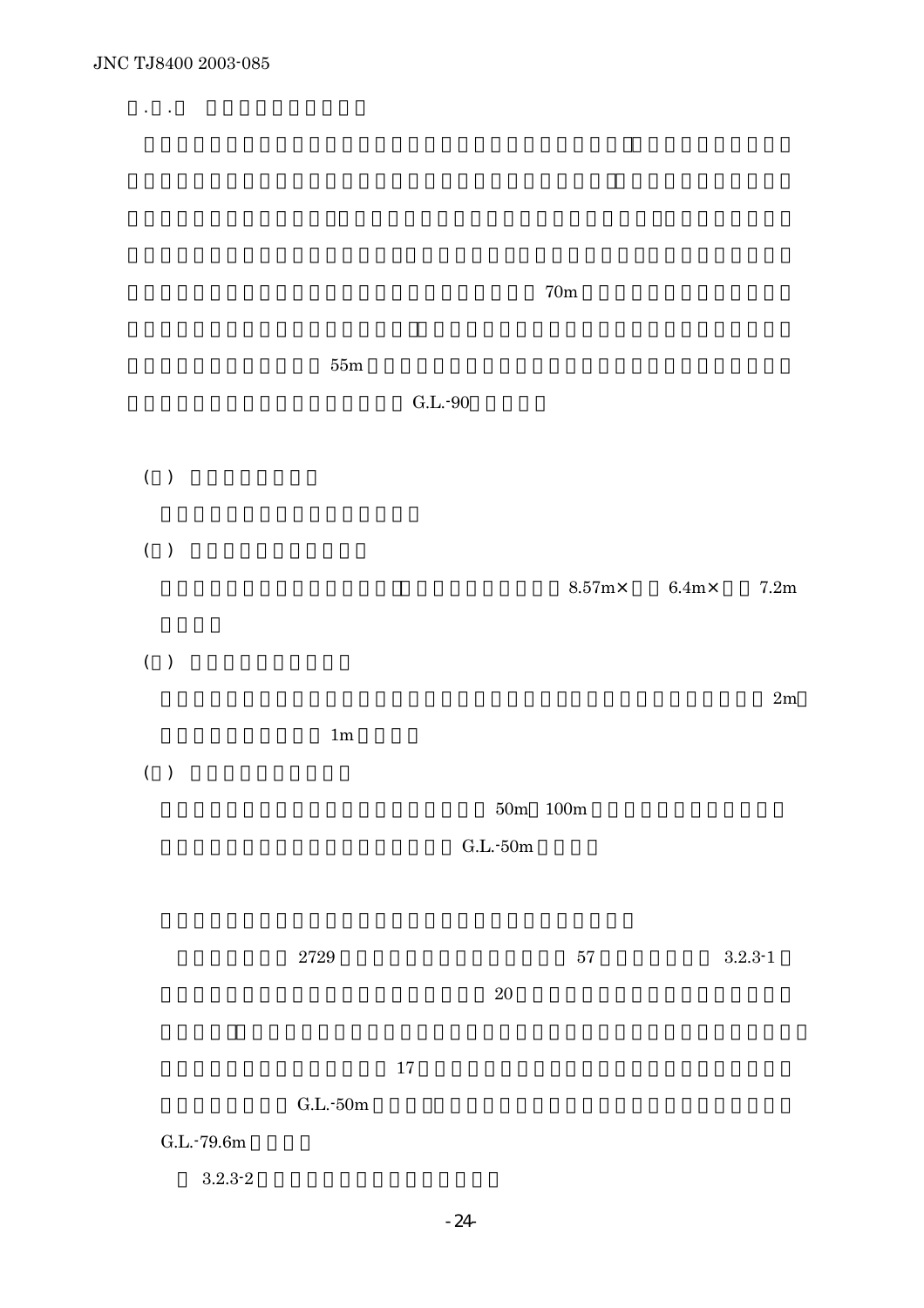

 $3.2.3 - 2$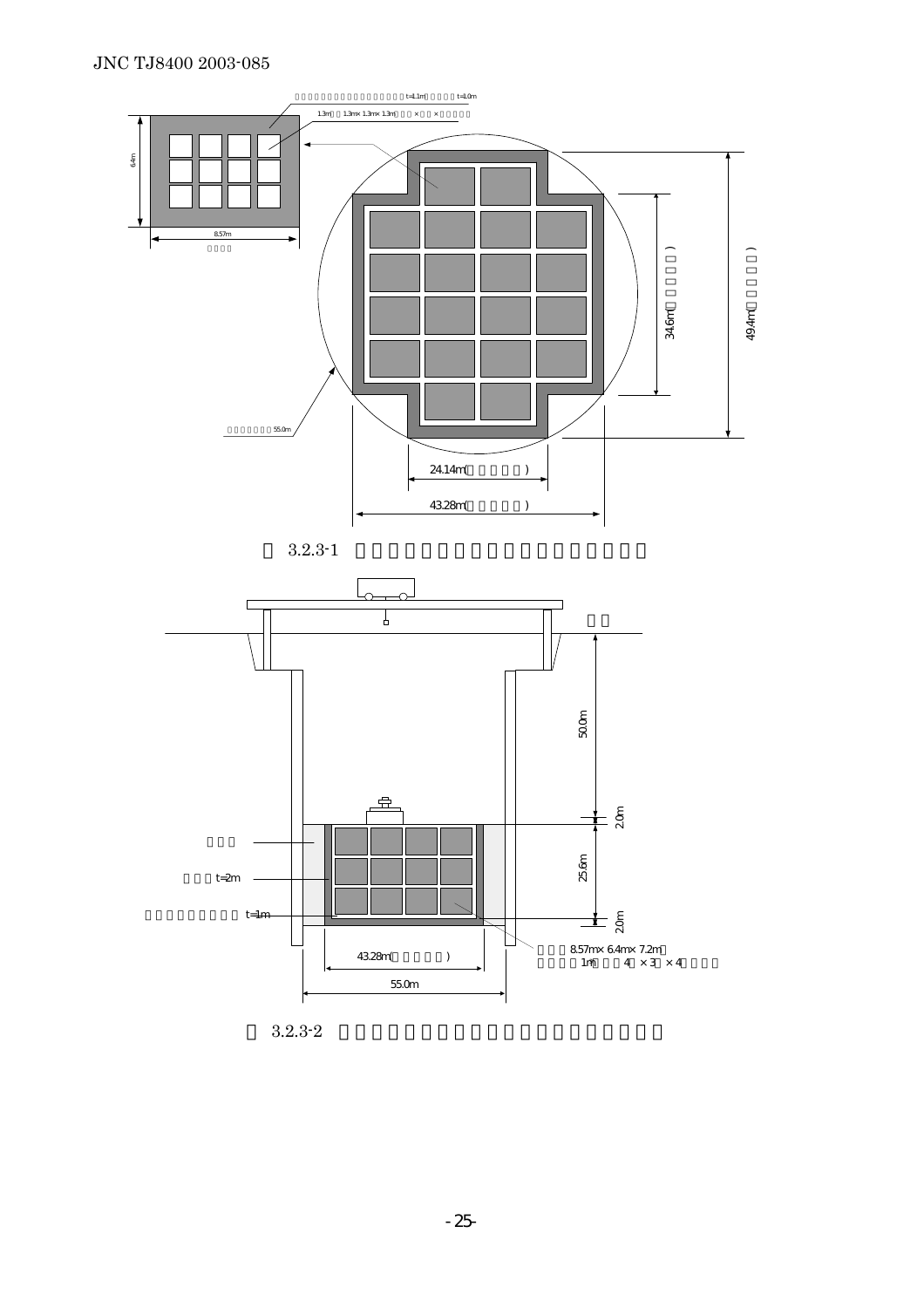. As  $\mathcal{O}(\mathcal{A})$ 

 $3.2.2 \qquad \qquad 3.2.3$ 

 $3.2.4 - 1$ 

|          | 1E- $7m/s$                                  | 0.001m/day                                                                     |
|----------|---------------------------------------------|--------------------------------------------------------------------------------|
|          | $1\%$                                       |                                                                                |
|          | $1m$ $2m$                                   | 2m<br>$1\mathrm{m}$                                                            |
|          | 1E-9m/s 1E-10m/s<br>$1E-11m/s$              | $70$ w.<br>1.6Mg/m <sup>3</sup><br>$1E-12m/s$<br>Ca<br>$1E-10m/s$<br>$^\ast 2$ |
|          | $1\mathrm{m}$                               |                                                                                |
|          | $1{\rm m}$                                  | 1.1 <sub>m</sub><br>1m                                                         |
| $^\ast1$ | $1E-5m/s$                                   |                                                                                |
|          | $\times$<br>857m<br>64m<br>7.2m<br>$\times$ | 18m                                                                            |

 $3.2.4 - 1$ 

 $*1$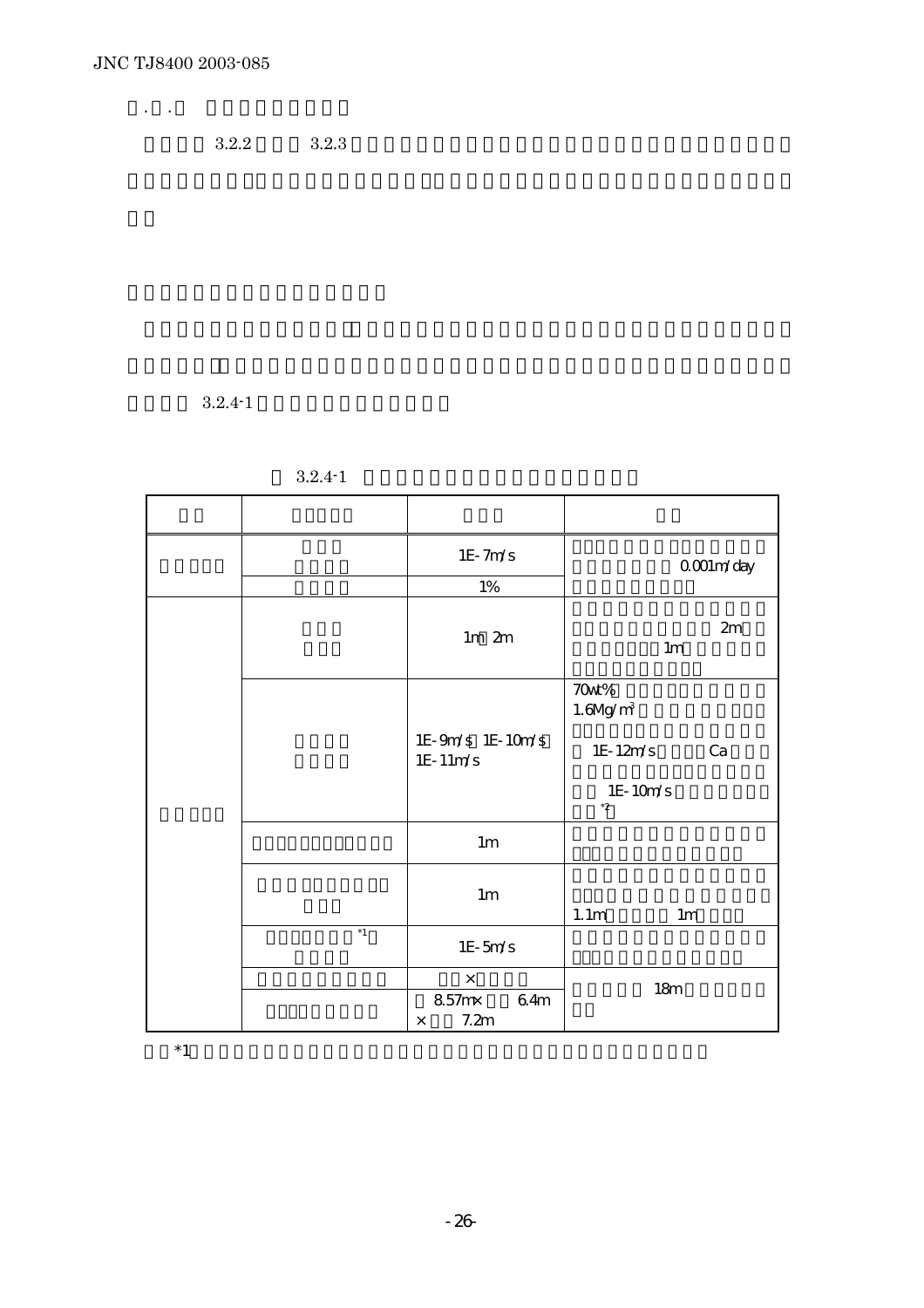$( )$ 

 $3.2.2$ 

|                               | $3.2.4 - 1$ | L500m |
|-------------------------------|-------------|-------|
| $\times$ W100m $\times$ H100m | 1/8         |       |
|                               |             |       |

| 10.57m | 7.2m              |
|--------|-------------------|
| 10.57m | $10.57\mathrm{m}$ |

 $3.2.4 - 2$ 



 $3.2.4 - 1$ 

 $3.2.4 - 2$ 

|                |                |         |                | $(m^3/y)$    |        |
|----------------|----------------|---------|----------------|--------------|--------|
|                |                |         |                |              |        |
|                | (m)            | (m/s)   | 28<br>(212.2m) | 29<br>219.6m |        |
| 1              |                | $1E-11$ | 0.67           | 0.71         | 1.38   |
| $\overline{2}$ | $\overline{2}$ | $1E-10$ | 6.56           | 7.01         | 13.58  |
| 3              |                | $1E-9$  | 56.46          | 59.93        | 116.38 |
| $\overline{4}$ |                | $1E-11$ | 1.26           | 1.34         | 2.60   |
| $\overline{5}$ | 1              | $1E-10$ | 12.17          | 13.01        | 25.18  |
| 6              |                | $1E-9$  | 92.94          | 98.18        | 191.12 |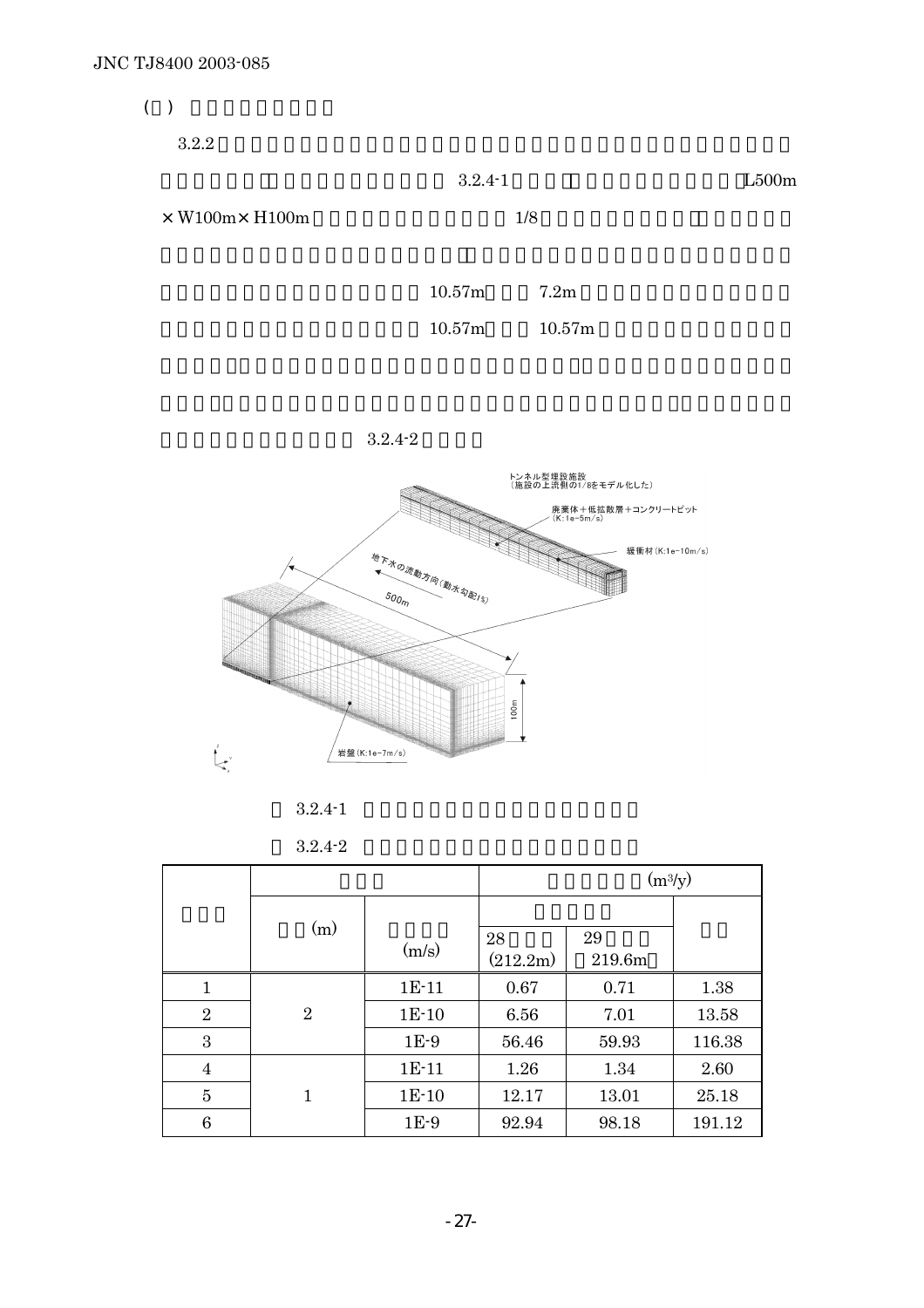$( )$  $3.2.3$  $3.2.4-2$  L400m  $\times$  W400m $\times$  H400m  $3.2.4-2$  YZ



 $3.2.4 - 3$ 



 $3.2.4 - 2$ 



|                  |                |         | $(m^3/y)$ |
|------------------|----------------|---------|-----------|
|                  | (m)            | (m/s)   |           |
|                  |                | $1E-11$ | 0.15      |
| $\sqrt{2}$       | $\overline{2}$ | $1E-10$ | 1.47      |
| $\boldsymbol{3}$ |                | $1E-9$  | 13.86     |
| $\overline{4}$   |                | $1E-11$ | 0.28      |
| $\overline{5}$   | 1              | $1E-10$ | 2.72      |
| 6                |                | $1E-9$  | 24.15     |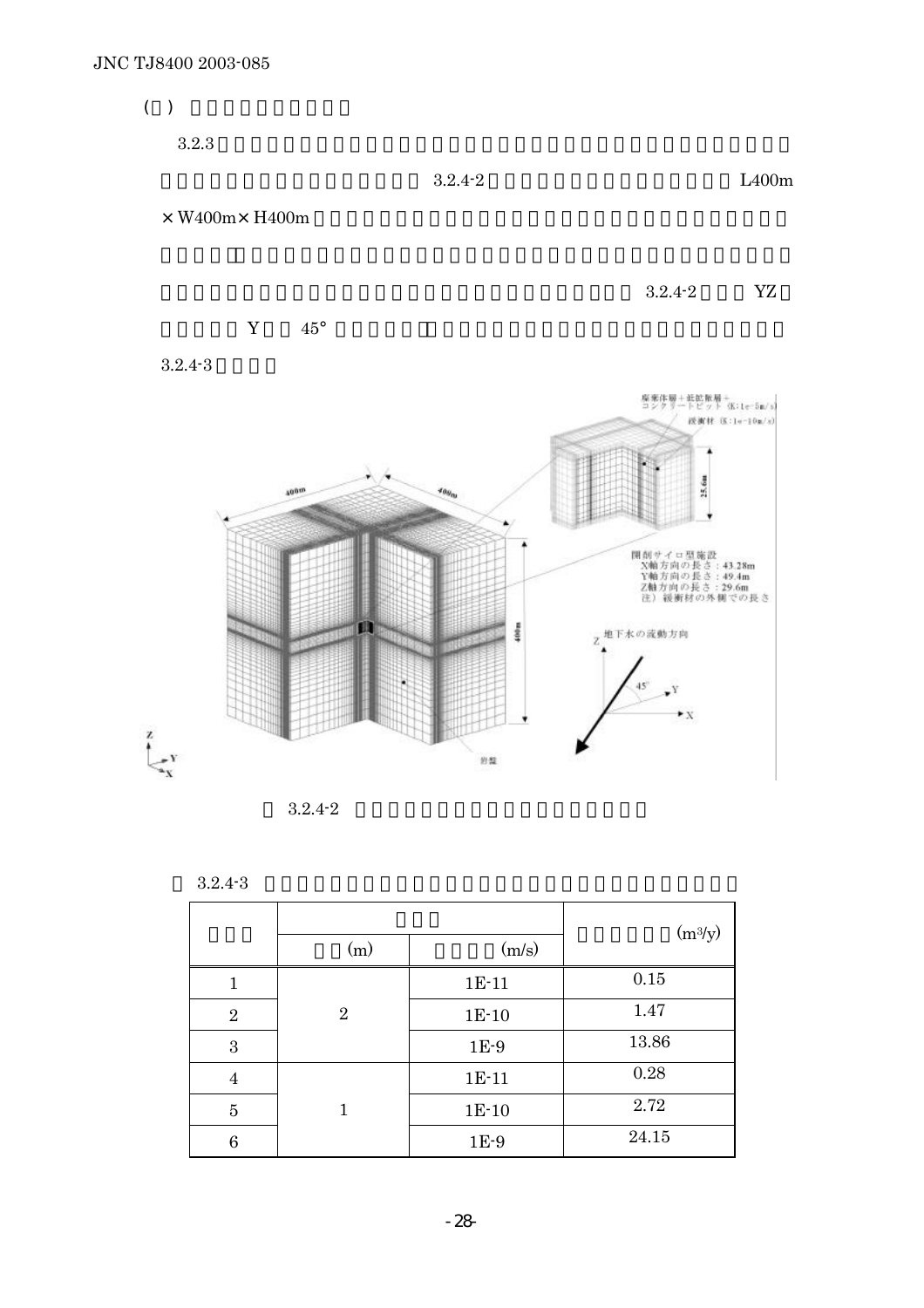| $\bullet$     |                                                   |                         |             |            |
|---------------|---------------------------------------------------|-------------------------|-------------|------------|
|               |                                                   |                         |             |            |
|               | ${\rm LLW}$                                       |                         | TRU         |            |
|               |                                                   |                         |             |            |
|               |                                                   | $12\,$                  |             |            |
|               |                                                   |                         |             | <b>LLW</b> |
|               | $10\mu$ Sv $\,$ yr                                | $\mathbf C$             |             |            |
| ${\bf D}$     | $\mathop{\rm D}\nolimits/\mathop{\rm C}\nolimits$ |                         |             |            |
|               | $10\mu$ Sv yr                                     |                         | $\mathbf C$ |            |
|               | ${\bf D}$                                         | $\mathbf{D}/\mathbf{C}$ |             |            |
| $\mbox{FP}$   | $\rm AP$                                          |                         |             |            |
|               | $10\mu$ Sv yr                                     |                         | TRU         |            |
| $10\mu$ Sv yr |                                                   |                         |             |            |

 $3.3.1-1$   $3.3.1-1$ 

 $3.3.1 - 2$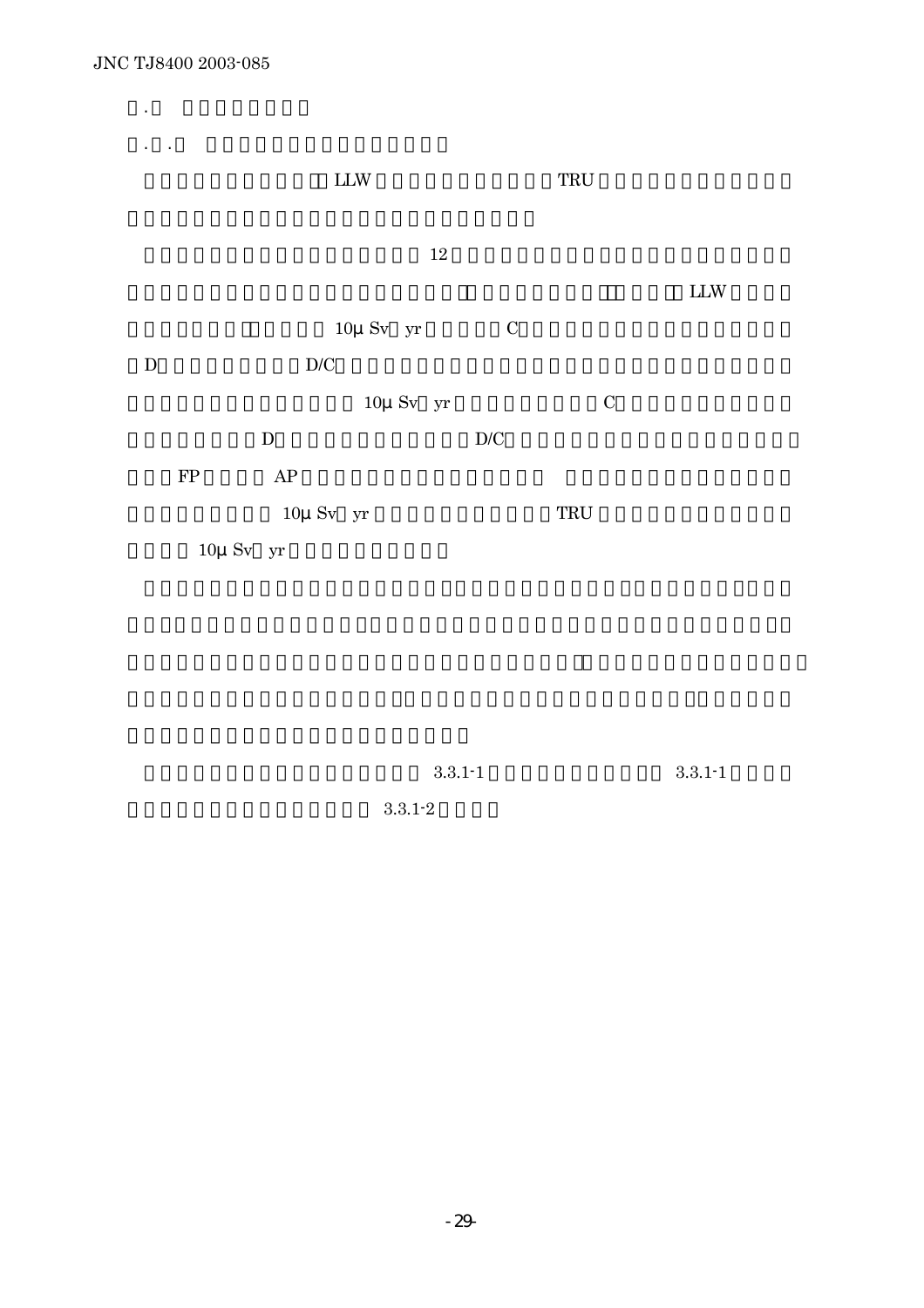|              |                      |                                                                    |                  |                                                             | $\boldsymbol{2}$                                            |                             |                       |       |       |
|--------------|----------------------|--------------------------------------------------------------------|------------------|-------------------------------------------------------------|-------------------------------------------------------------|-----------------------------|-----------------------|-------|-------|
| $\mathbf{1}$ | No 237               | N <sub>237</sub>                                                   | U 238            | U 238                                                       | Tc-99<br>U 238<br>Pu-238<br>Pu-241,<br>Am241                | C <sub>14</sub><br>$d - 36$ | $d - 36$<br>$Zr - 93$ | U 238 | U 238 |
| $\mathbf{2}$ |                      | $0 - 36$<br>Tc-99<br>U 234,<br>U 238<br>Pu-238<br>Pu-241,<br>Am241 | $d - 36$         | Pu-238<br>Pu-241,<br>Am241                                  | Sn <sub>126</sub><br>U 235,<br>No 237,<br>Pu-239            | $Tc-99$<br>U 235            | C <sub>14</sub>       |       |       |
| 3            | $Tc-99$<br>$I - 129$ | $I - 129$<br>U 235<br>Pu-239                                       | $Tc-99$<br>U 235 | $Tc-99$<br>Sn <sub>126</sub><br>U 235,<br>No 237,<br>Pu-239 | C <sub>14</sub><br>$I - 129$<br>Pu-240<br>Pu-242,<br>Am242m | U 234                       | Tc-99<br>U 238        | U 235 | U 235 |

| $\mathbf{1}$ | U 238                       | $d - 36$                           | U 234<br>U 238<br>Pu-238                        | $d - 36$        | $d - 36$                 |
|--------------|-----------------------------|------------------------------------|-------------------------------------------------|-----------------|--------------------------|
| $\mathbf{z}$ | U 234<br>N <sub>p</sub> 237 | C <sub>14</sub>                    | $d - 36$<br>Tc-99<br>U 235,<br>N <sub>237</sub> |                 |                          |
| 3            | $d - 36$<br>U 235<br>Pu-238 | Ca-41,<br>Tc-99<br>U 234,<br>U 238 | G-135<br>Pu-239<br>Am241                        | C <sub>14</sub> | C <sub>14</sub><br>Tc-99 |

|                  |  | Tc-99 | Tc-99 | Pu-242         | Pu 242          | Tc-99 | $d - 36$        |
|------------------|--|-------|-------|----------------|-----------------|-------|-----------------|
| $\boldsymbol{2}$ |  |       |       | Pu-238         | Pu-238          |       |                 |
| 3                |  |       |       | Tc-99<br>Am241 | Tc-99,<br>Am241 |       | C <sub>14</sub> |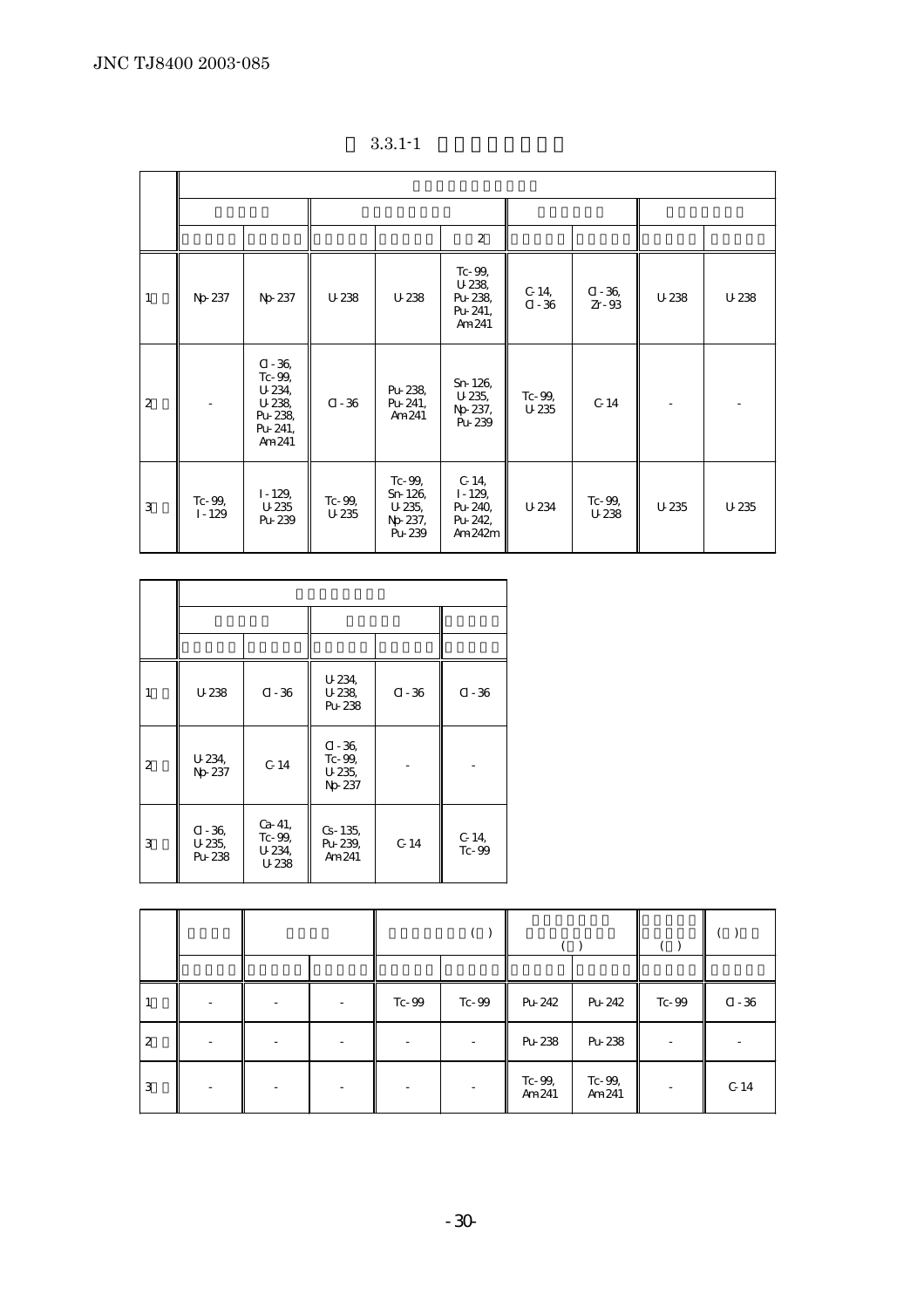$3.3.1 - 2$ 

|         | $C-14$ , $C1-36$ , $Ca-41$ , $Zr-93$ , $Tc-99$ , $Sn-126$ |  |  |
|---------|-----------------------------------------------------------|--|--|
|         | I-129 , Cs-135, U-234, U-235, Np-237, U-238               |  |  |
|         | Pu 238, Pu 239, Pu 240, Am 241, Pu 241, Pu 242            |  |  |
| Am 242m |                                                           |  |  |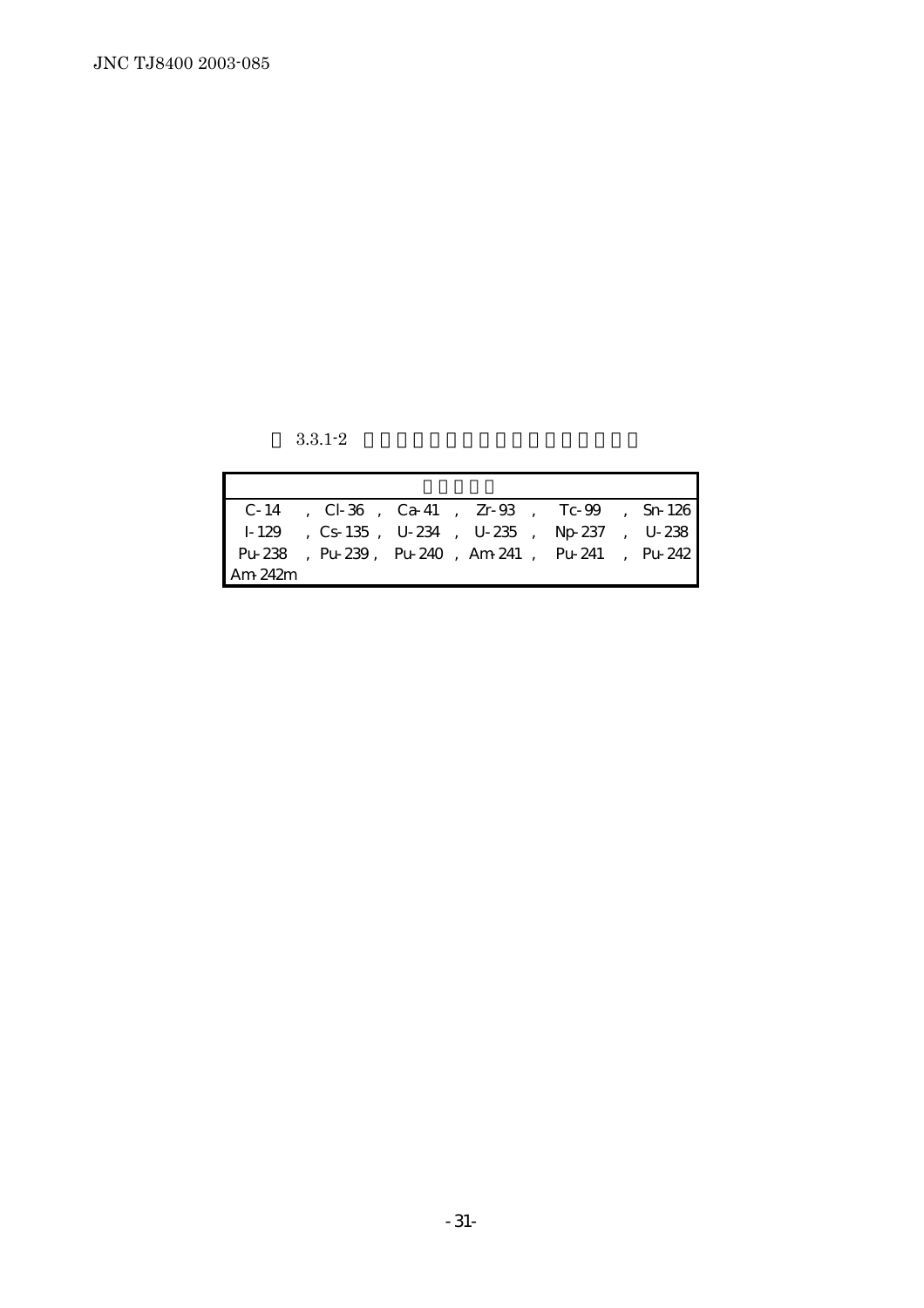## JNC TJ8400 2003-085



 $( \ )$ 

 $3.3.2-1$ 

 $3.1$  $Bq/t$  t  $LLW$  $TRU$ 

 $($ 

 $3.2.4$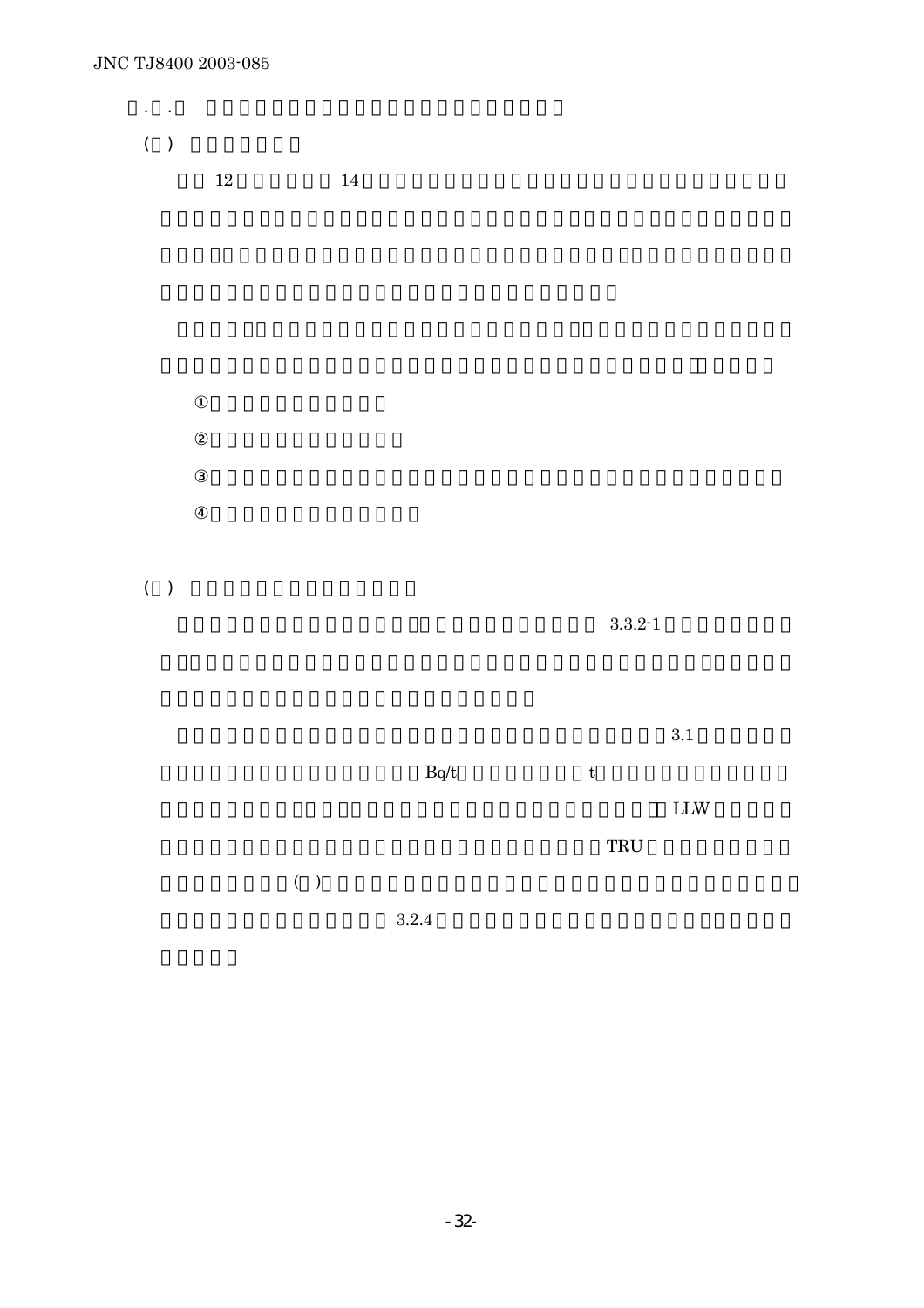|  | $\sqrt{3}$  | $\operatorname{TRU}$<br>Region<br>TRU<br>$*_{1}$<br>Region<br>Region<br>Region<br>$\sqrt{3}$ | 100<br>$100\quad 10{,}000$<br>10,000 | $*_{1}$<br>$\operatorname{TRU}$ | Region |
|--|-------------|----------------------------------------------------------------------------------------------|--------------------------------------|---------------------------------|--------|
|  |             |                                                                                              |                                      |                                 |        |
|  |             | $1E + 03$<br>$1E + 04$<br>$1\mathrm{E}{+05}$<br>$1E + 06$                                    |                                      |                                 |        |
|  | $1E-10$ m/s | $1E-09m/s$<br>$1E-11m/s$                                                                     |                                      |                                 |        |
|  | $\sqrt{3}$  | TRU                                                                                          |                                      |                                 |        |
|  |             | $\sqrt{3}$                                                                                   |                                      |                                 |        |

 3.3.2 -  $1$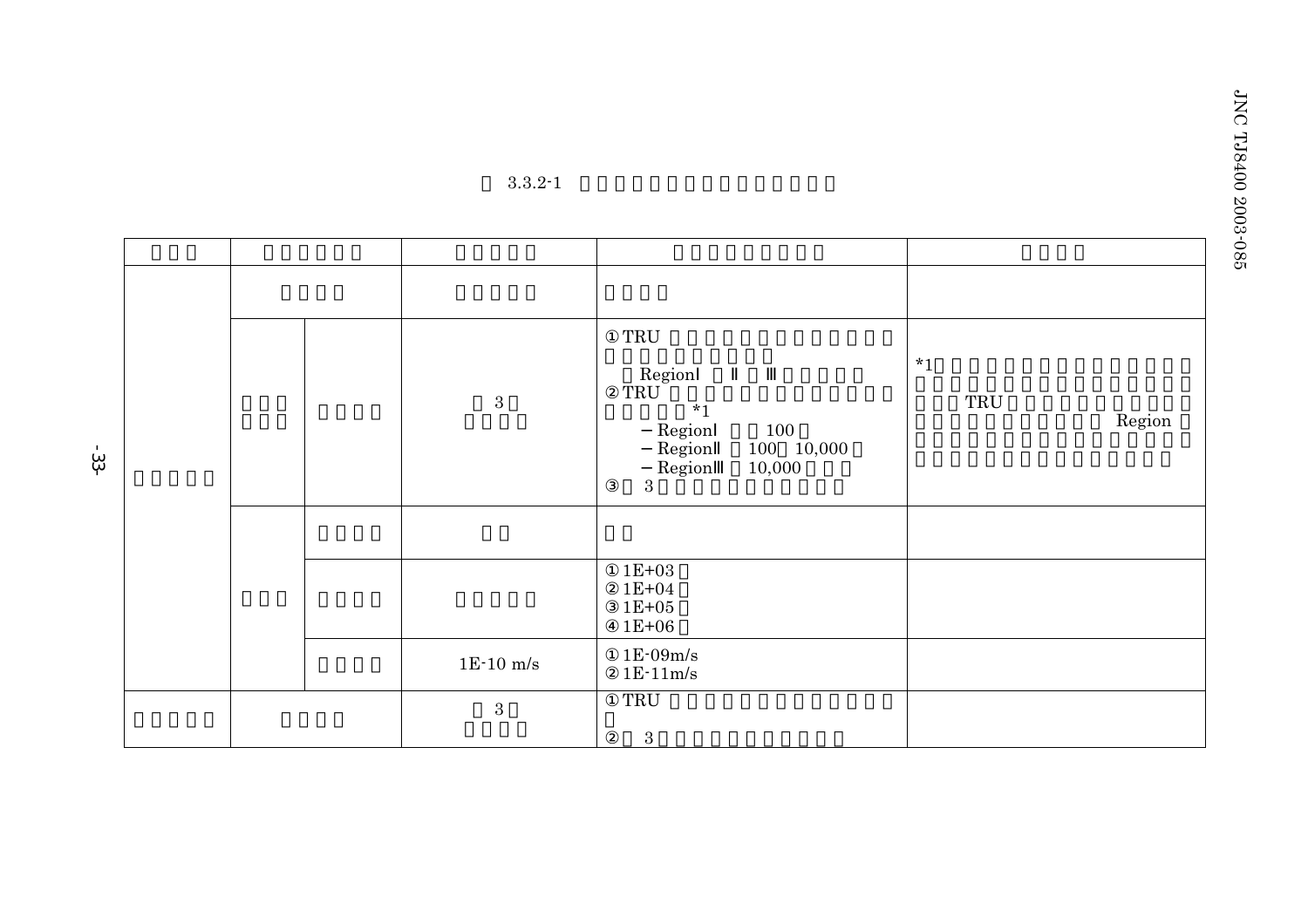$\mathbf{r}$ .  $( )$ 

11  $11$ 

 $JNC\;TN1400\;99\text{-}023\qquad\qquad \ \ \mathrm{HLW}$ 



 $3.3.3 - 1$ 

 ${\rm LLW}$ 

HLW **External Struck Struck Struck Struck** 

性を評価することとした。核種移行解析は、「LLW 第3次中間報告」の検討結果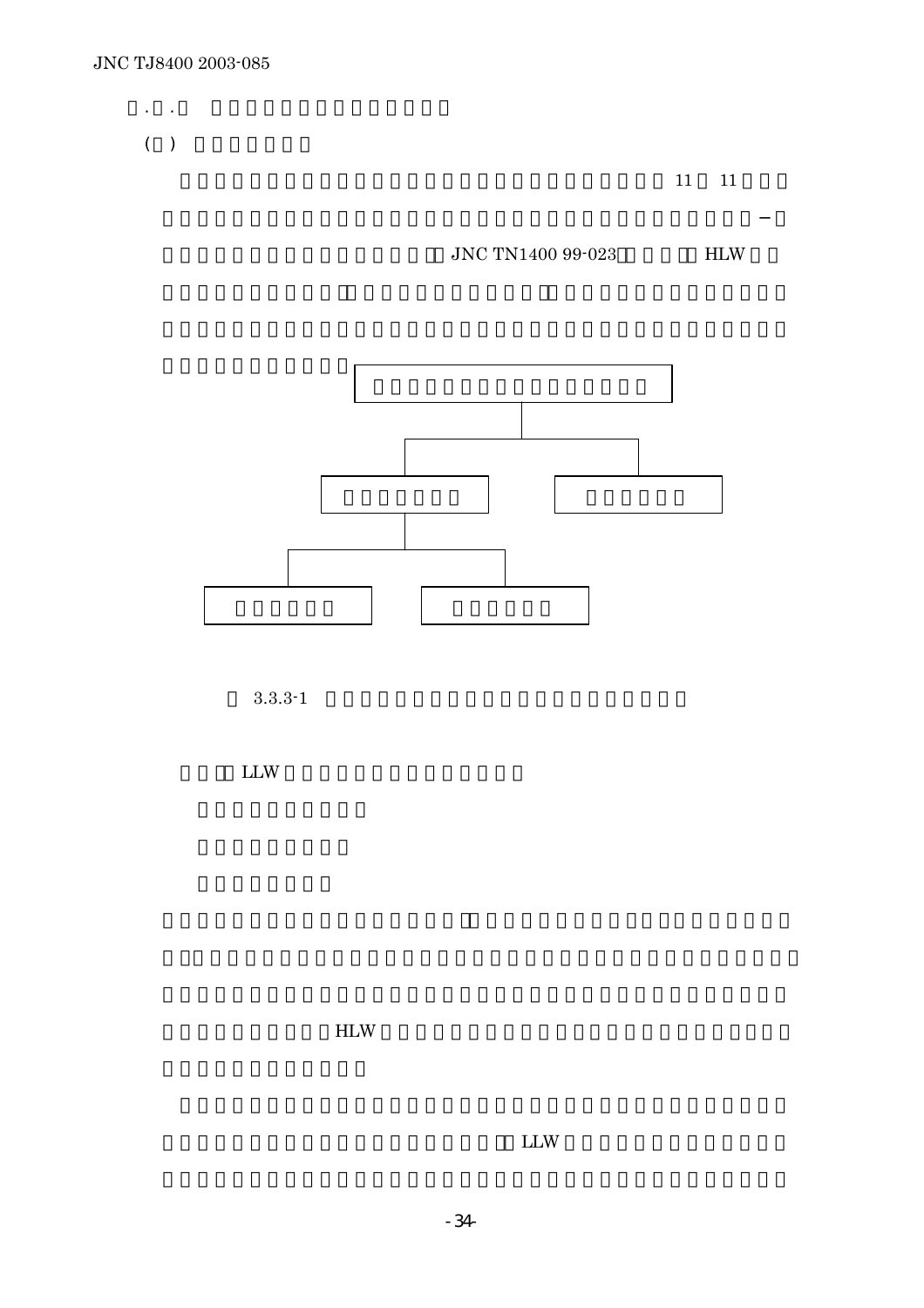- $( )$
- 
- $i$   $\cdots$   $i$ 
	- $LLW$
	- $14$
	- -
		-
		- $11 \quad 14$
- 
- 
- $14$
- $10$ 
	-
	- $10$ 11 14

 $\overline{2}$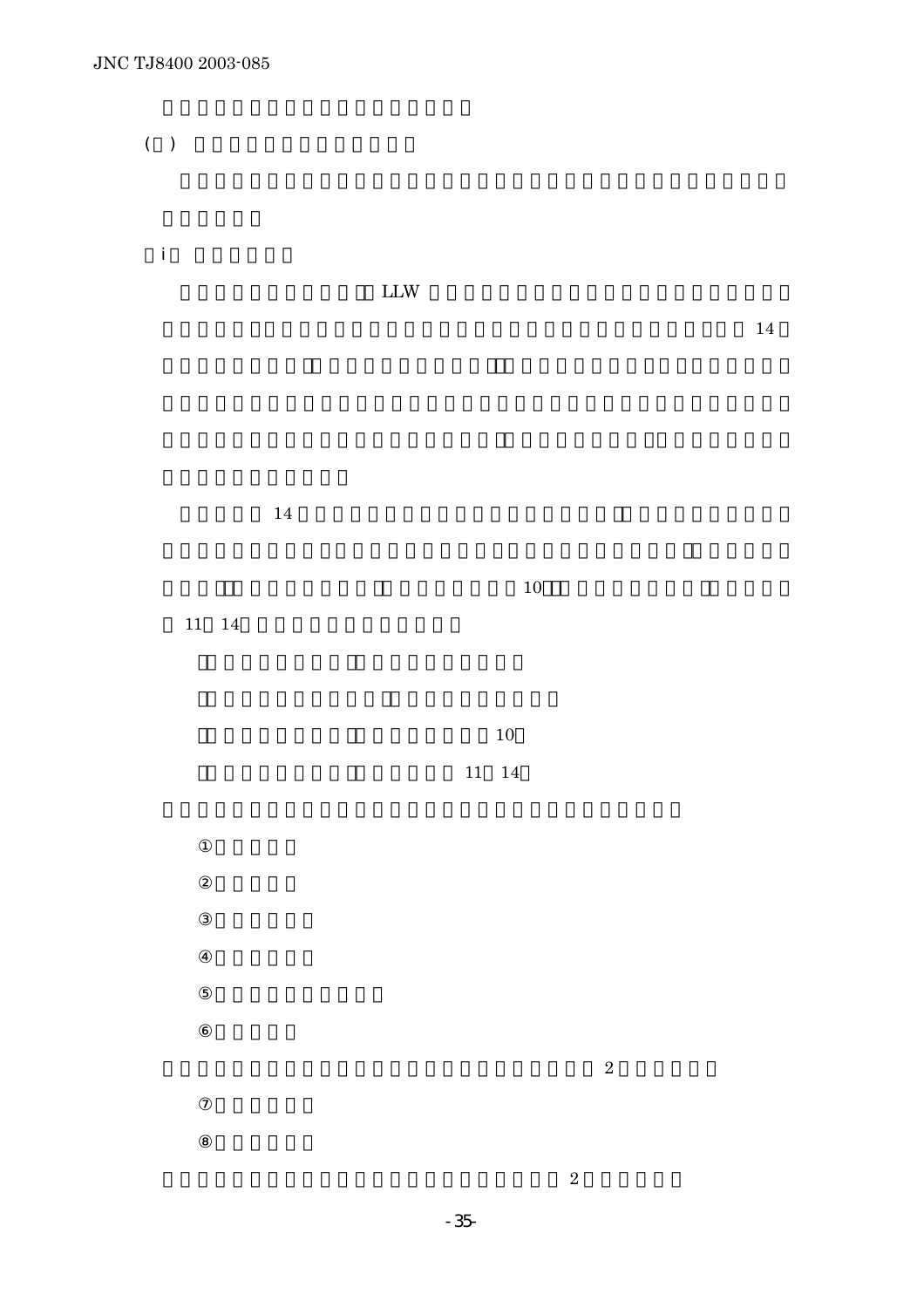ii

 $LLW$ 

 $GSA$ -GCL

 $4$ 

| <b>MENTOR</b> |             | TRU |
|---------------|-------------|-----|
| GSA-GCL       | $3.3.3 - 1$ |     |
| iii           |             |     |
|               | $3.3.1 - 2$ |     |

 $3.3.3-3$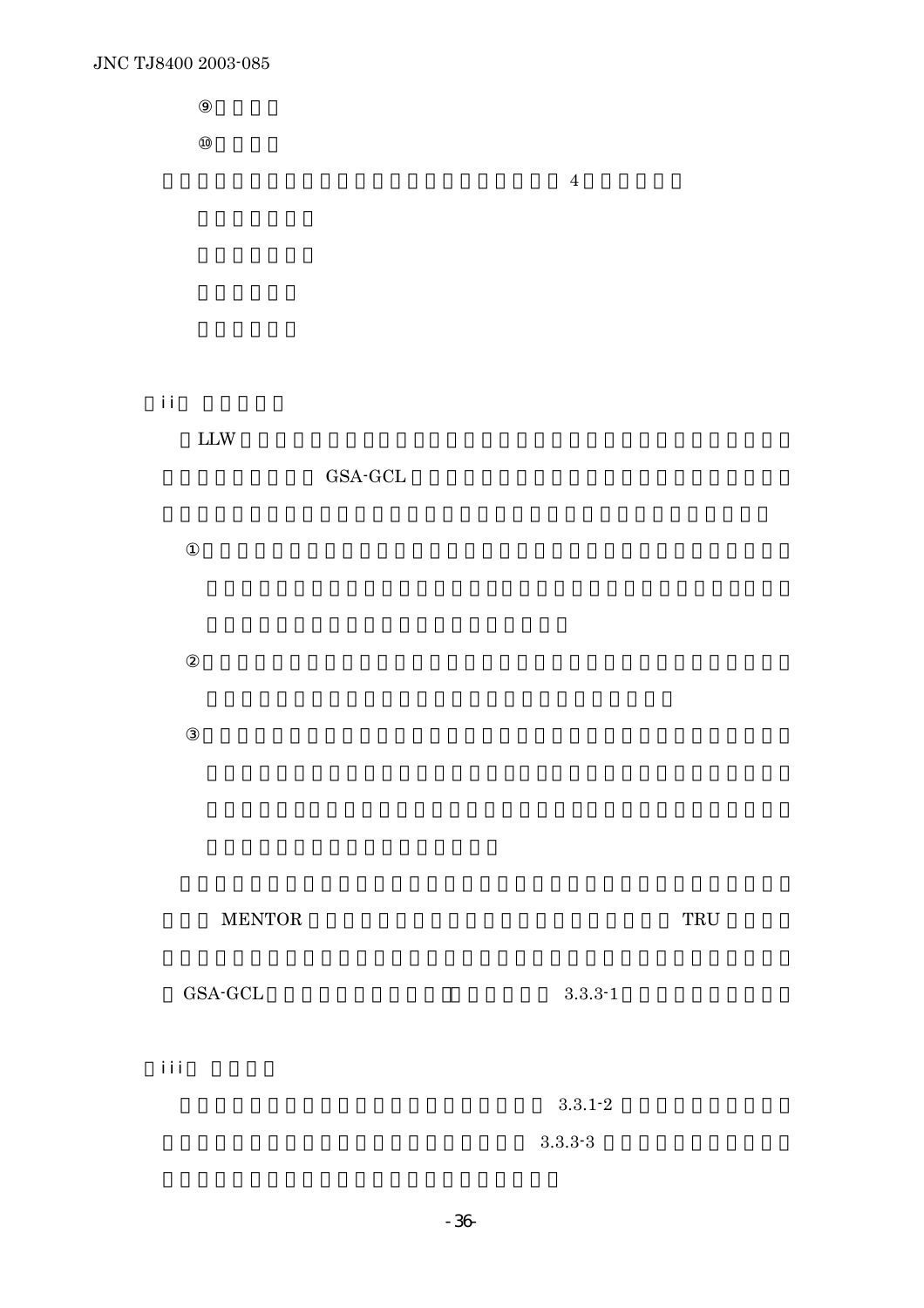| $10\mu$ Sv/y          |                      |                     |                          |             |         |                      |                     |
|-----------------------|----------------------|---------------------|--------------------------|-------------|---------|----------------------|---------------------|
|                       |                      |                     | $1\frac{1}{4}$           |             |         |                      |                     |
|                       |                      |                     |                          |             |         |                      |                     |
|                       |                      | $C-14$ Ra-226       | $Pb-210$                 |             |         | Cl-36 Th-230         |                     |
|                       |                      |                     |                          | C-14 Ra-226 |         | $Pb-210$             |                     |
| $Cl-36$<br>Th-230     |                      |                     |                          |             |         |                      |                     |
|                       |                      |                     |                          |             |         |                      |                     |
|                       |                      |                     |                          |             |         |                      |                     |
|                       |                      |                     |                          |             |         |                      |                     |
| $10\mu$ Sv/y          |                      |                     | $\operatorname{TRU}$     |             |         |                      |                     |
|                       |                      | $\boldsymbol{3}$    |                          | $\,2$       |         |                      |                     |
|                       | $\operatorname{TRU}$ |                     |                          |             |         | $\operatorname{TRU}$ |                     |
|                       |                      |                     | Region                   |             |         |                      | ${\it Region}$      |
|                       |                      |                     |                          |             |         |                      |                     |
|                       |                      | $\sqrt{3}$          |                          |             |         |                      |                     |
|                       |                      |                     |                          |             |         |                      |                     |
|                       |                      |                     |                          |             | $\,2$   |                      | $\rm Ra\mbox{-}226$ |
| ${\rm Pb}\text{-}210$ |                      |                     |                          | $\mathbf 1$ |         | $\mbox{C-14}$        |                     |
|                       |                      |                     |                          |             |         |                      |                     |
|                       |                      |                     |                          |             |         |                      |                     |
|                       |                      |                     |                          |             |         |                      | $10\mu$ Sv/y        |
|                       |                      |                     |                          |             |         |                      |                     |
|                       |                      |                     |                          |             |         |                      |                     |
|                       |                      |                     | $1\!\!/\!2$              |             |         | $\,2$                |                     |
|                       |                      |                     |                          |             |         |                      |                     |
|                       |                      |                     |                          |             |         |                      |                     |
|                       |                      |                     |                          |             |         |                      | $10\mu$             |
| $\mathrm{Sv/y}$       |                      |                     |                          | $1,\!000$   | $100\,$ |                      |                     |
|                       |                      | $\,6\,$             |                          |             | 1,000   | $100\,$              |                     |
|                       |                      | $\rm Ra\mbox{-}226$ | $\mathrm{Pb}\text{-}210$ |             |         |                      |                     |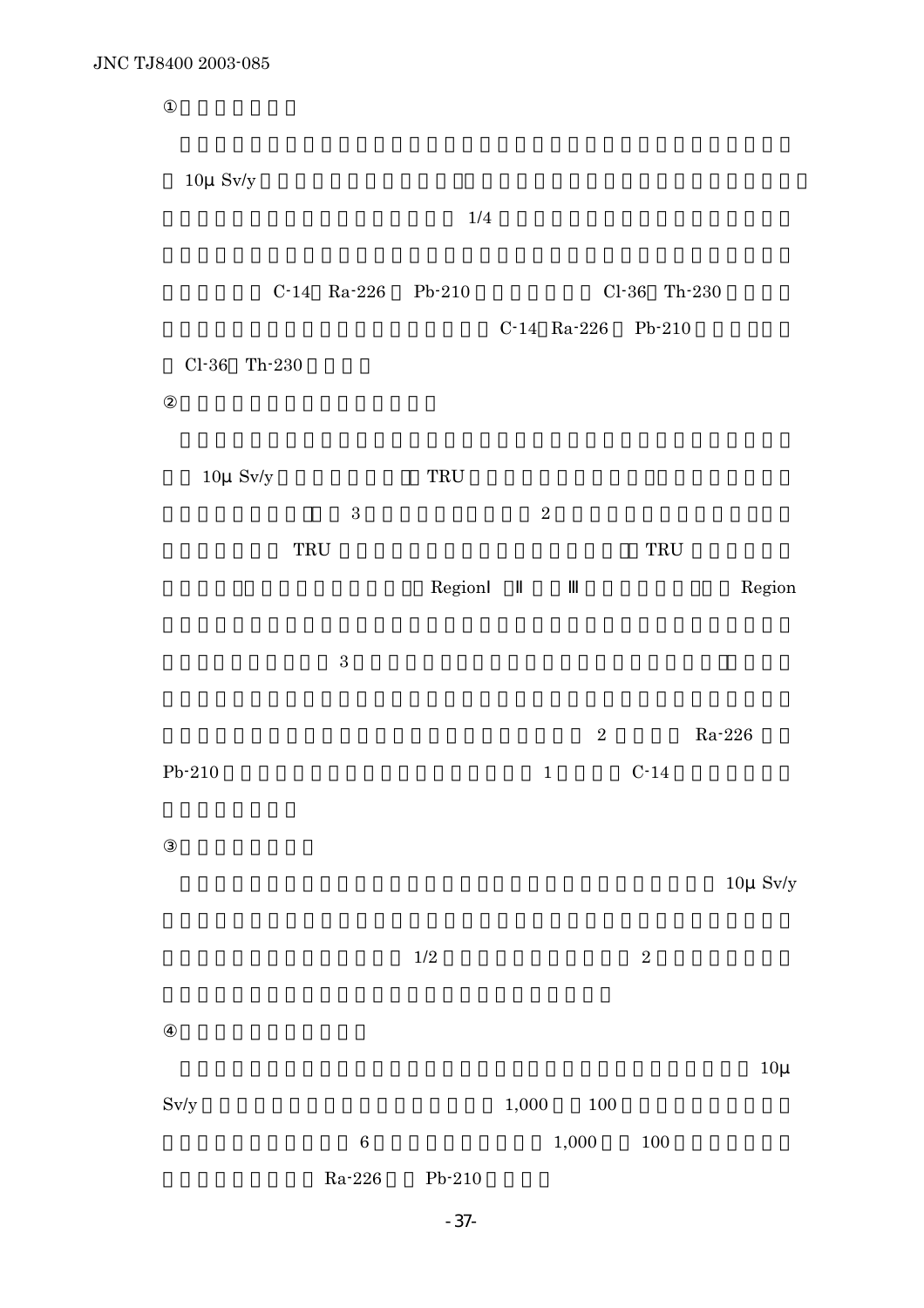|                   |                      |            | $10\mu$  |
|-------------------|----------------------|------------|----------|
| Sv/y              |                      |            |          |
| (1)               |                      |            |          |
|                   |                      | $1E-09m/s$ | $Ra-226$ |
| $Pb-210$          | $1E-11m/s$           | $C-14$     | $Ra-226$ |
| $Pb-210$          |                      |            |          |
|                   |                      |            |          |
|                   |                      |            |          |
| $10\mu$ Sv/y      | $\operatorname{TRU}$ |            |          |
| $1\,$             |                      |            | $C-14$   |
|                   |                      |            |          |
|                   |                      |            |          |
| $C-14$<br>$Cl-36$ |                      |            |          |

 $3.3.3-3$ 

|  | $10\mu$ Sv/y  |          |
|--|---------------|----------|
|  | Th-229 Ra-226 | $Pb-210$ |

 $10\mu$  Sv/yr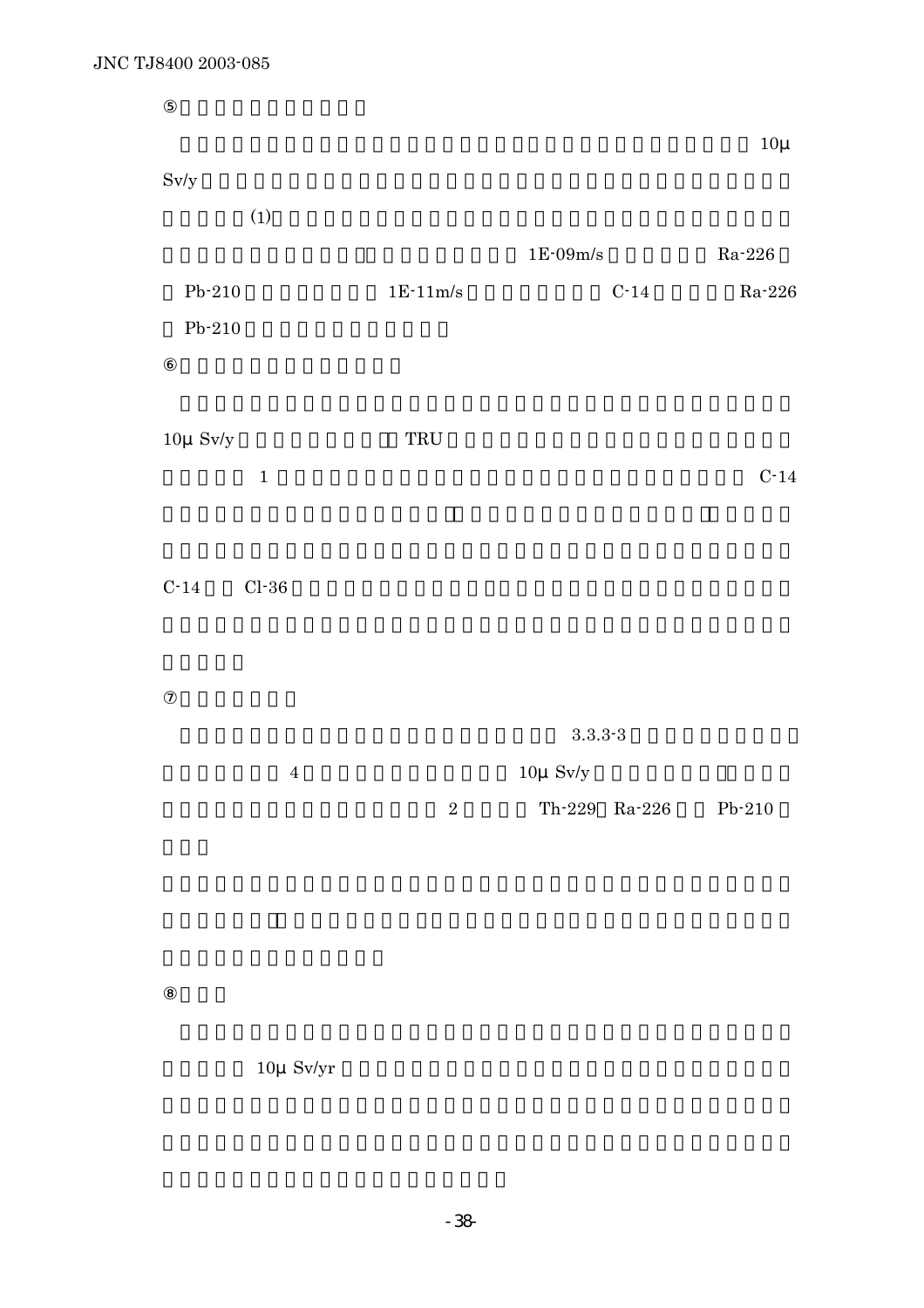$4$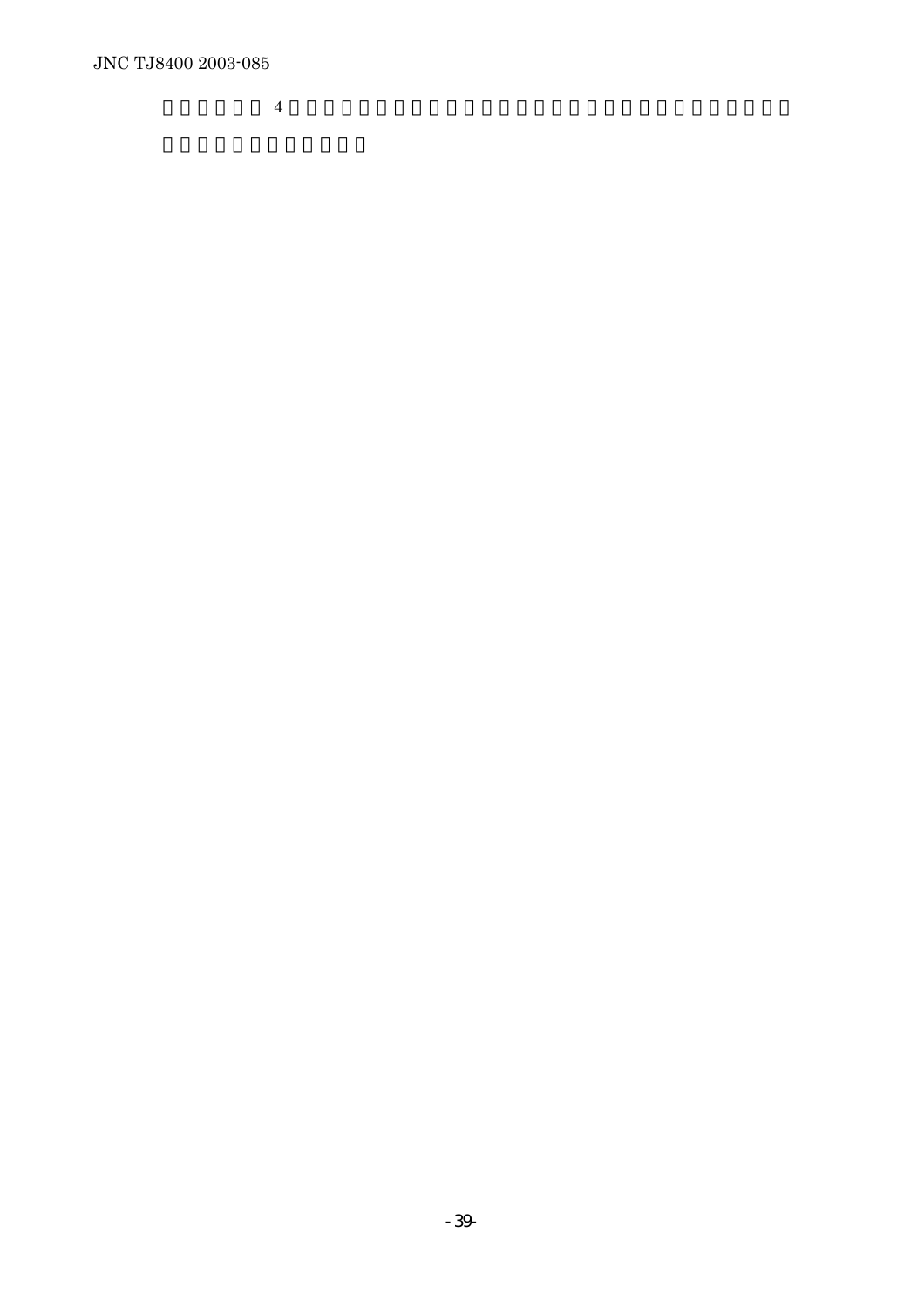| $3.3.3\mbox{-}1$        |                              |  |
|-------------------------|------------------------------|--|
| $\operatorname{MENTOR}$ |                              |  |
|                         |                              |  |
|                         |                              |  |
|                         |                              |  |
|                         |                              |  |
|                         |                              |  |
|                         |                              |  |
|                         |                              |  |
|                         |                              |  |
|                         |                              |  |
|                         |                              |  |
|                         |                              |  |
|                         |                              |  |
|                         |                              |  |
|                         |                              |  |
|                         |                              |  |
|                         |                              |  |
|                         |                              |  |
|                         |                              |  |
|                         |                              |  |
|                         |                              |  |
|                         |                              |  |
|                         |                              |  |
|                         |                              |  |
|                         | RAPRAN GSA-GCL TIGER CRYSTAL |  |
| ${\rm EBS}$             | ${\rm EBS}$                  |  |
|                         |                              |  |
|                         |                              |  |
|                         |                              |  |
|                         |                              |  |
|                         |                              |  |
|                         |                              |  |
|                         |                              |  |
|                         |                              |  |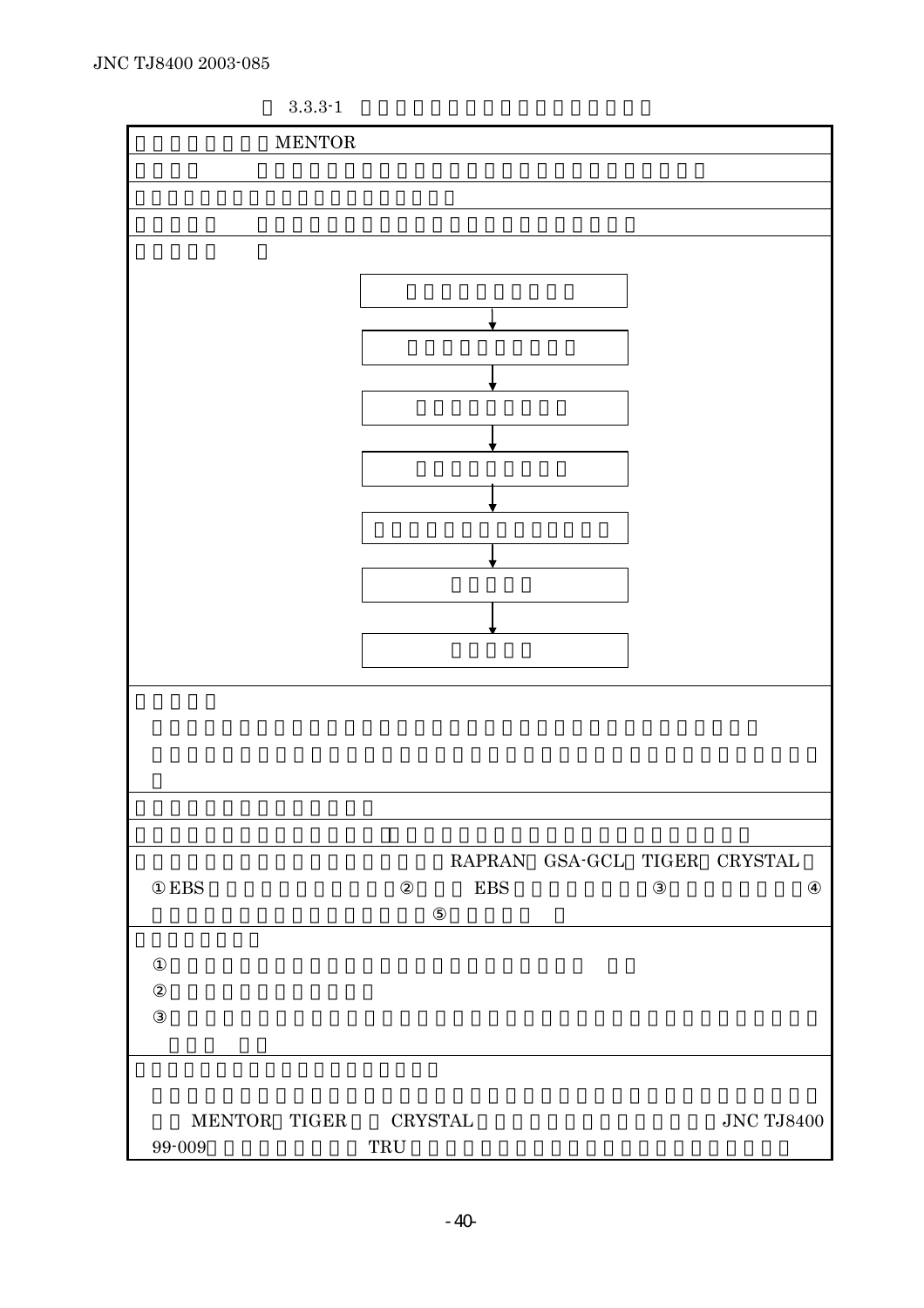| ţ<br>S<br>C<br>L<br>Š |  |
|-----------------------|--|
| にくつつ                  |  |

| $3.3.3 - 2$ |
|-------------|
|             |

|  |              | [Sv/y]                   |             |       |       |
|--|--------------|--------------------------|-------------|-------|-------|
|  |              |                          | $1.5E + 06$ | Ra226 | Pb210 |
|  |              | 1.0E-08                  | $2.7E + 06$ | Ra226 | Pb210 |
|  | TRU          | $6.8E-08$                | $1.1E + 06$ | Ra226 | Pb210 |
|  | TRU          | $6.6E-08$                | $1.1E + 06$ | Ra226 | Pb210 |
|  |              | $3.8\mathrm{E}{\cdot}08$ | $1.5E + 06$ | Ra226 | Pb210 |
|  | 1[m]         | $6.6E-0.8$               | $1.2E + 06$ | Ra226 | Pb210 |
|  | $1E+3[y]$    | 2.0E-07                  | 5.4E+05     | Ra226 | Pb210 |
|  | $1E+4[y]$    | 2.0E-07                  | 5.4E+05     | Ra226 | Pb210 |
|  | $1E+5[y]$    | $2.1E-07$                | $6.3E + 05$ | Ra226 | Pb210 |
|  | $1E+6[y]$    | $2.3E-07$                | $1.5E + 06$ | Ra226 | Pb210 |
|  | $1E-9[m/s]$  | 1.4E-07                  | 7.4E+05     | Ra226 | Pb210 |
|  | $1E-11[m/s]$ | 1.2E-08                  | $2.7E + 06$ | Ra226 | Pb210 |
|  | TRU          | $3.8\mathrm{E}{\cdot}06$ | 2.9E+03     | C14   | C136  |
|  |              | 1.0E-06                  | $1.0E + 04$ | C14   | Tc99  |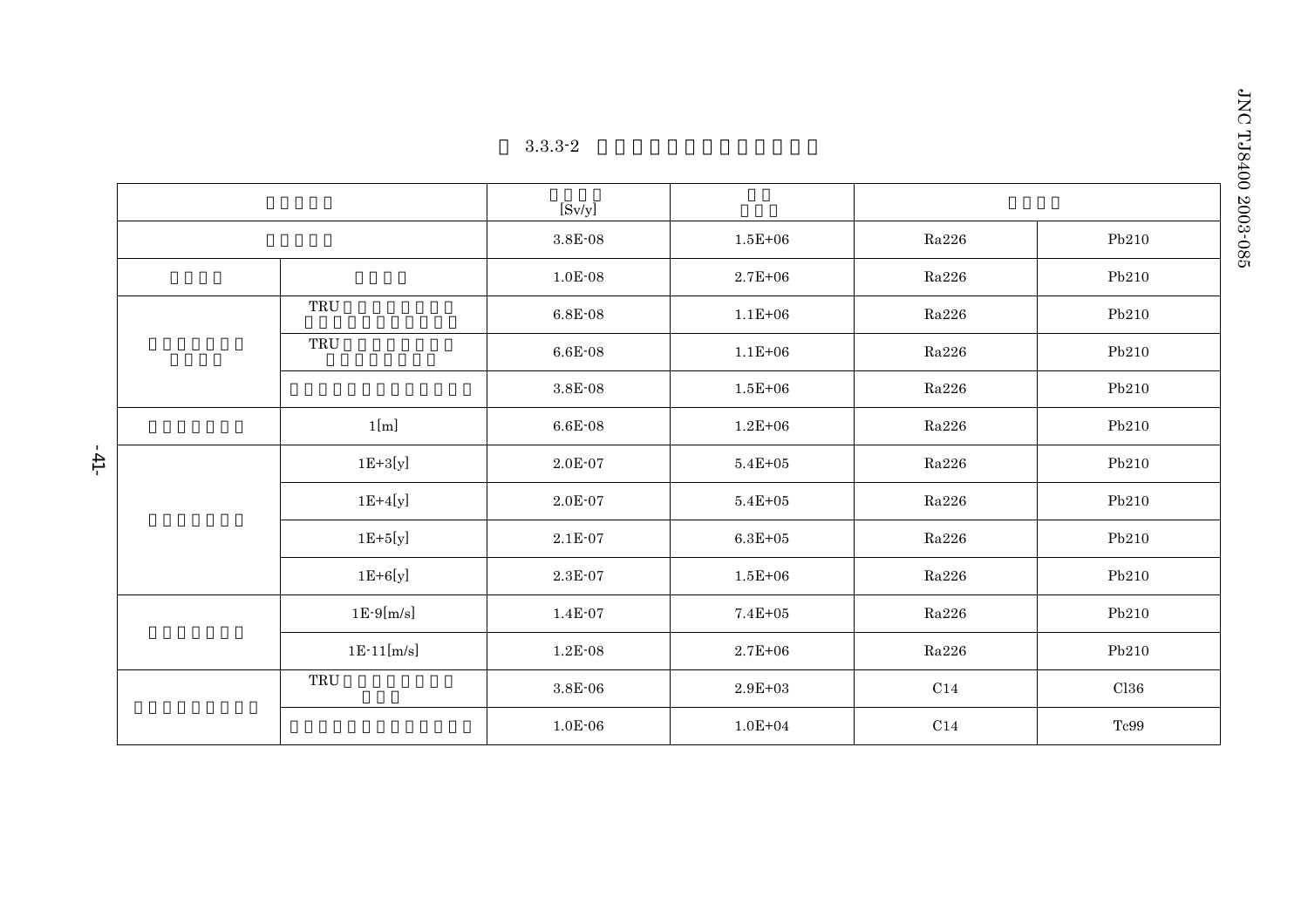|  |  | CQ0-SU02 00480-LON |
|--|--|--------------------|
|  |  |                    |
|  |  |                    |
|  |  |                    |
|  |  |                    |

|  |               | [Sv/y]      |             |                   |                   |
|--|---------------|-------------|-------------|-------------------|-------------------|
|  | No.1          | $2.2E-09$   | $1.5E + 06$ | Pb210             | Ra226             |
|  | No.2          | 2.0E-08     | $1.5E + 06$ | Ra226             | Th <sub>230</sub> |
|  | No.3          | 3.9E-10     | $1.4E + 06$ | Th <sub>229</sub> | Th <sub>230</sub> |
|  | No.4          | $1.0E-09$   | $1.5E + 06$ | Ra226             | Th <sub>230</sub> |
|  | No.5          | $3.4E-11$   | $4.0E + 04$ | C136              | C14               |
|  | No.6          | 2.4E-08     | $2.9E + 04$ | C14               | C136              |
|  | $No.1\quad 6$ | 3.8E-08     | $1.5E + 06$ | Ra226             | Pb210             |
|  | No.7          | $7.2E-10$   | $1.5E + 06$ | Ra226             | Th <sub>229</sub> |
|  | No.8          | $9.2E - 10$ | $1.3E + 06$ | Th <sub>229</sub> | Th <sub>230</sub> |
|  | No.7, 8       | $1.6E-09$   | $1.4E + 06$ | Th <sub>229</sub> | Ra226             |
|  | No.9          | 5.0E-09     | $1.5E + 06$ | Ra226             | Th <sub>229</sub> |
|  | No.10         | $1.6E - 10$ | $1.3E + 06$ | Th <sub>229</sub> | Th <sub>230</sub> |
|  | No.9,10       | 5.2E-09     | $1.5E + 06$ | Ra226             | Th <sub>229</sub> |
|  | No.11         | 1.4E-09     | $1.5E + 06$ | Ra226             | Th <sub>229</sub> |
|  | No.12         | $9.2E-10$   | $1.3E + 06$ | Th <sub>229</sub> | Th <sub>230</sub> |
|  | No.13         | $9.4E-08$   | $1.6E + 06$ | Pb210             | Ra226             |
|  | No.14         | $1.2E-08$   | $4.0E + 04$ | C136              | Tc99              |
|  | No.11 14      | $9.7E-08$   | $1.5E + 06$ | Pb210             | Ra226             |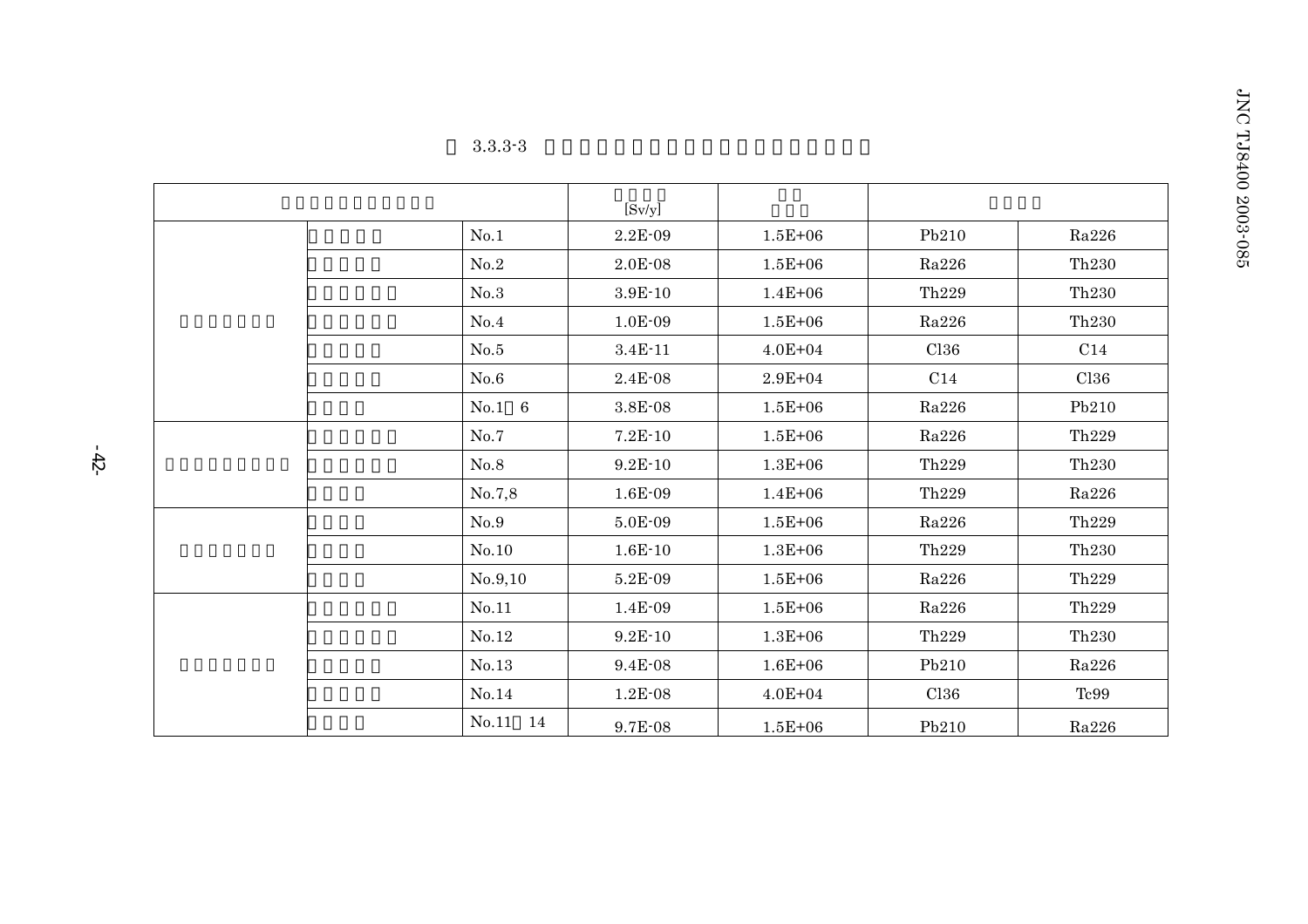. 経済性の最適化検討

| $3.2\,$                |           |           | $\rm 3.2$     |           |  |
|------------------------|-----------|-----------|---------------|-----------|--|
|                        |           |           |               |           |  |
|                        |           |           |               |           |  |
| $3.4.1\,$              |           | $3.4.2\,$ |               |           |  |
|                        |           |           |               |           |  |
| $\mathbf{R}\mathbf{I}$ |           |           |               |           |  |
| $\mathbf{R}\mathbf{I}$ |           |           | $1\mathrm{m}$ |           |  |
|                        |           |           |               | $3.4.1\,$ |  |
|                        | $3.4.3\,$ |           |               |           |  |
| $3.4\,$                |           | $3.4 - 1$ |               |           |  |



|                        |     |                        |                                       | $\left( \text{m} \right)$ | (m)   |       |           |
|------------------------|-----|------------------------|---------------------------------------|---------------------------|-------|-------|-----------|
|                        | 3.2 | $\mathbf{R}\mathbf{I}$ | $^\ast$ 1                             |                           |       |       | $3.4.2\,$ |
| $-1$                   |     | $^\ast 2$              |                                       | 2m                        | 18m   |       |           |
| $\sim 2$               |     | $-1$<br>$^{\ast}3$     |                                       |                           |       | 3.4.1 | $3.4.3\,$ |
| $\sim 3$               |     |                        | $^\ast$ 1                             |                           | $17m$ |       |           |
| $-4$                   |     |                        |                                       | $1\mathrm{m}$             | 18m   |       |           |
| $^\ast$ 1<br>$^\ast 2$ |     | $\rm{MOX}$             | $\mathop{\mathrm{RI}}$<br>${\rm CPF}$ |                           |       |       |           |

 $*3$ 

-43-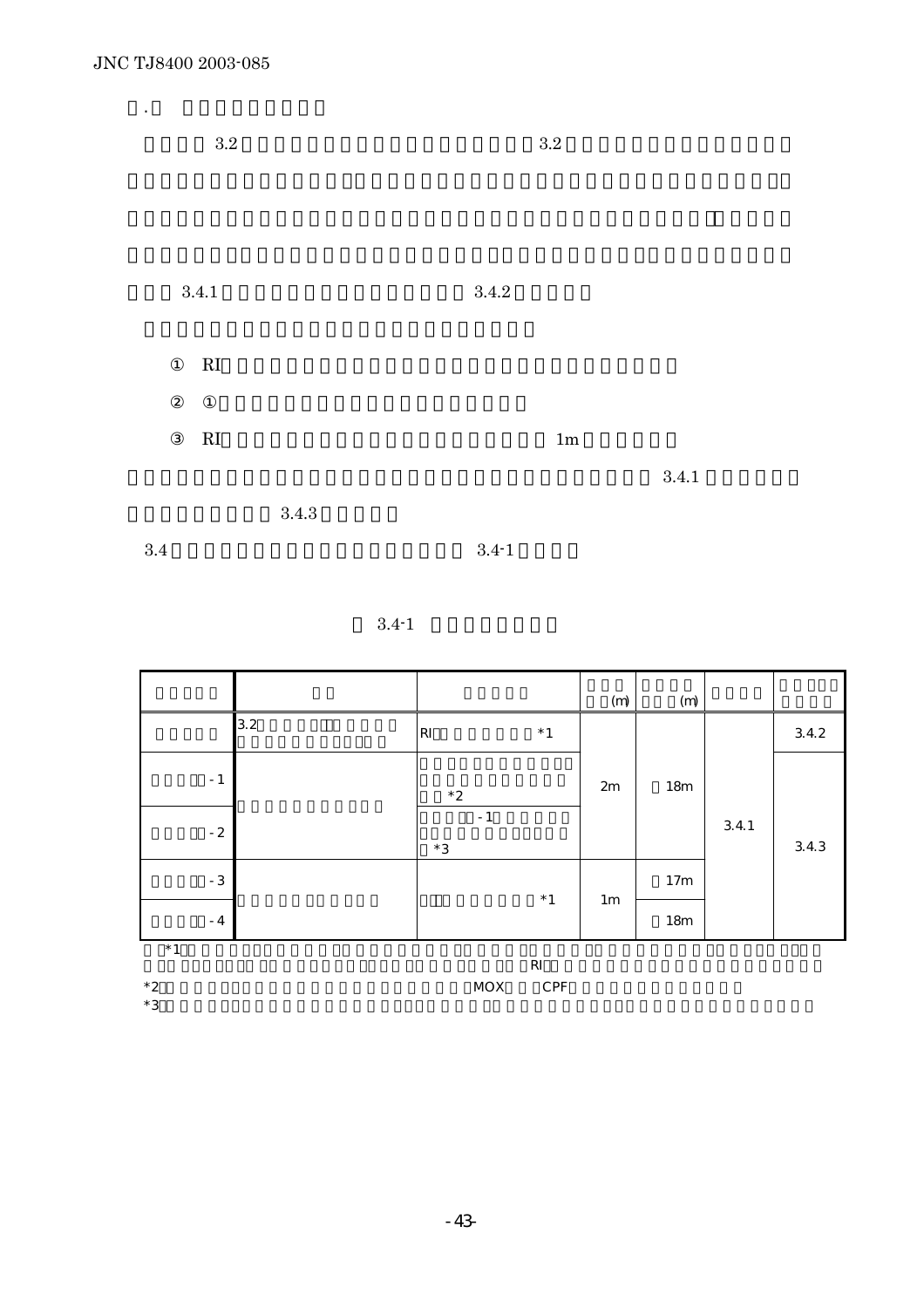$( )$ 

. . 検討条件の整理

|                        | $3.1.2\,$       | $1.3\mathrm{m}$  |                              | $1.3\mathrm{m}\times\,1.3\mathrm{m}\times\,1.3\mathrm{m}$ |
|------------------------|-----------------|------------------|------------------------------|-----------------------------------------------------------|
| $200\mbox{L}$          |                 | $1.3\mathrm{m}$  |                              |                                                           |
|                        | $1.3\mathrm{m}$ | $200\mbox{L}$    |                              | $3.4\,$                                                   |
|                        |                 |                  |                              |                                                           |
| $3.4\mbox{-}1$         |                 |                  | $3.1.2\,$                    |                                                           |
| $\mathbf{R}\mathbf{I}$ |                 |                  | ۰                            |                                                           |
|                        |                 |                  | $\qquad \qquad \blacksquare$ | $\overline{\phantom{a}}$                                  |
|                        |                 |                  |                              |                                                           |
| $200\mbox{L}$          |                 |                  |                              |                                                           |
|                        |                 |                  |                              |                                                           |
| $200\mbox{L}$          |                 |                  |                              |                                                           |
|                        |                 | $1.3\mathrm{m}$  |                              |                                                           |
|                        | $200\mbox{L}$   |                  |                              |                                                           |
|                        | $200\mbox{L}$   |                  |                              |                                                           |
|                        |                 |                  |                              |                                                           |
|                        |                 | $3.4.1\mbox{-}1$ |                              |                                                           |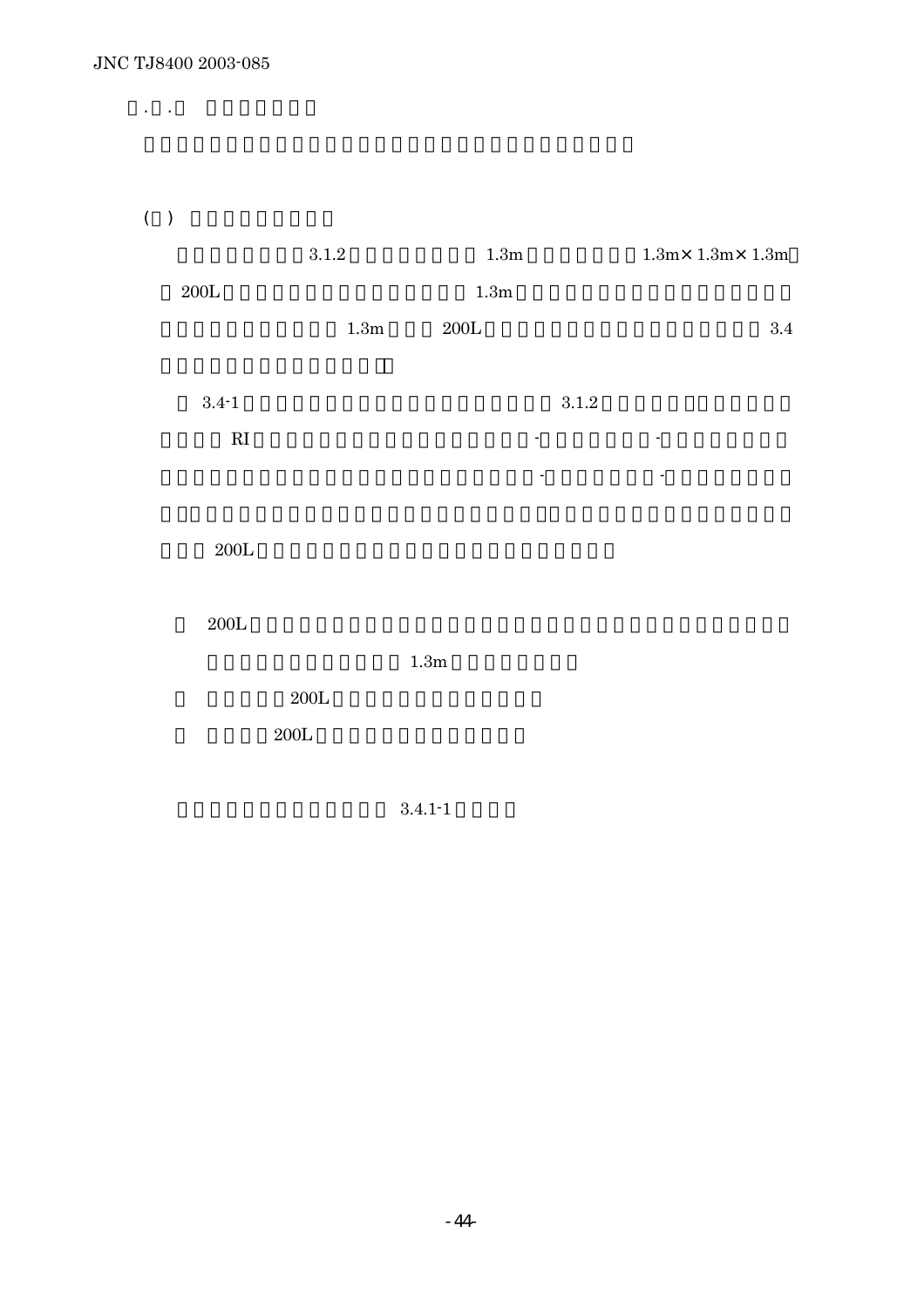|              |                          |             | 1.3 <sub>m</sub> |              |              |                |
|--------------|--------------------------|-------------|------------------|--------------|--------------|----------------|
|              |                          |             |                  |              |              |                |
|              |                          |             | $\overline{5}$   | 3            | $\Omega$     | $\mathbf{O}$   |
|              | $*1$                     |             | 489              | 15           | 171          | $\mathbf{O}$   |
|              |                          |             | 30               | 130          | $\mathbf{O}$ | $\mathbf{O}$   |
|              |                          |             | $\overline{5}$   | 149          | $\Omega$     | $\mathbf{O}$   |
|              |                          |             | 591              | 43           | 13           | $\mathbf{O}$   |
|              |                          |             | 80               | 780          | $\mathbf{O}$ | $\mathbf{O}$   |
|              |                          |             | $\overline{0}$   | 21           | $\mathbf{O}$ | $\overline{O}$ |
|              |                          |             | $\Omega$         | $\Omega$     | $\mathbf{O}$ | $\mathbf{1}$   |
|              |                          |             | $\mathbf{0}$     | $\mathbf{O}$ | $\mathbf{1}$ | $\mathbf{1}$   |
|              |                          |             | $\mathbf{O}$     | $\Omega$     | 81           | 81             |
|              |                          |             | $\mathbf{O}$     | $\mathbf{O}$ | 16           | 19             |
|              |                          |             | $\Omega$         | $\Omega$     | $\mathbf{O}$ | 3              |
|              |                          |             | $\mathbf{O}$     | $\Omega$     | $\mathbf{O}$ | $\mathbf{1}$   |
|              |                          |             | 5114             | 291          | 3986         | $\mathbf{O}$   |
|              |                          | <b>MOX</b>  | 77               | 76           | $\mathbf{O}$ | $\mathbf{O}$   |
|              |                          | ${\rm CPF}$ | 10               | 23           | $\Omega$     | $\mathbf{O}$   |
|              |                          | U           | 1086             | 42           | $\Omega$     | $\Omega$       |
|              |                          |             | 1968             | 138          | $\mathbf{O}$ | $\mathbf{O}$   |
| $-3$<br>$-4$ |                          | 2341        |                  |              | 388          |                |
|              |                          |             |                  |              | 2729         |                |
|              | $\mbox{-}$ 1 $\mbox{RI}$ |             |                  | 7932         |              | 4374           |
|              |                          |             |                  |              | 12306        |                |
|              |                          |             |                  | 11166        |              | 4374           |
| $-2$ RI      |                          | 15540       |                  |              |              |                |

 $3.4.1 - 1$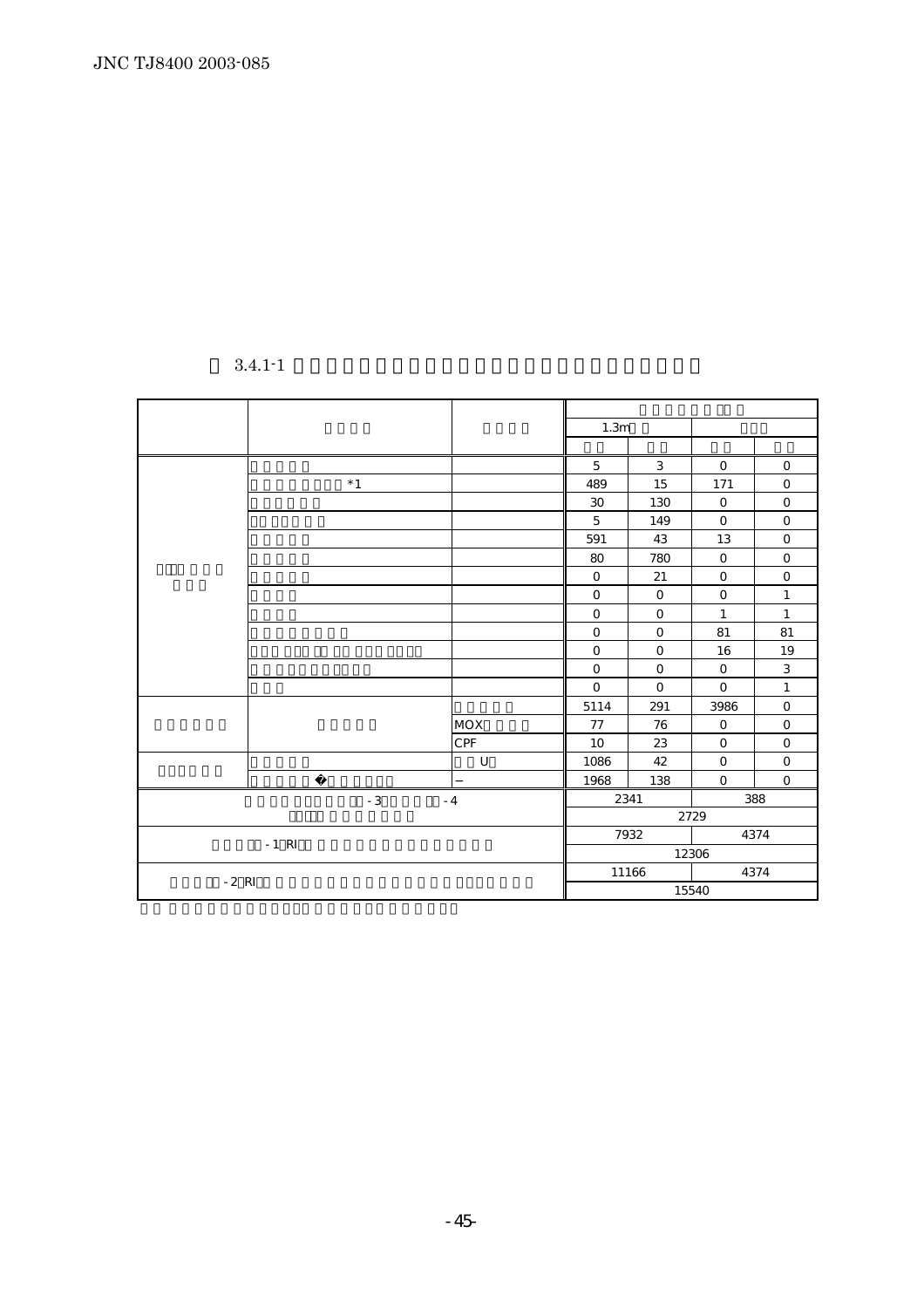$($  ) i 処分空洞の建設工程

 $3.4.1 - 1$ 

 $3.4.1 - 2$ 



 $3.4.1 - 1$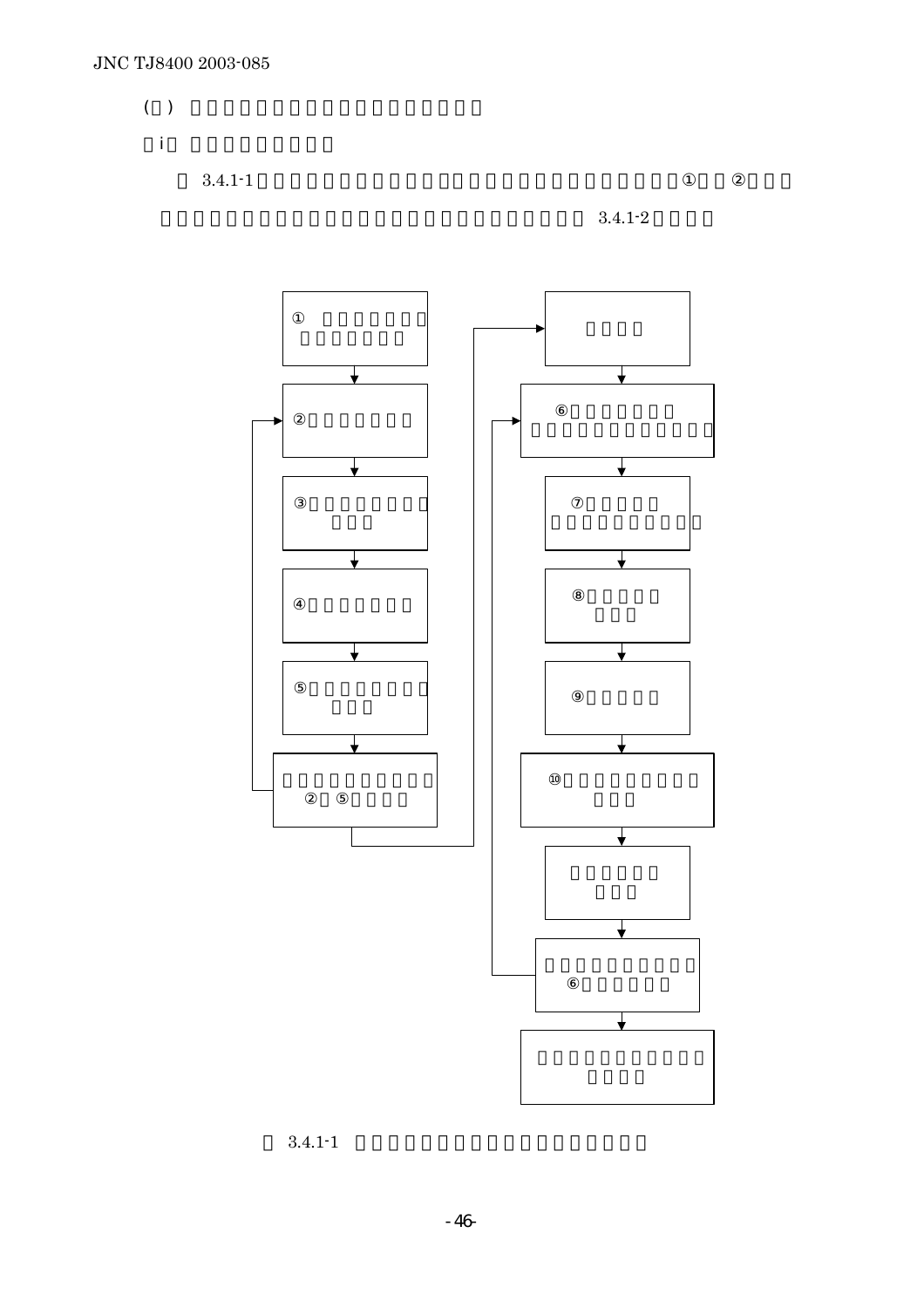





-47-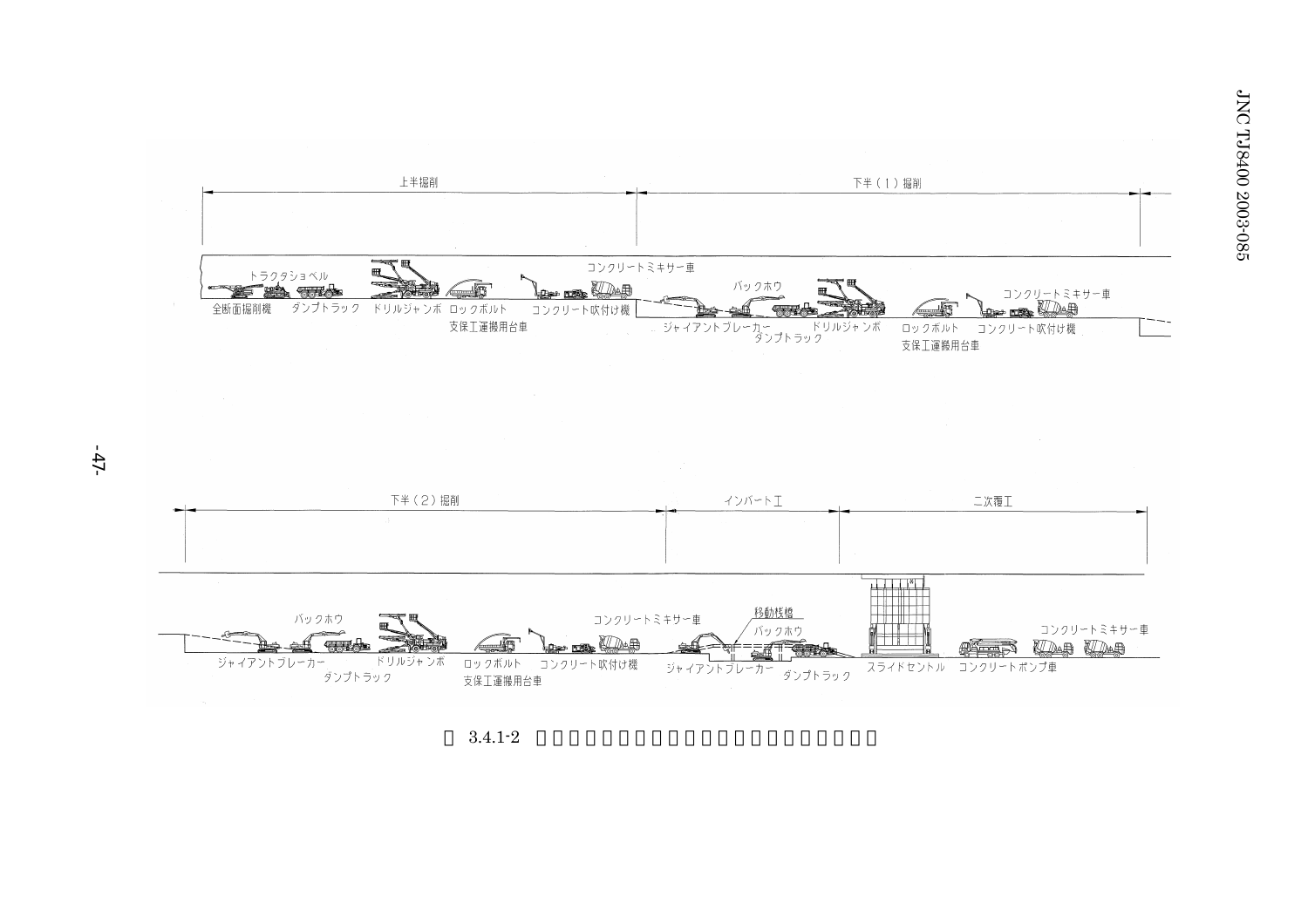

 $3.4.1 - 2$ 

|              |    | $*_{1}$                                        |                  |
|--------------|----|------------------------------------------------|------------------|
| $-1$<br>$-2$ | 48 | 6.4m× 8.57m<br>7.2m<br>$\times$                | 57<br>257<br>325 |
| $-3$         | 48 | 6.4m× 8.57m<br>7.2m<br>$\times$                | 57               |
| $-4$         | 60 | 6.4 <sup>m</sup><br>10.26m<br>7.2m<br>$\times$ | 46               |

 $*1$ 

i v

|    | $3.4.1 - 3$ |    |      |             |
|----|-------------|----|------|-------------|
| -1 | $-2$        |    | 3.2  |             |
|    |             | -3 | $-4$ | $3.4.1 - 2$ |

 $D1$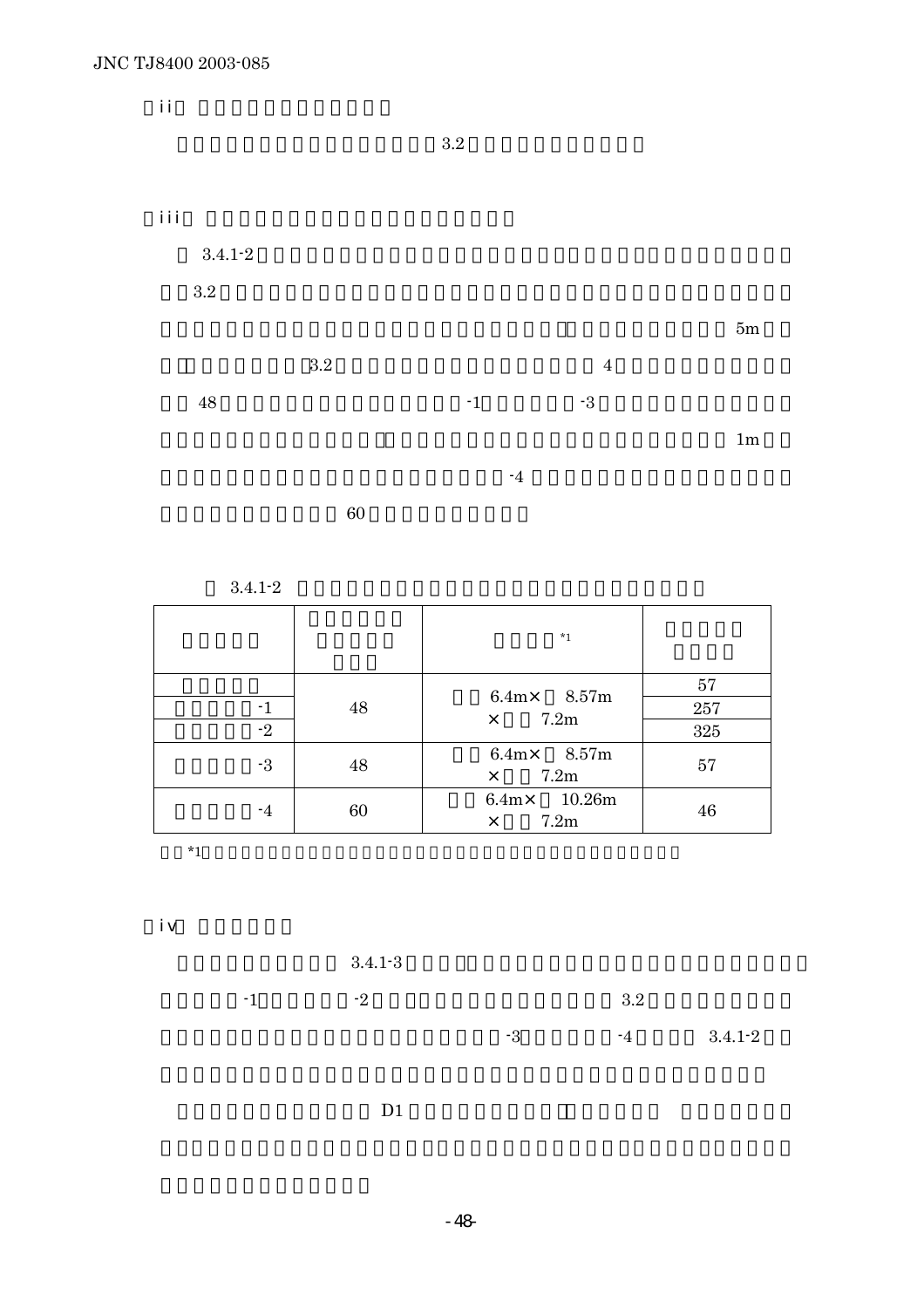|                 |                         |                 | L=6m $@1m$ |         |  |
|-----------------|-------------------------|-----------------|------------|---------|--|
|                 |                         | $30\mathrm{cm}$ |            |         |  |
|                 | H-200@1m                |                 |            |         |  |
|                 | $50\mathrm{cm}$         |                 |            |         |  |
|                 |                         |                 |            |         |  |
| $\mathbf{V}$    |                         |                 |            |         |  |
|                 |                         | $3.4.1 - 4$     |            | $3.2\,$ |  |
|                 | $^{\text{{\small -1}}}$ | $-4$            |            | $3.2\,$ |  |
| $300\mathrm{m}$ |                         |                 |            |         |  |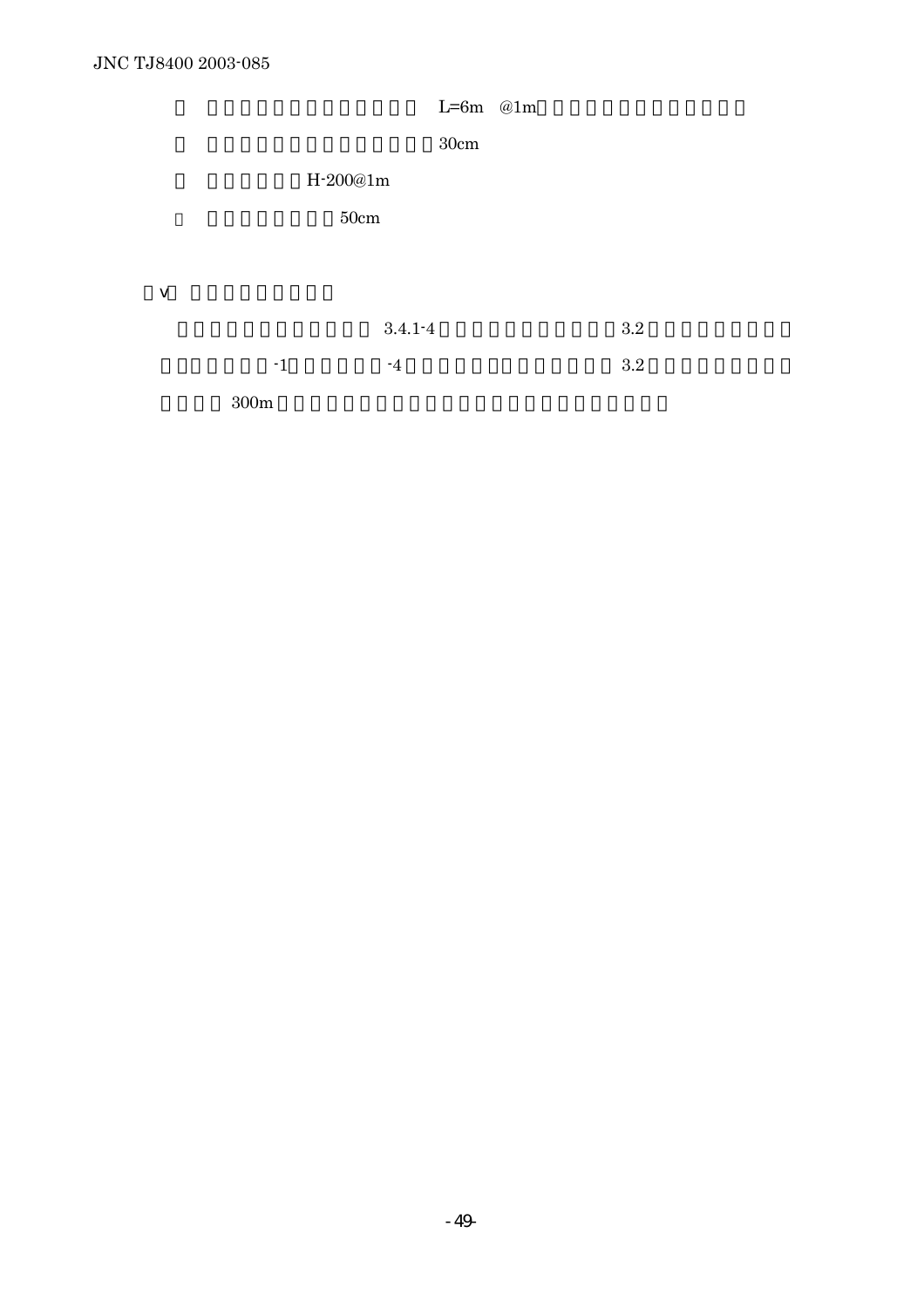

 3.4.1 -  $3 \sim$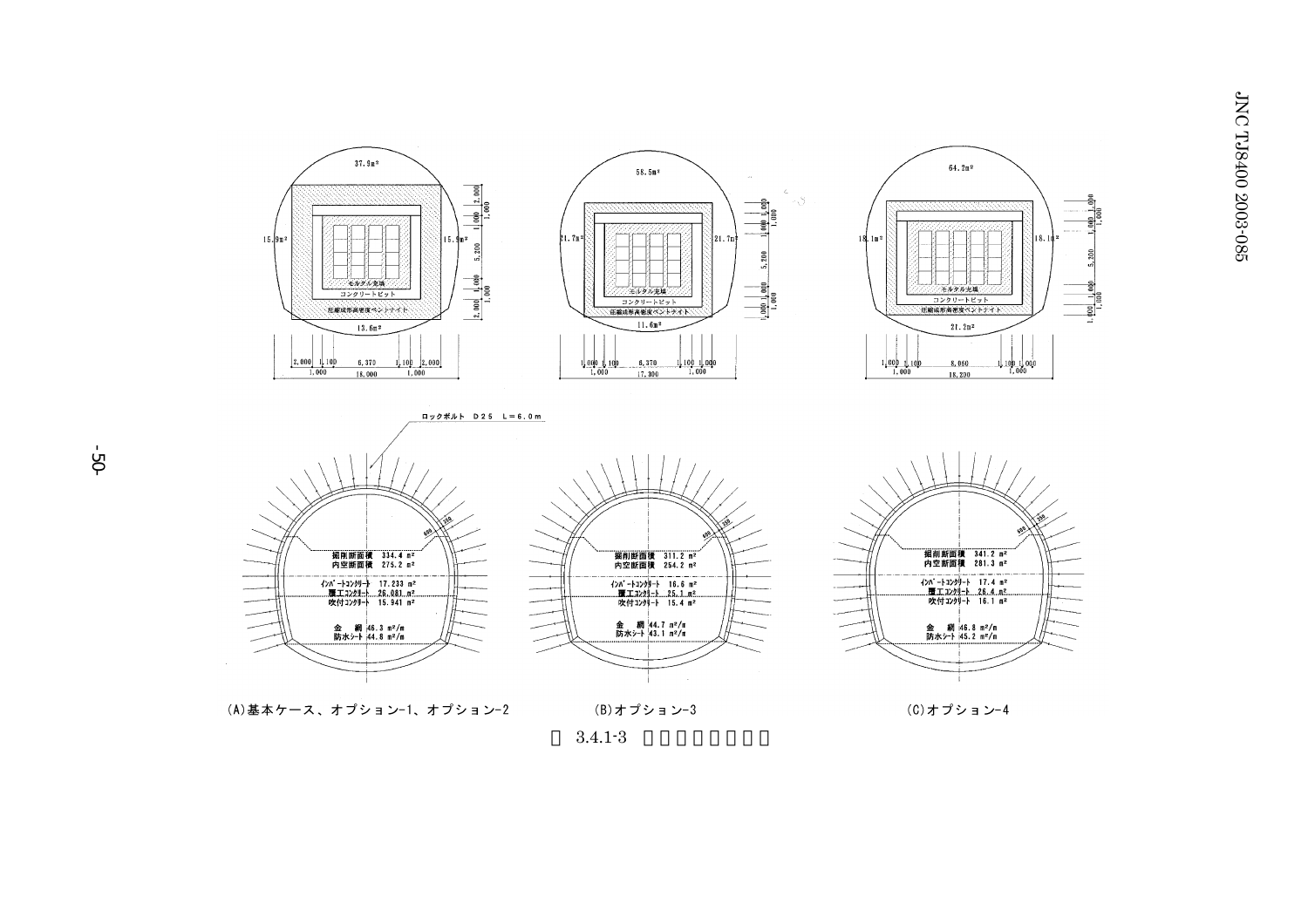





(b)  $-1$ 

 $3.4.1 - 4$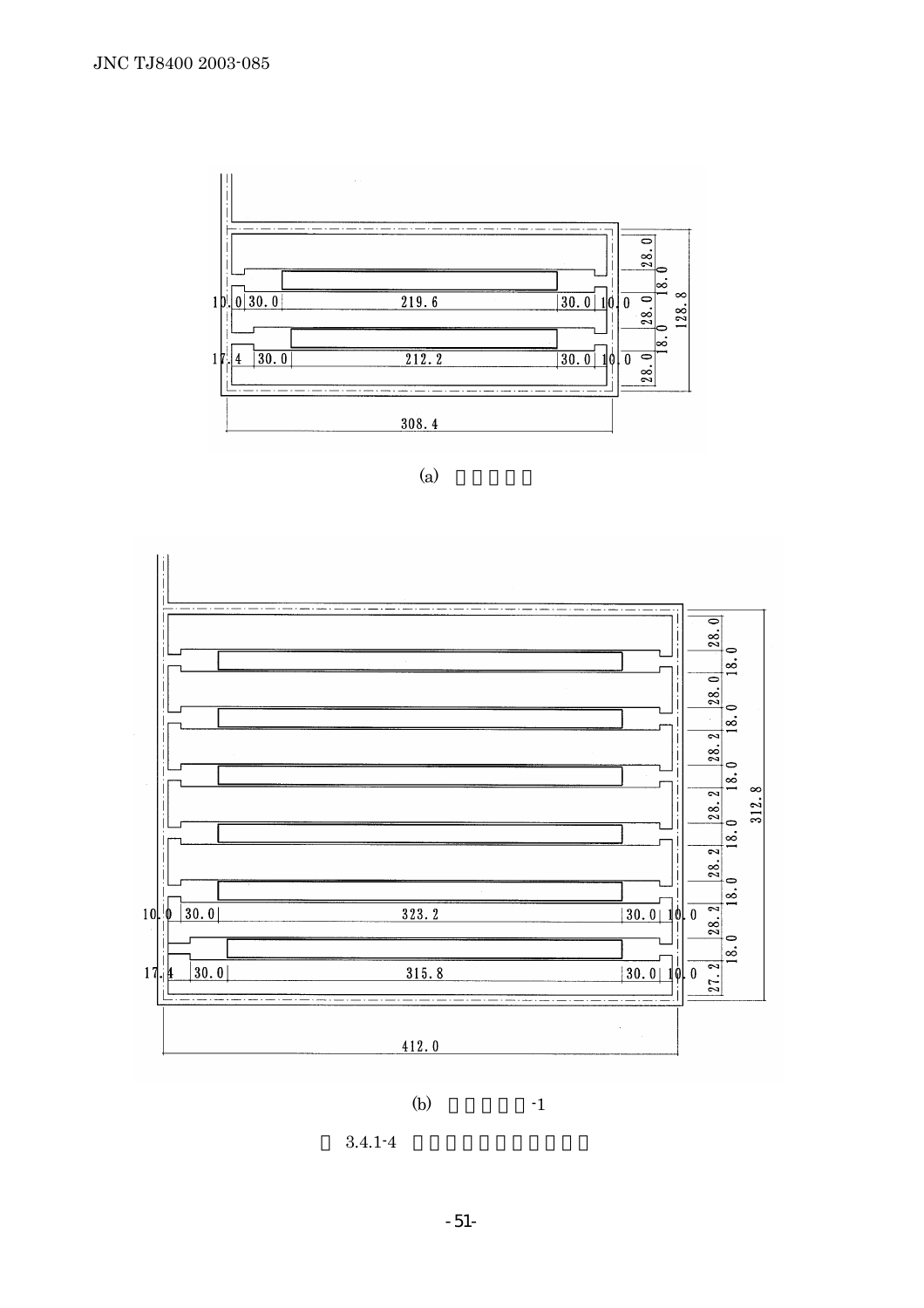

(c)  $-2$ 

 $3.4.1 - 4$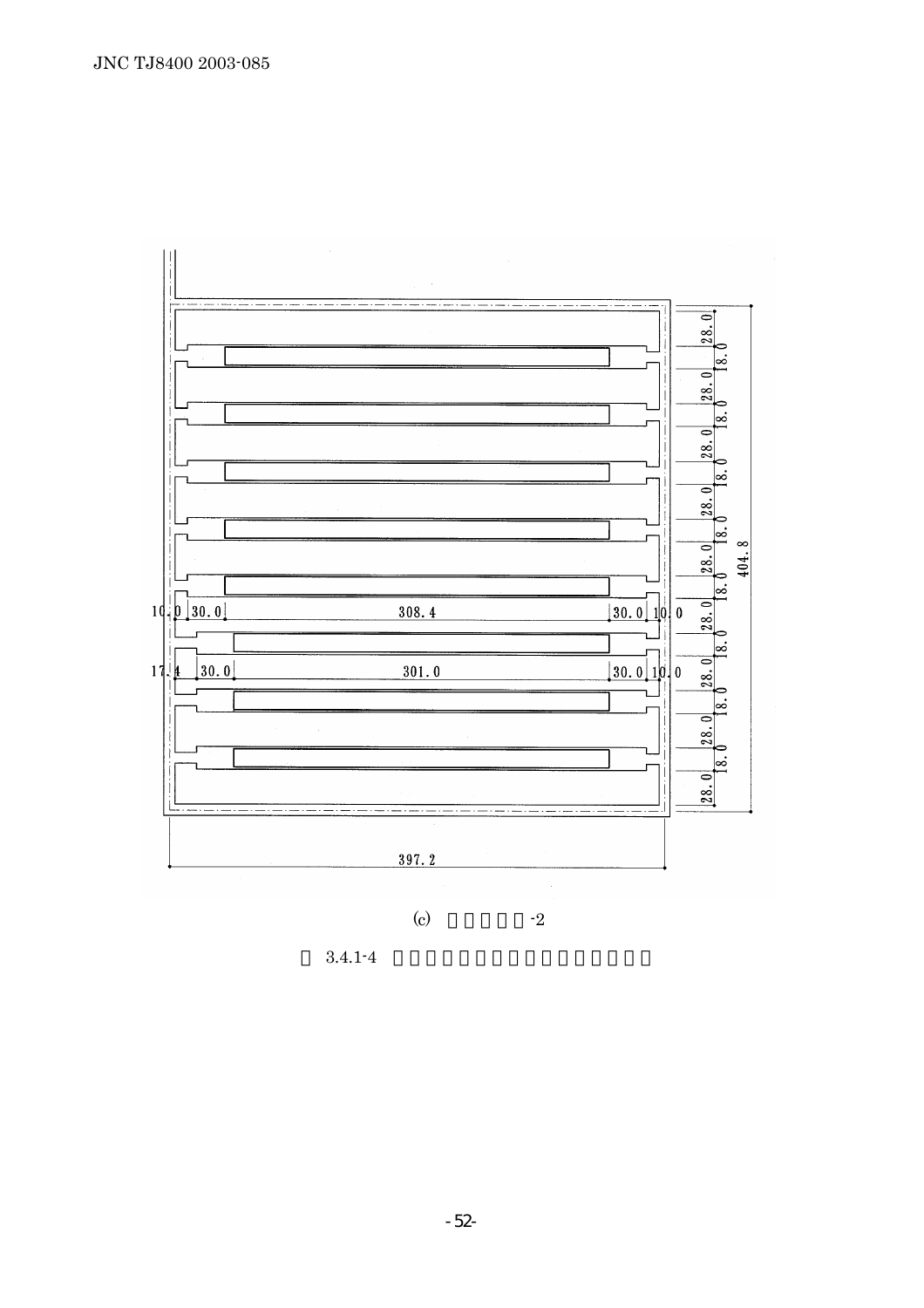

(d)  $-3$ 





 $3.4.1 - 4$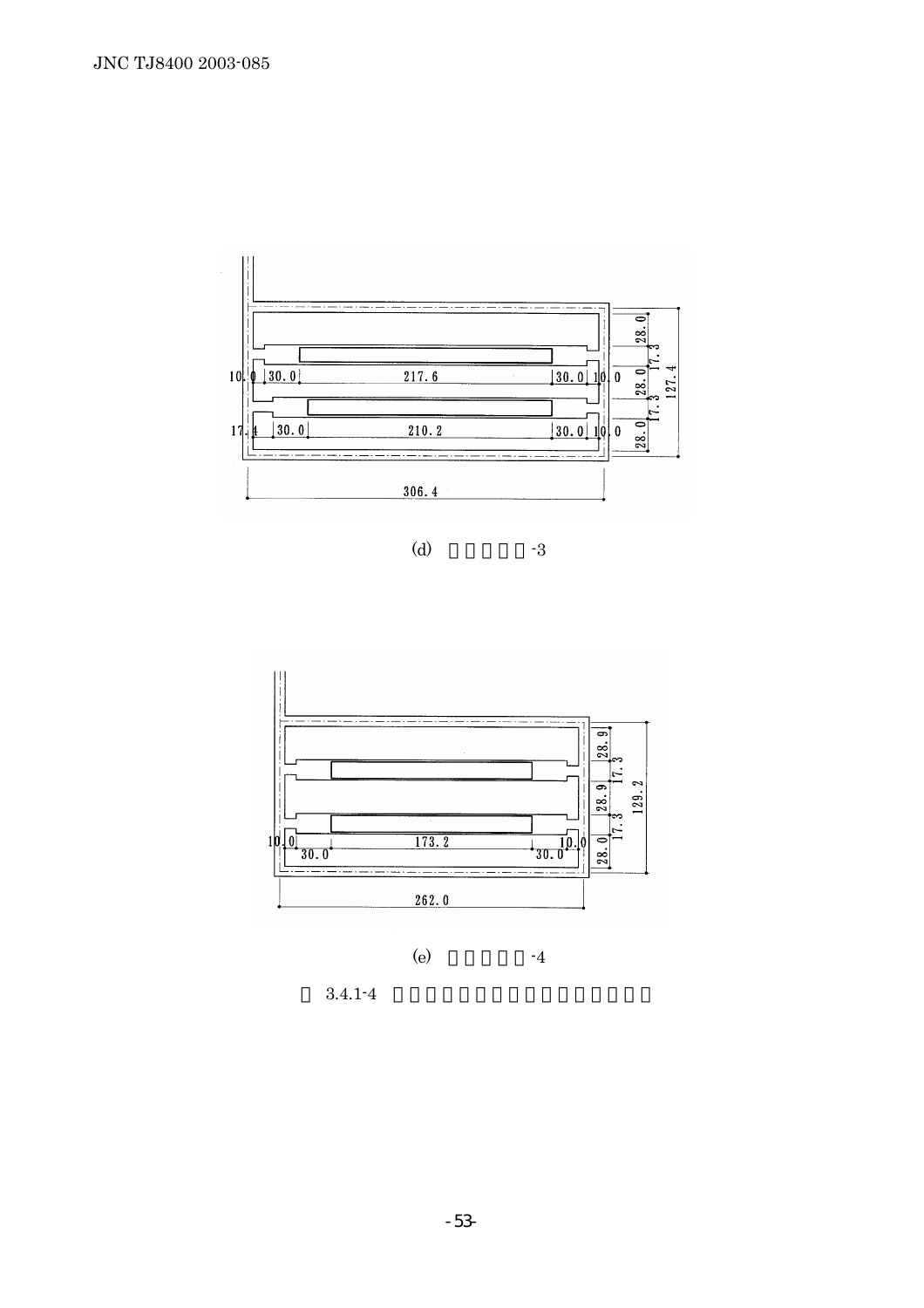## $\dot{M}$

| $3.2\,$ |             |                 |             |             |
|---------|-------------|-----------------|-------------|-------------|
|         |             | G.L.-14.4m      | 250m        | $\mathbf U$ |
|         |             |                 | 6%          |             |
|         | 120m        | 10 <sub>m</sub> | $3.4.1 - 5$ |             |
|         | $3.4.1 - 6$ |                 |             |             |
|         |             |                 |             |             |
|         |             | D25             | @1m         |             |
| 30cm    | 50cm        |                 |             |             |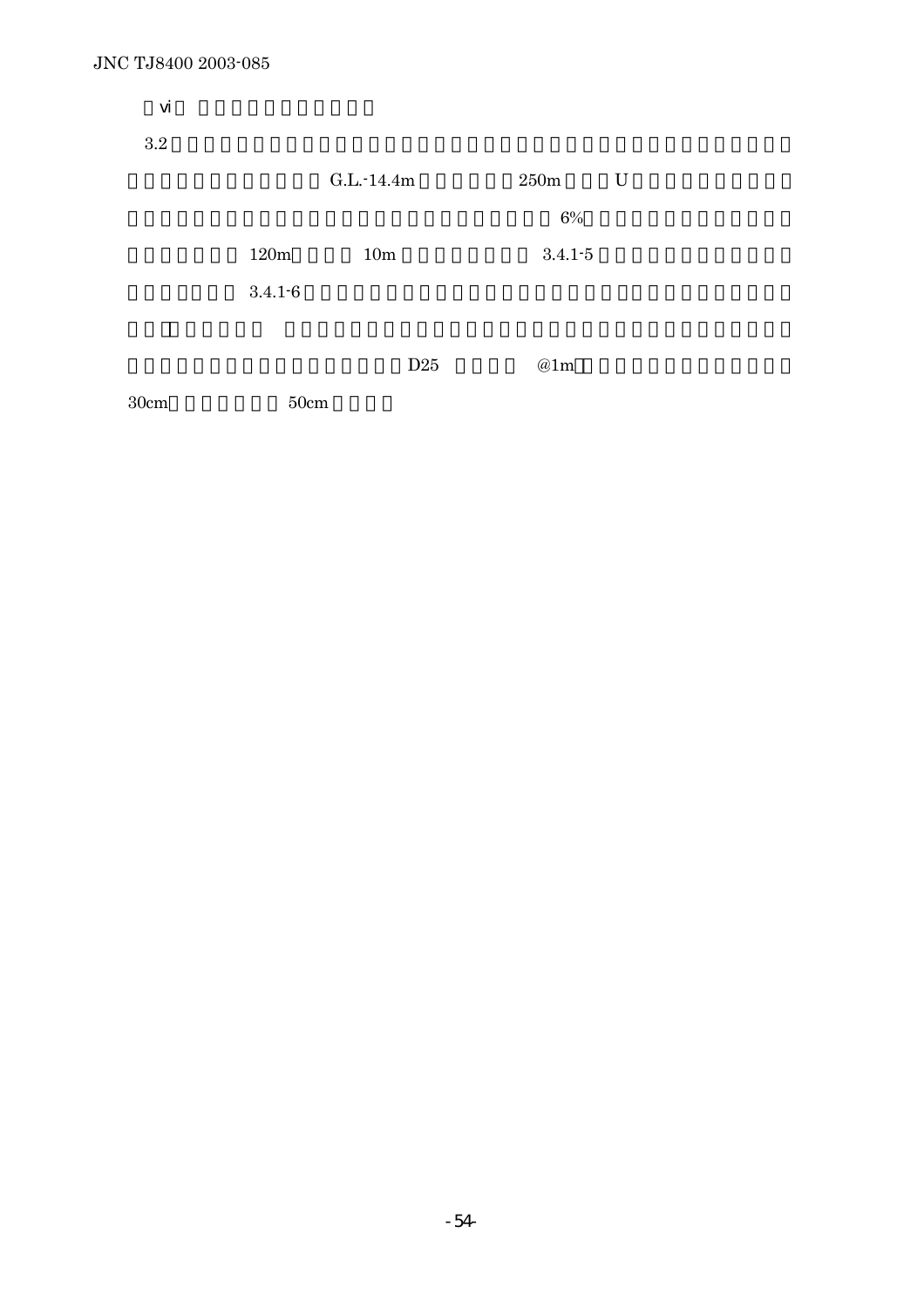



 $\dot{\mathbf{g}}$ 

3NC TJ8400 2003-085 JNC TJ8400 2003-085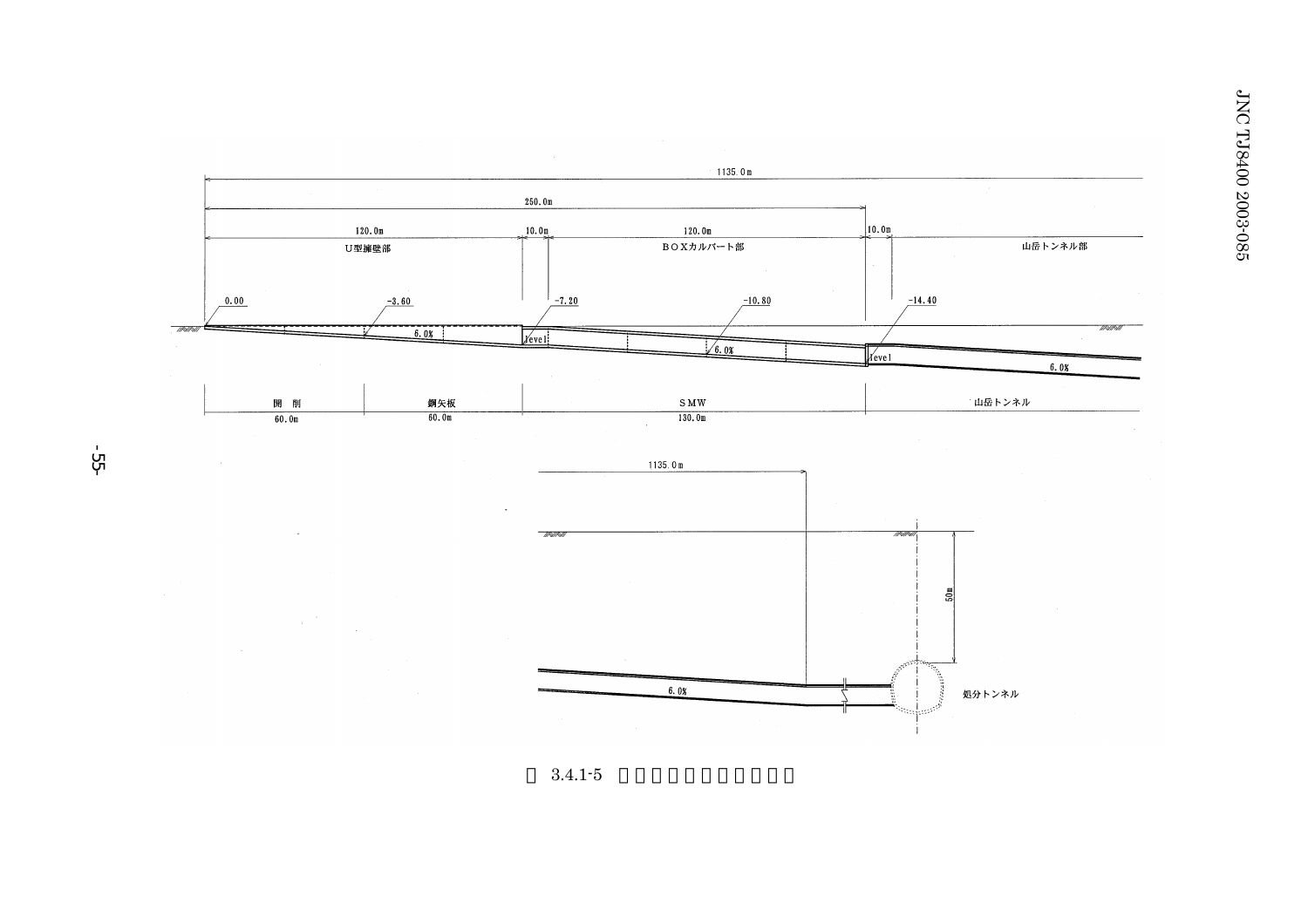

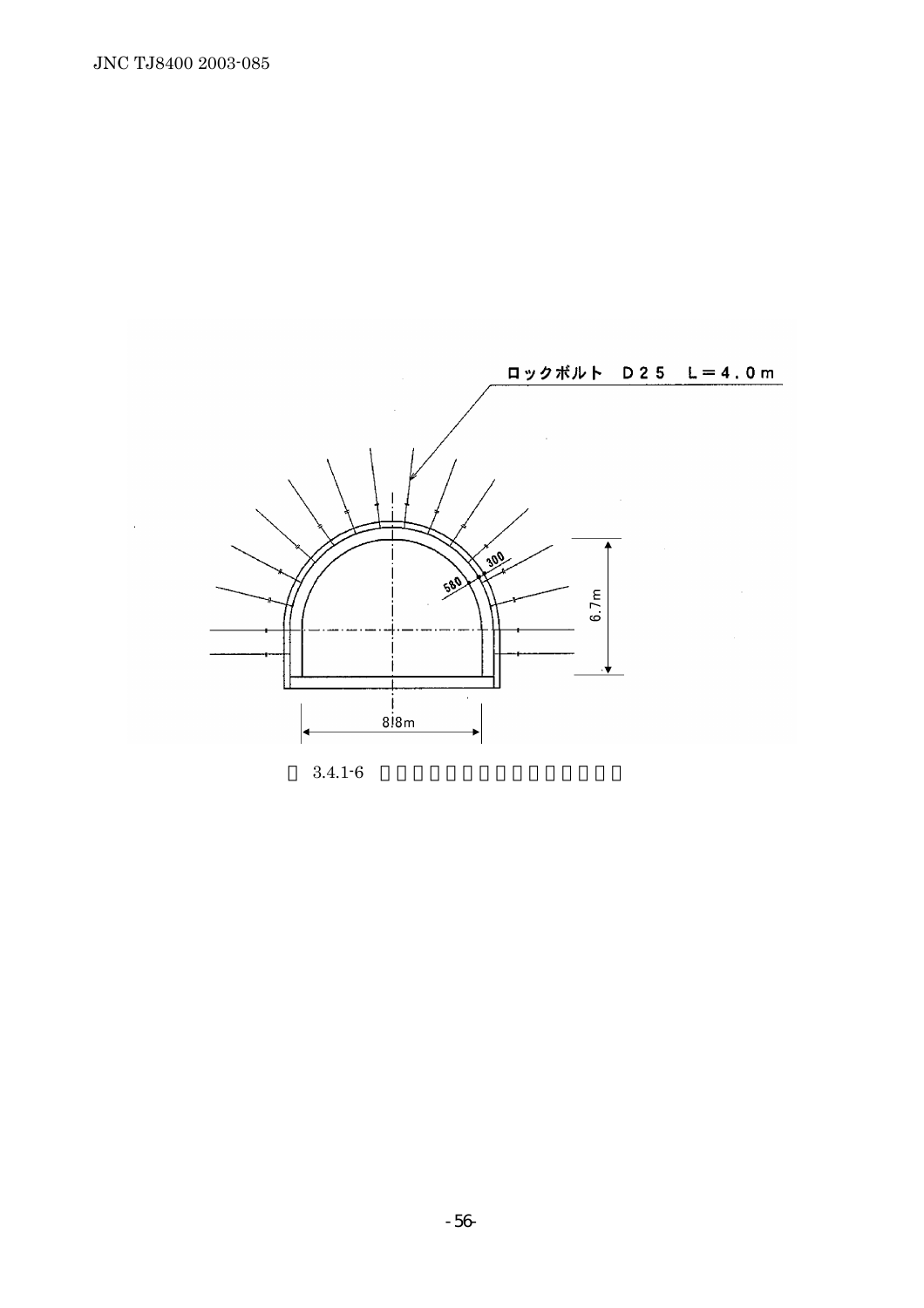

| $3.4.1 - 1$ |             | 5 |  |
|-------------|-------------|---|--|
|             | $3.4.1 - 3$ |   |  |
|             | 30, 200     |   |  |

 $3.4.1 - 3$ 

i and  $i$  becomes the contract of  $i$ 

| 30    |       | 200 |     |
|-------|-------|-----|-----|
|       |       |     |     |
| 78.0  | 12.9  | 0.4 | 0.1 |
| 91.0  |       | 0.5 |     |
| 264.4 | 145.8 | 1.3 | 0.7 |
| 410.2 |       | 2.1 |     |
| 372.2 | 145.8 | 1.9 | 0.7 |
| 518.0 |       | 2.6 |     |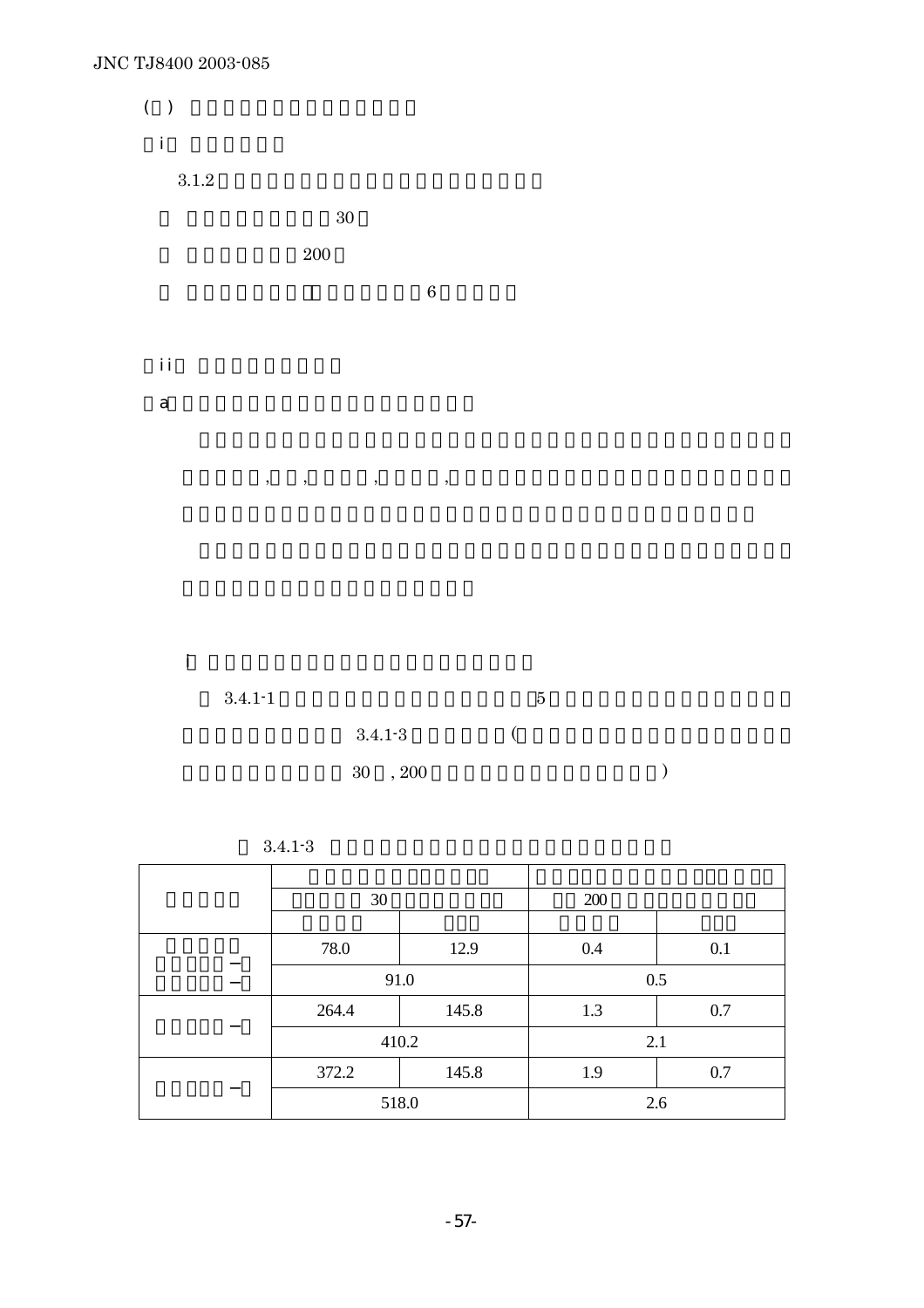ii  $\mathbf{a}$ 

 $3.4.1 - 3$ 

. 受入・検査設備の必要機能

 $\overline{R}$ 

 $\overline{\phantom{a}}$ 

| $-2$ | $2.6$ / | 13       |
|------|---------|----------|
|      | $-3$    | $2.36$ / |
|      |         |          |

H13 H14

 $($ 

 $-1$   $-4$ 

空輸送容器の蓋取外し,表面汚染検査,蓋取付け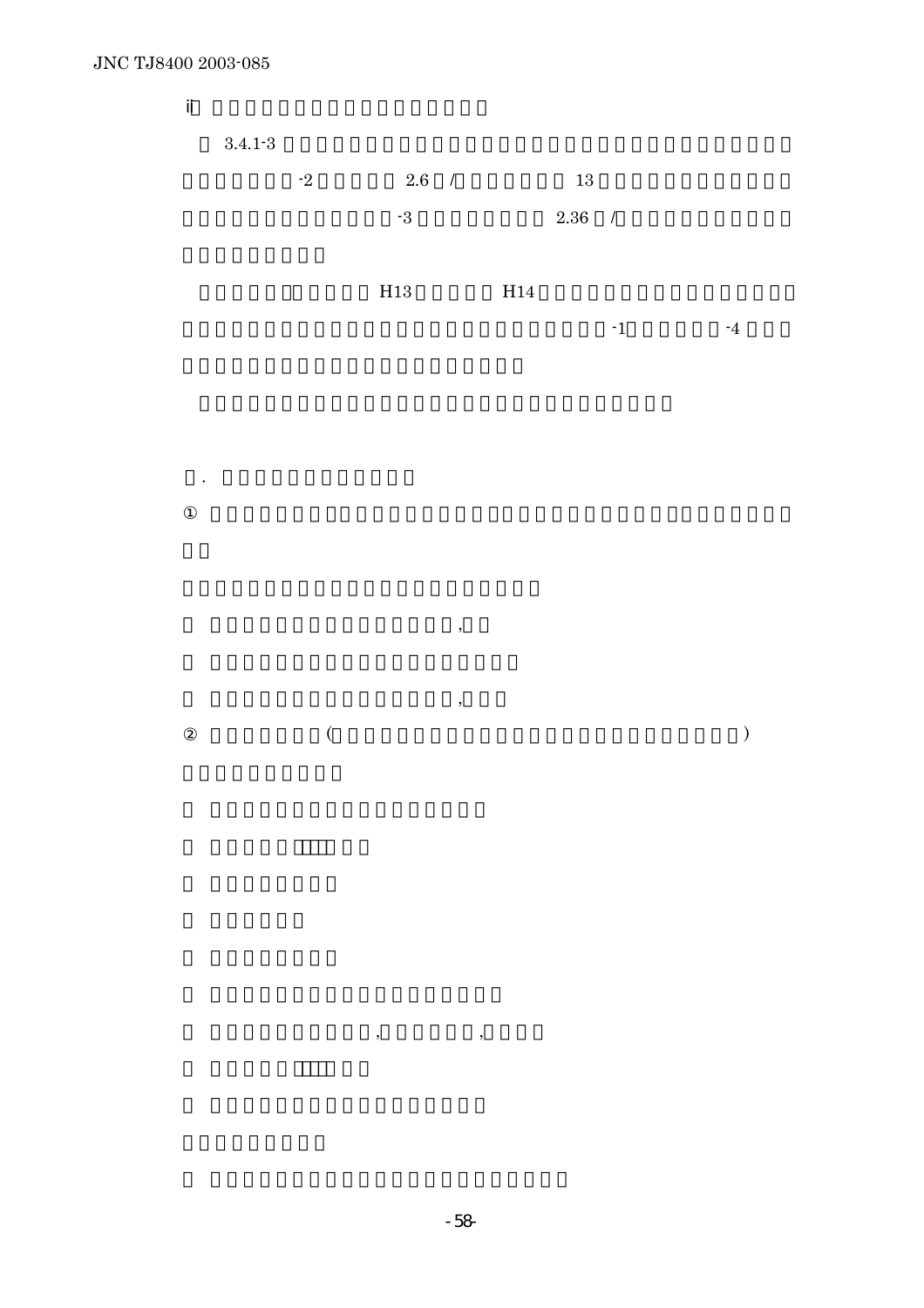

 $H13,14$   $3.4.1-4$ 

iii

 $3.4.1 - 3$ 

| H13 | H14 |      |      |
|-----|-----|------|------|
|     |     | $-1$ | $-4$ |

 $a \rightarrow a$ 

 $RC$   $,$ 

 $\overline{\phantom{a}}$ 

 $\overline{\phantom{a}}$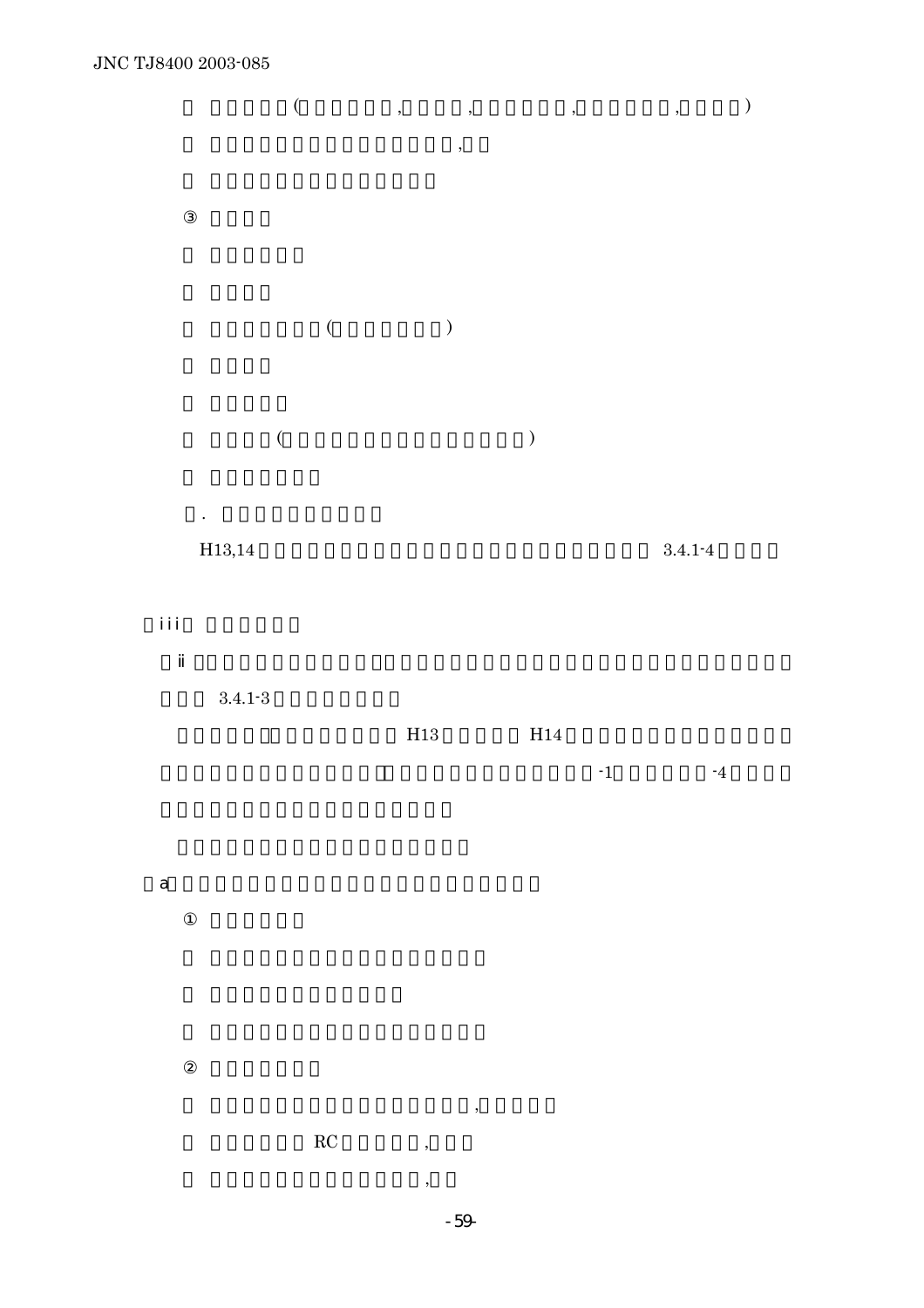## JNC TJ8400 2003-085

 $,$  $\mathbf b$  $H13,14$   $3.4.1-5$ 

 $iv$ 

 $3.4.1(3)()$ .

 $H14$ 

39

 $\sim$  34 運転要員:10 制御室:運転統括:1,設備操作:2,モニタ監視:1 現場:統括:1,作業者:4,現場監視:1  $\begin{array}{ccccccccc} 12 & (&&&&&&& 1 \end{array} \quad , \qquad \begin{array}{ccccccccc} & 2 & (&&&&&&& 1 \end{array}$ 一般管理:12  $\sim$  5 ヤードキャリア運転員:1  $1$  ( )  $2( )$  $1$  ( )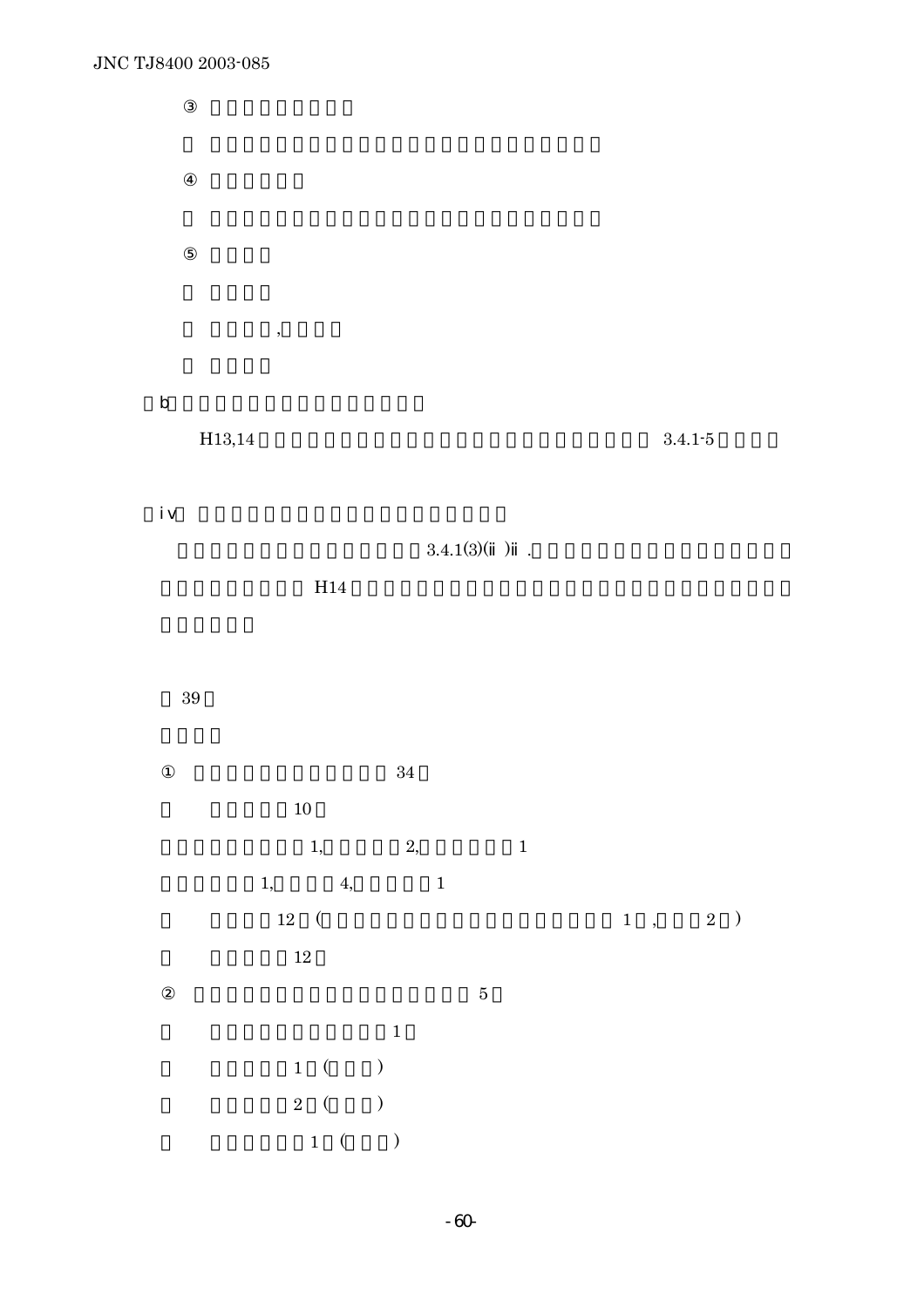

JNC TJ8400 2003-085 JNC TJ8400 2003-085

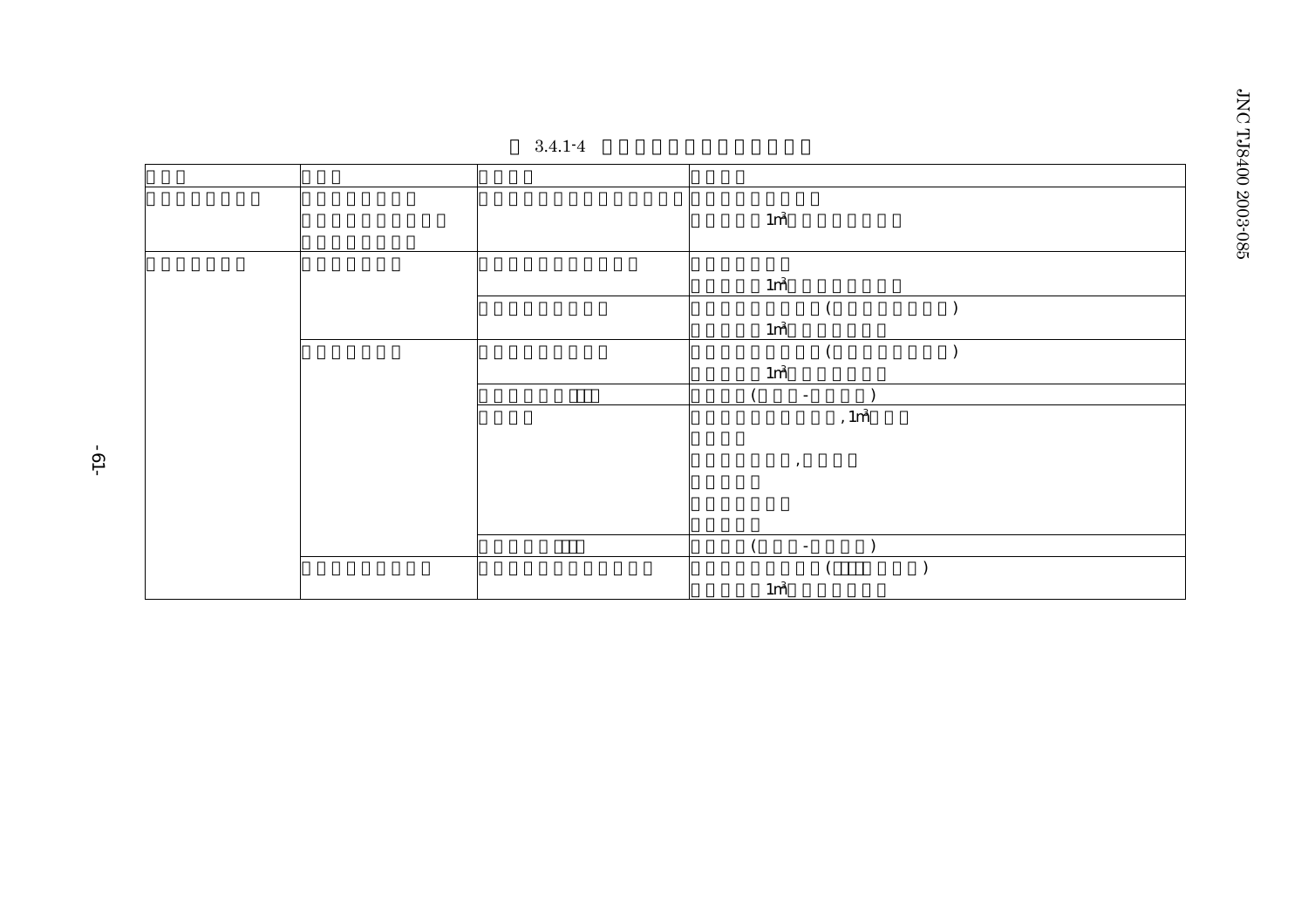|        | $3.2$ nW $10$ nh $\times$ 1. Gnh $I$<br>$\lambda$                               |
|--------|---------------------------------------------------------------------------------|
|        | $160 \text{cm}$                                                                 |
|        | $10 \text{km/h}$ $3 \text{km/h}$ $6\%$<br>$\begin{array}{c} \hline \end{array}$ |
|        |                                                                                 |
|        |                                                                                 |
|        | $\mathbf{1}$                                                                    |
|        | $2n$ hk 5 Gnh $\times$ 2nh                                                      |
|        | $150 \text{cm}$                                                                 |
|        |                                                                                 |
|        | $10m \times 20m\text{K}$ 5mH                                                    |
|        | $500 \text{ cm}$                                                                |
|        | $\pi$                                                                           |
|        | $2\pi\text{min}($ ) $10\pi\text{min}($ ) $20\pi\text{min}($ )                   |
|        |                                                                                 |
|        | $\overline{(\ }$<br>$\lambda$                                                   |
|        |                                                                                 |
|        | $20cm$ (<br>$R_{\rm C}$<br>$\mathcal{L}$                                        |
|        | $1 \quad \blacksquare$                                                          |
|        | 20ton                                                                           |
| $(*1)$ | $\overline{\omega}$ $\frac{\partial}{\partial h}$                               |
|        |                                                                                 |
|        | 80 <sup>A</sup>                                                                 |
|        |                                                                                 |
|        | 20ton                                                                           |
|        | $30n$ <sup>2</sup> /h                                                           |
|        | 804(                                                                            |
|        |                                                                                 |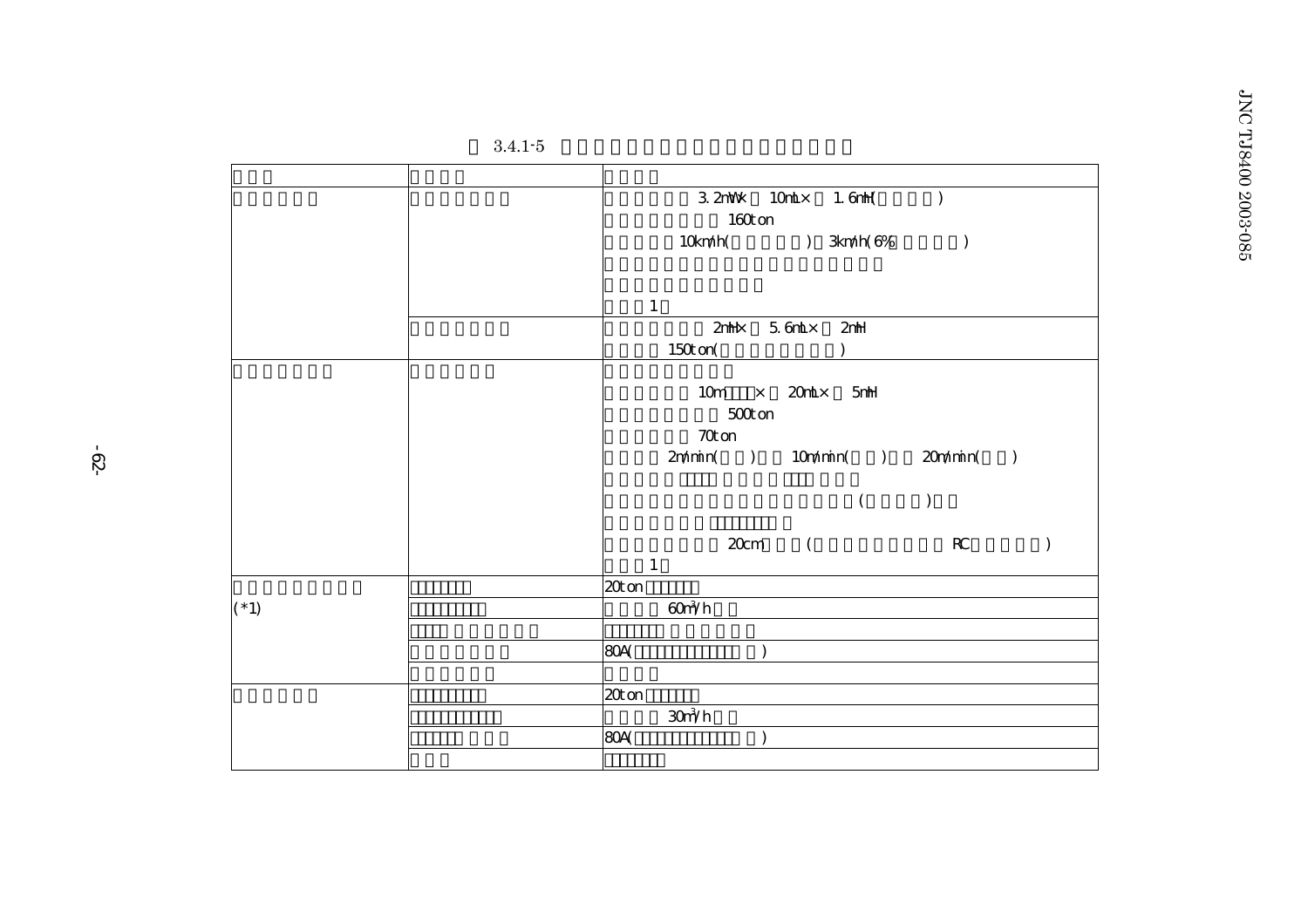. . RI

 $( )$ 

30cm×30cm× 5cm

 $( )$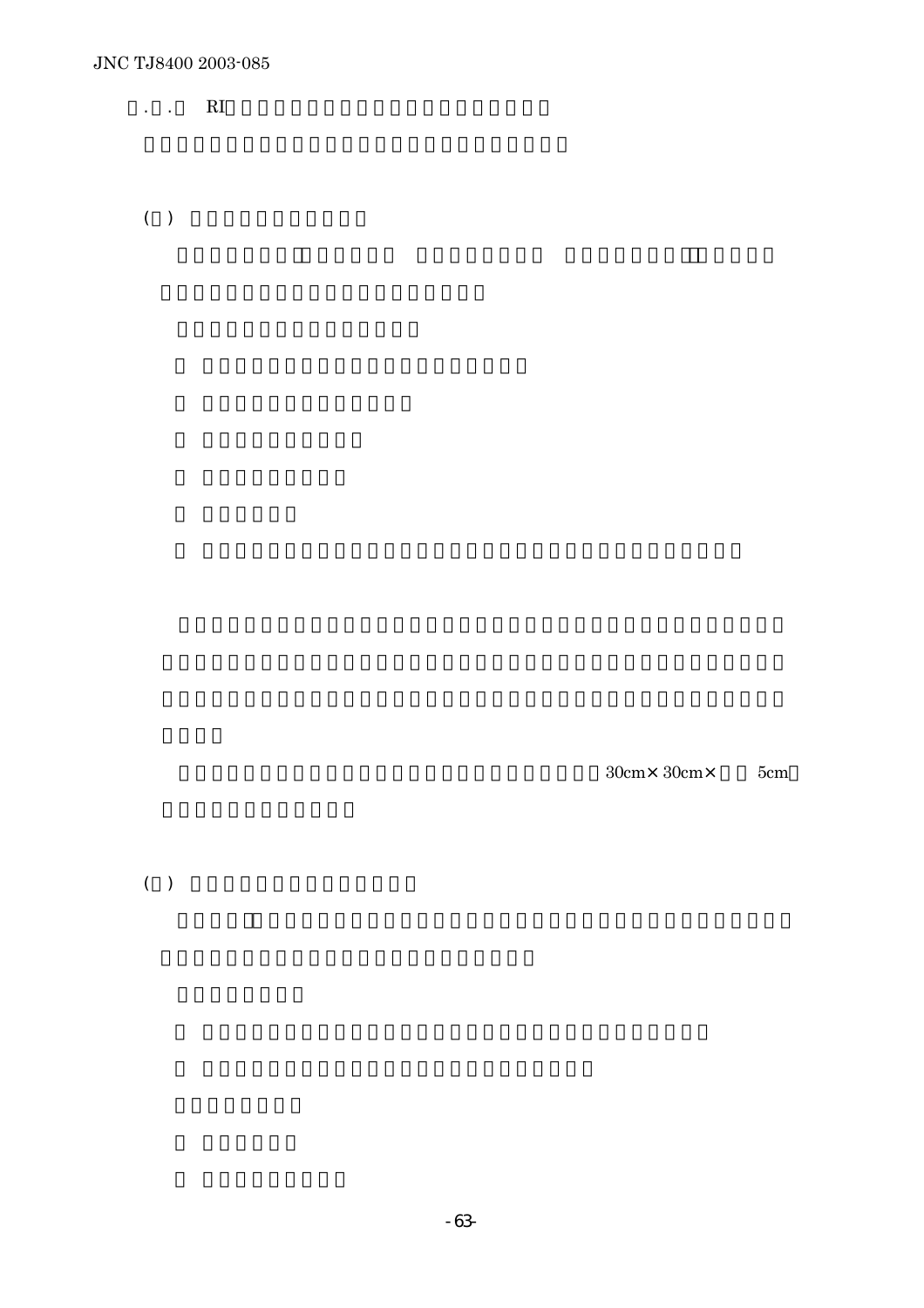$( )$ 

 $( )$ 

 $10$ 

 $3.4.2 - 1$ 

 $3.4.2-1$   $3.490m^3$   $817$ 

 $1\text{m}^3$  2,340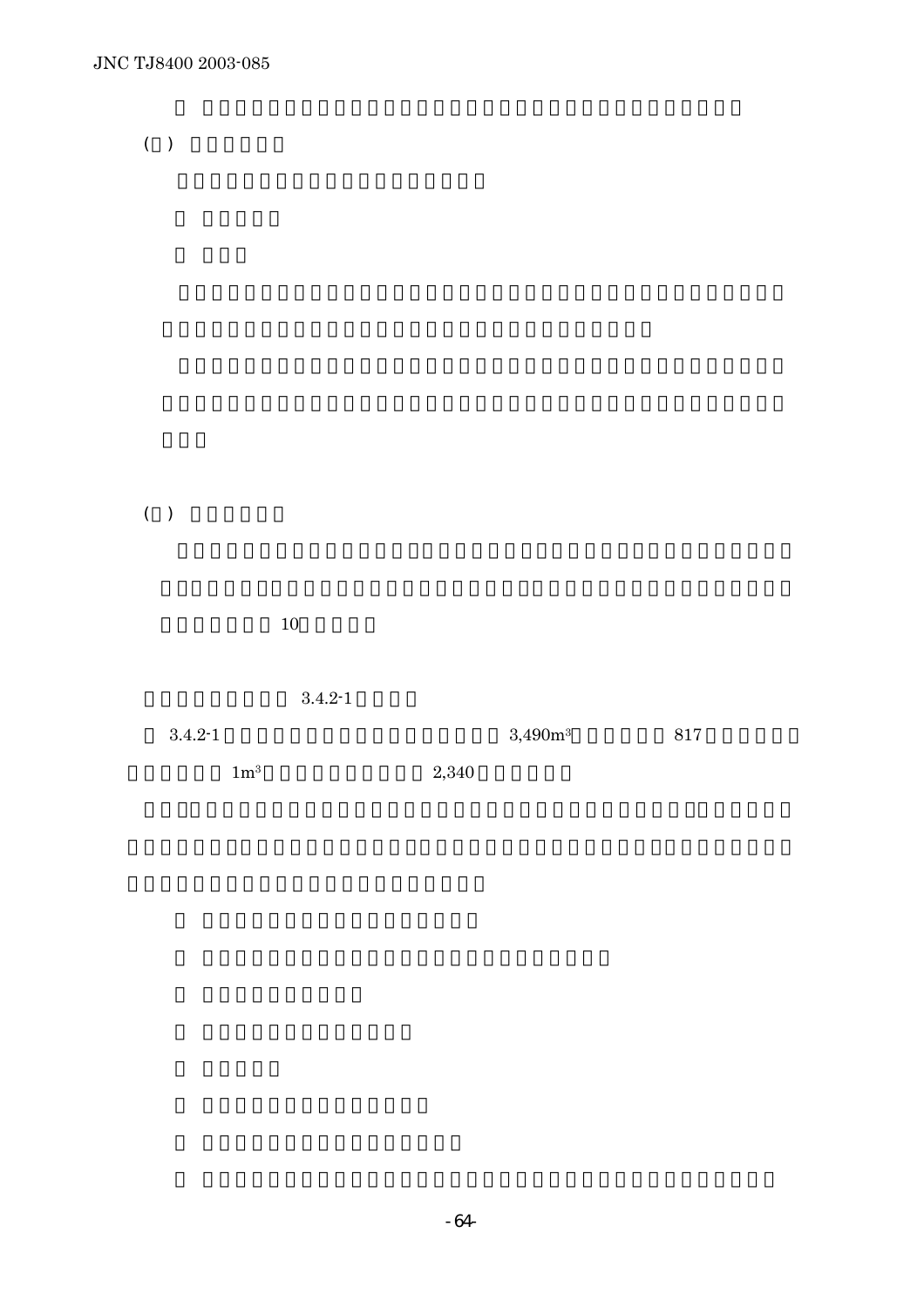| $0.7.4 \pm 1$            |              |         |
|--------------------------|--------------|---------|
|                          |              |         |
|                          | $\mathbf{1}$ | 5,159   |
| (1)                      | $\mathbf{1}$ | 1,846   |
| $\overline{(2)}$         | $\mathbf{1}$ | 1,293   |
| $\overline{(3)}$         | $\mathbf{1}$ | 2,020   |
|                          | $\mathbf{1}$ | $795\,$ |
|                          | $\mathbf{1}$ | 8,790   |
|                          | $\mathbf{1}$ | $195\,$ |
|                          | $\mathbf{1}$ | 1,494   |
| (1)                      | $\mathbf{1}$ | $578\,$ |
| (2)                      | $\mathbf{1}$ | 342     |
| $\overline{3}$           | $\mathbf{1}$ | $574\,$ |
|                          | $\mathbf{1}$ | 10,262  |
|                          | $\mathbf{1}$ | 4,800   |
| $\overline{(1)}$         | $\mathbf{1}$ | 2,500   |
|                          |              |         |
| (2)                      | $\mathbf{1}$ | 2,300   |
|                          |              | 31,495  |
|                          | $\mathbf{1}$ | 15,500  |
|                          | $\mathbf{1}$ | $100\,$ |
|                          | $\mathbf{1}$ | 13,500  |
|                          |              | 29,100  |
|                          |              | 60,595  |
| $\times$ 339<br>$30\,$   | $\mathbf{1}$ | 10,170  |
| $1170\,$<br>$\times$ 6.4 | $\mathbf{1}$ | 7,488   |
|                          |              | 17,658  |
|                          | $\mathbf{1}$ | 3,400   |
|                          |              | 81,653  |

 $3.4.2 - 1$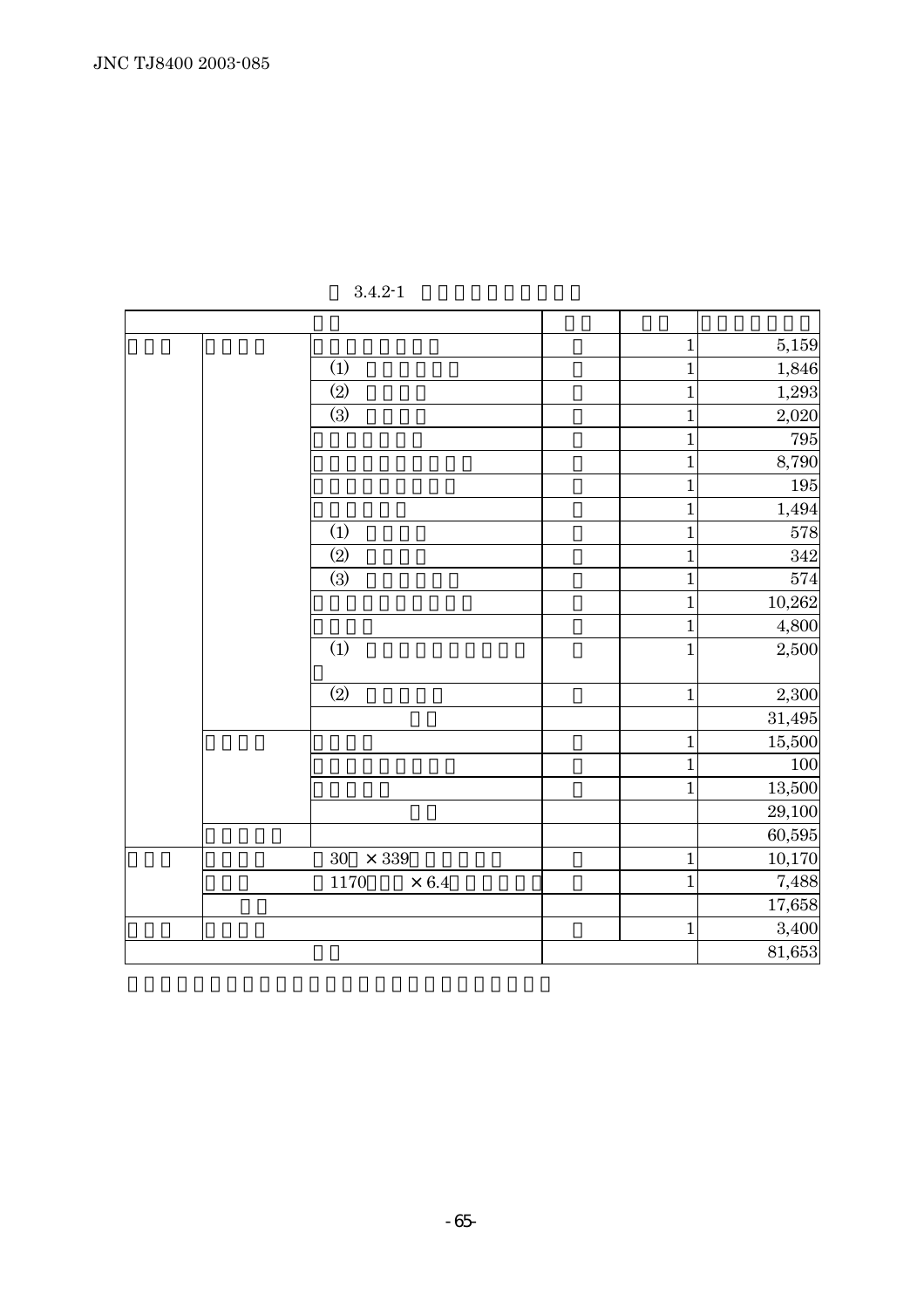. . 処分施設のオプションケースの経済性評価

 $3.4.3-1$   $3.4.3-4$ 

|                        | $\mathbf{1}$ | 12,288  |
|------------------------|--------------|---------|
| (1)                    | $\mathbf{1}$ | 1,846   |
| $\overline{(2)}$       | $\mathbf{1}$ | 2,144   |
| $\overline{(3)}$       | $\mathbf{1}$ | 8,298   |
|                        | $\mathbf{1}$ | 3,576   |
|                        | $\mathbf{1}$ | 39,084  |
|                        | $\mathbf{1}$ | 878     |
|                        | $\mathbf{1}$ | 3,154   |
| (1)                    | $\mathbf{1}$ | 2,119   |
| (2)                    | $\mathbf{1}$ | 477     |
| $\overline{(3)}$       | $\mathbf{1}$ | 558     |
|                        | $\mathbf{1}$ | 31,704  |
|                        | $\mathbf{1}$ | 4,800   |
| $\overline{1}$         | $\mathbf{1}$ | 2,500   |
|                        |              |         |
| (2)                    | $\mathbf{1}$ | 2,300   |
|                        |              | 95,484  |
|                        | $\mathbf{1}$ | 15,500  |
|                        | $\mathbf{1}$ | $100\,$ |
|                        | $\mathbf{1}$ | 13,500  |
|                        |              | 29,100  |
|                        |              | 124,584 |
| $\times$ 339<br>$30\,$ | $\mathbf{1}$ | 10,170  |
| 1170<br>$\times$ 6.4   | $\mathbf{1}$ | 7,488   |
|                        |              | 17,658  |
|                        | $\mathbf{1}$ | 3,400   |
|                        |              | 145,642 |

 $3.4.3 - 1$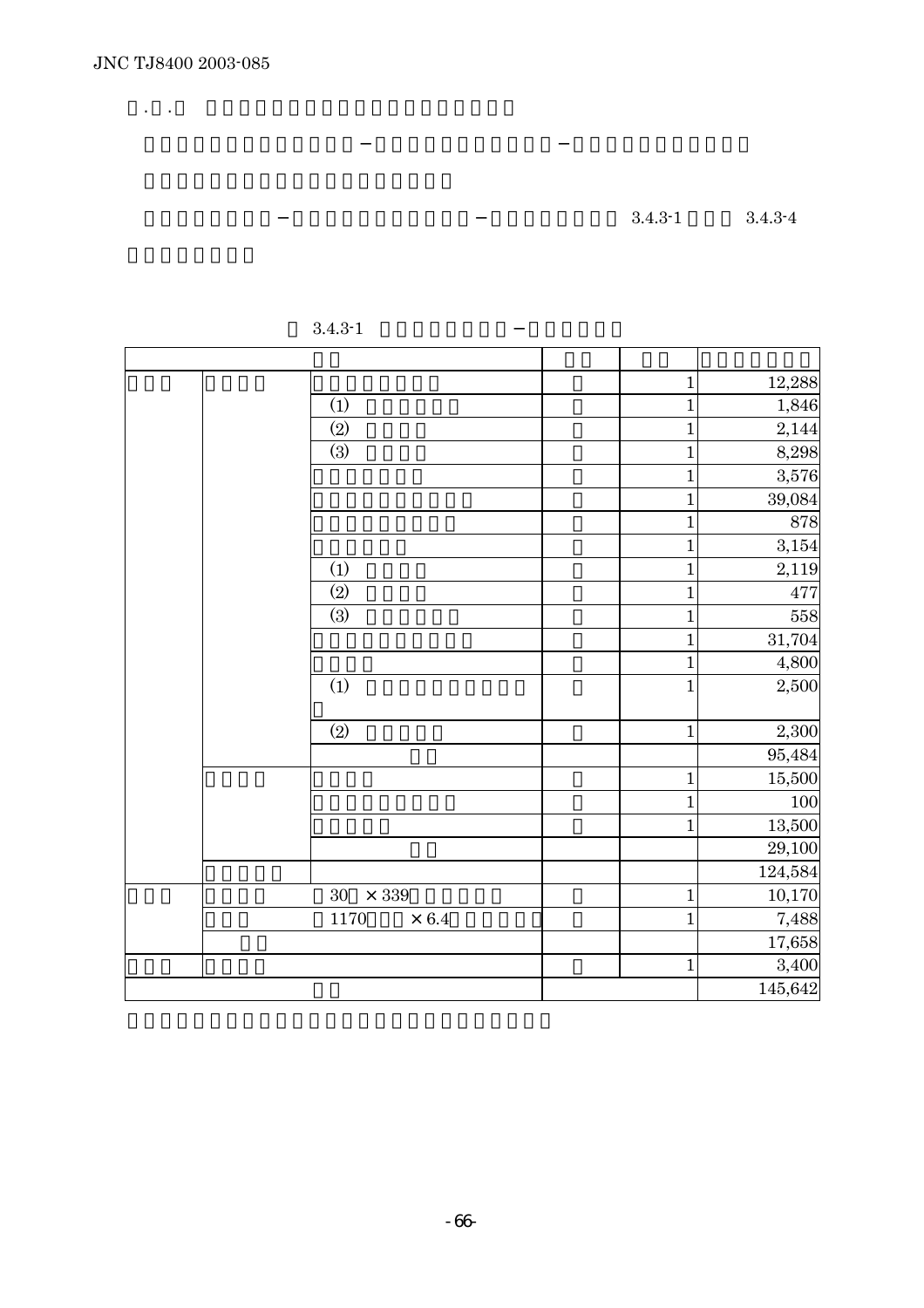|                        | $\mathbf{1}$ | 14,837  |
|------------------------|--------------|---------|
| (1)                    | $\mathbf{1}$ | 1,846   |
| (2)                    | $\mathbf{1}$ | 2,372   |
| (3)                    | $\mathbf{1}$ | 10,619  |
|                        | $\mathbf{1}$ | 3,632   |
|                        | $\mathbf{1}$ | 49,500  |
|                        | $\mathbf{1}$ | 1,110   |
|                        | $\mathbf{1}$ | 4,344   |
| (1)                    | $\mathbf{1}$ | 3,139   |
| (2)                    | $\mathbf{1}$ | $\,634$ |
| (3)                    | $\mathbf{1}$ | $571\,$ |
|                        | $\mathbf{1}$ | 38,526  |
|                        | $\mathbf{1}$ | 4,800   |
| (1)                    | $\mathbf{1}$ | 2,500   |
|                        |              |         |
| (2)                    | $\mathbf{1}$ | 2,300   |
|                        |              | 116,749 |
|                        | $\mathbf{1}$ | 15,500  |
|                        | $\mathbf{1}$ | $100\,$ |
|                        | $\mathbf{1}$ | 13,500  |
|                        |              | 29,100  |
|                        |              | 145,849 |
| $\times$ 339<br>$30\,$ | $\mathbf{1}$ | 10,170  |
| 1170<br>$\times$ 6.4   | $\mathbf{1}$ | 7,488   |
|                        |              | 17,658  |
|                        | $\mathbf{1}$ | 3,400   |
|                        |              | 166,907 |

 $3.4.3 - 2$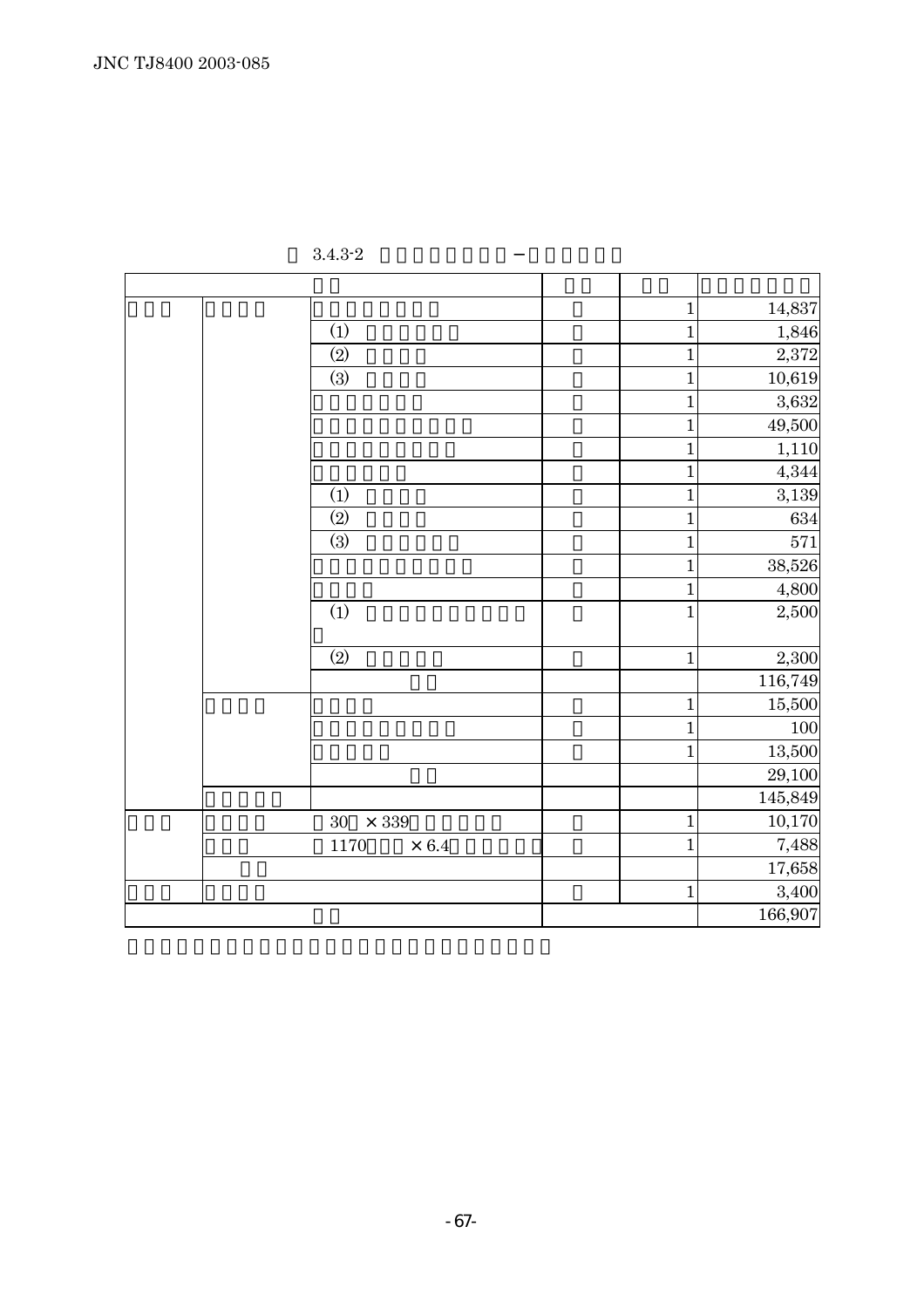|                        | $\mathbf{1}$ | 5,038      |
|------------------------|--------------|------------|
| (1)                    | 1            | 1,823      |
| (2)                    | 1            | $1,\!257$  |
| $\overline{3}$         | 1            | 1,958      |
|                        | $\mathbf{1}$ | 800        |
|                        | 1            | 3,995      |
|                        | 1            | $195\,$    |
|                        | 1            | 1,785      |
| (1)                    | $\mathbf{1}$ | 874        |
| (2)                    | 1            | 343        |
| $\overline{3}$         | 1            | 568        |
|                        | 1            | 8,431      |
|                        | $\mathbf{1}$ | 4,800      |
| (1)                    | 1            | $2,\!500$  |
| (2)                    | 1            | 2,300      |
|                        |              | 25,044     |
|                        | 1            | $15,\!500$ |
|                        | 1            | $100\,$    |
|                        | 1            | 13,500     |
|                        |              | 29,100     |
|                        |              | 54,144     |
| $30\,$<br>$\times$ 339 | 1            | 10,170     |
| 1170<br>$\times$ 6.4   | 1            | 7,488      |
|                        |              | 17,658     |
|                        | 1            | 3,400      |
|                        |              | 75,202     |

 $3.4.3 - 3$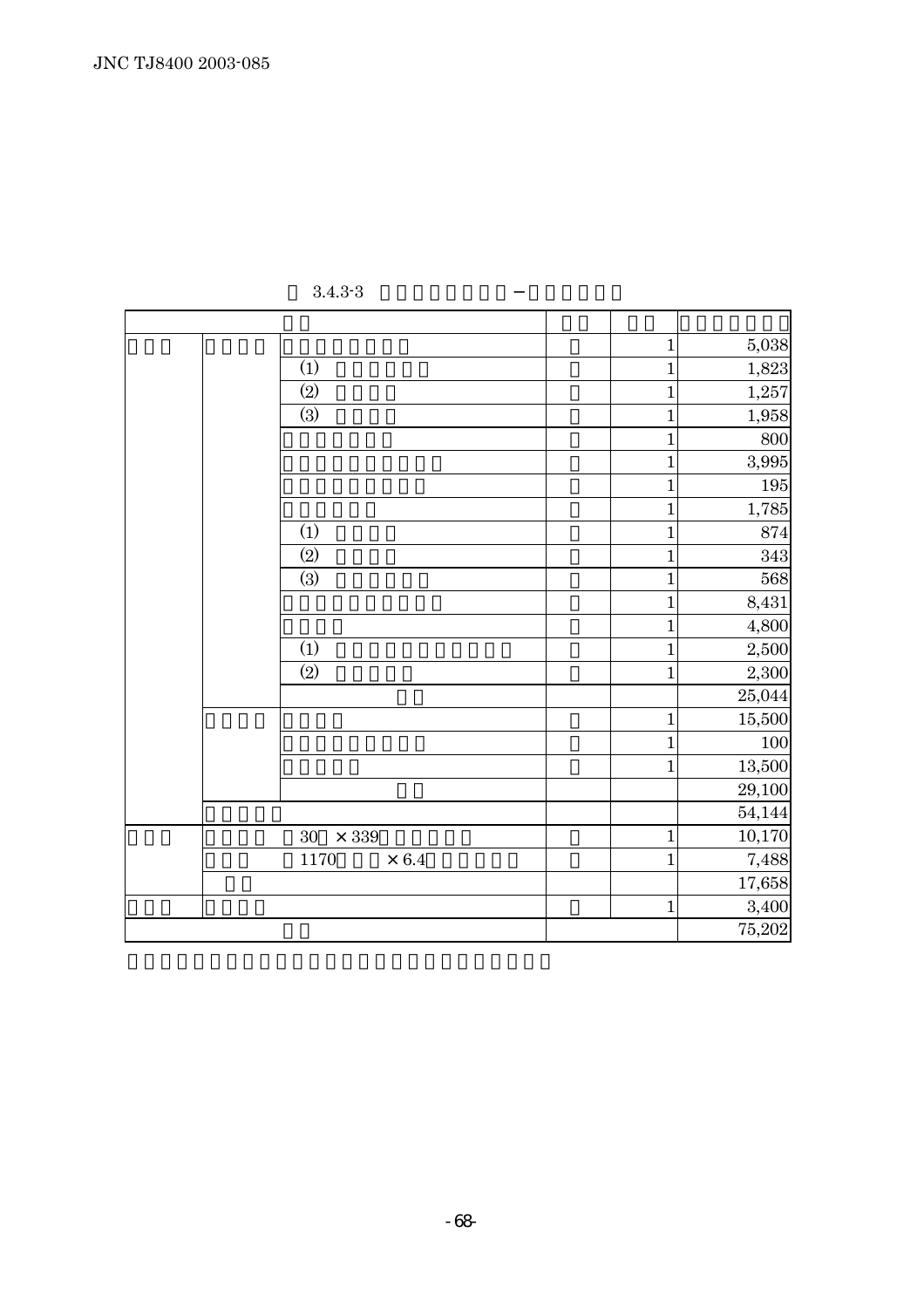|                        | $\mathbf{1}$ | 4,738     |
|------------------------|--------------|-----------|
| (1)                    | $\mathbf{1}$ | 1,838     |
| (2)                    | 1            | $1,\!157$ |
| (3)                    | $\mathbf 1$  | 1,743     |
|                        | 1            | 718       |
|                        | $\mathbf{1}$ | 3,720     |
|                        | $\mathbf{1}$ | 185       |
|                        | $\mathbf{1}$ | 1,501     |
| (1)                    | $\mathbf{1}$ | 605       |
| $\overline{(2)}$       | $\mathbf{1}$ | 317       |
| $\overline{(3)}$       | $\mathbf{1}$ | $579\,$   |
|                        | $\mathbf{1}$ | 7,964     |
|                        | $\mathbf{1}$ | 4,800     |
| (1)                    | $\mathbf{1}$ | 2,500     |
| (2)                    | $\mathbf{1}$ | 2,300     |
|                        |              | 23,626    |
|                        | $\mathbf{1}$ | 15,500    |
|                        | $\mathbf{1}$ | $100\,$   |
|                        | 1            | 13,500    |
|                        |              | 29,100    |
|                        |              | 52,726    |
| $\times$ 339<br>$30\,$ | $\mathbf{1}$ | 10,170    |
| 1170<br>$\times$ 6.4   | $\mathbf{1}$ | 7,488     |
|                        |              | 17,658    |
|                        | $\mathbf{1}$ | 3,400     |
|                        |              | 73,784    |

 $3.4.3 - 4$ 

 $1\mathrm{m}^3$ 

 $3.4.3 - 5$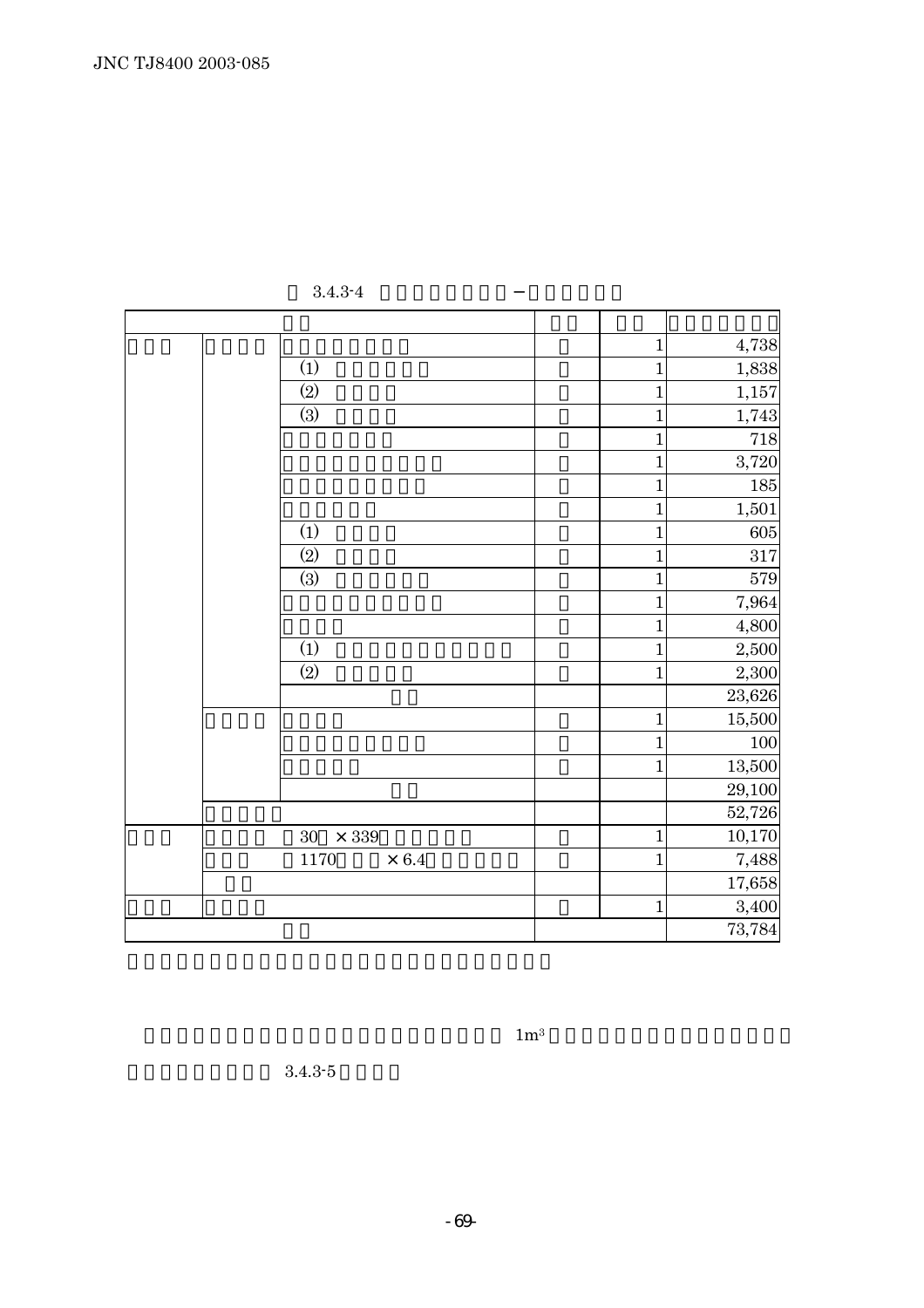$1\text{m}^3$  200

 $1m$   $1m$ 

 $2m$ 

 $3.4.3\cdot 5$   $1\,\mathrm{m}^3$ 

JNC TJ8400 2003-085

|                     |       | 1m <sup>3</sup> |
|---------------------|-------|-----------------|
| 3,490m <sup>3</sup> | 817   | 2,340           |
| $12,269m^3$         | 1,456 | 1,187           |
| $15,503m^3$         | 1,669 | 1,077           |
| $3,490m^3$          | 752   | $2,\!155$       |
| $3,490m^3$          | 738   | 2,114           |

 $3.4.3 - 5$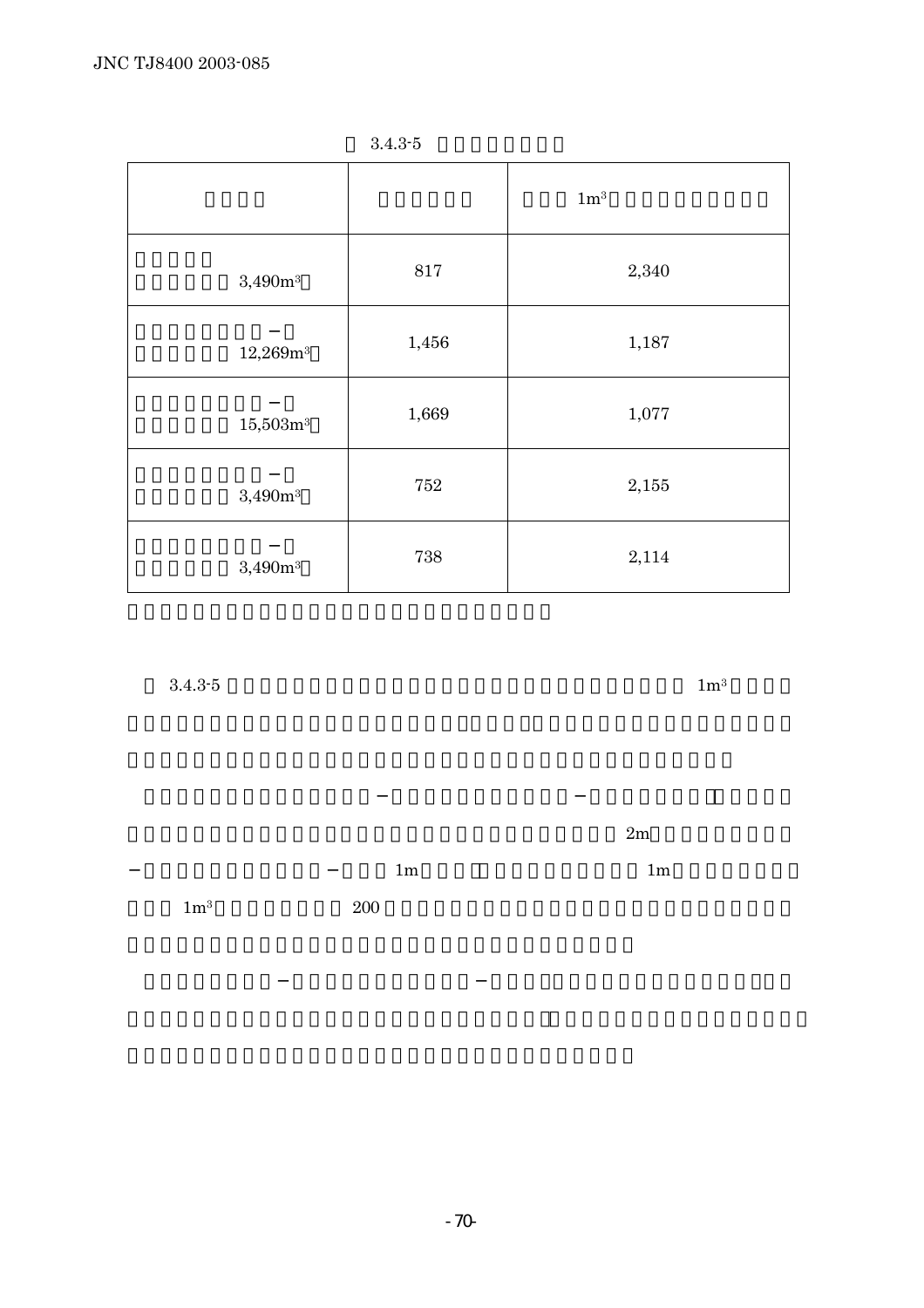.  $\ddotsc$ 

. The  $\mathcal{O}(\mathbb{R}^n)$  $R$ I and  $R$  $3.4$ 

 $R$ I

 $HLW2000$  TRU

 $50$ 

 $50$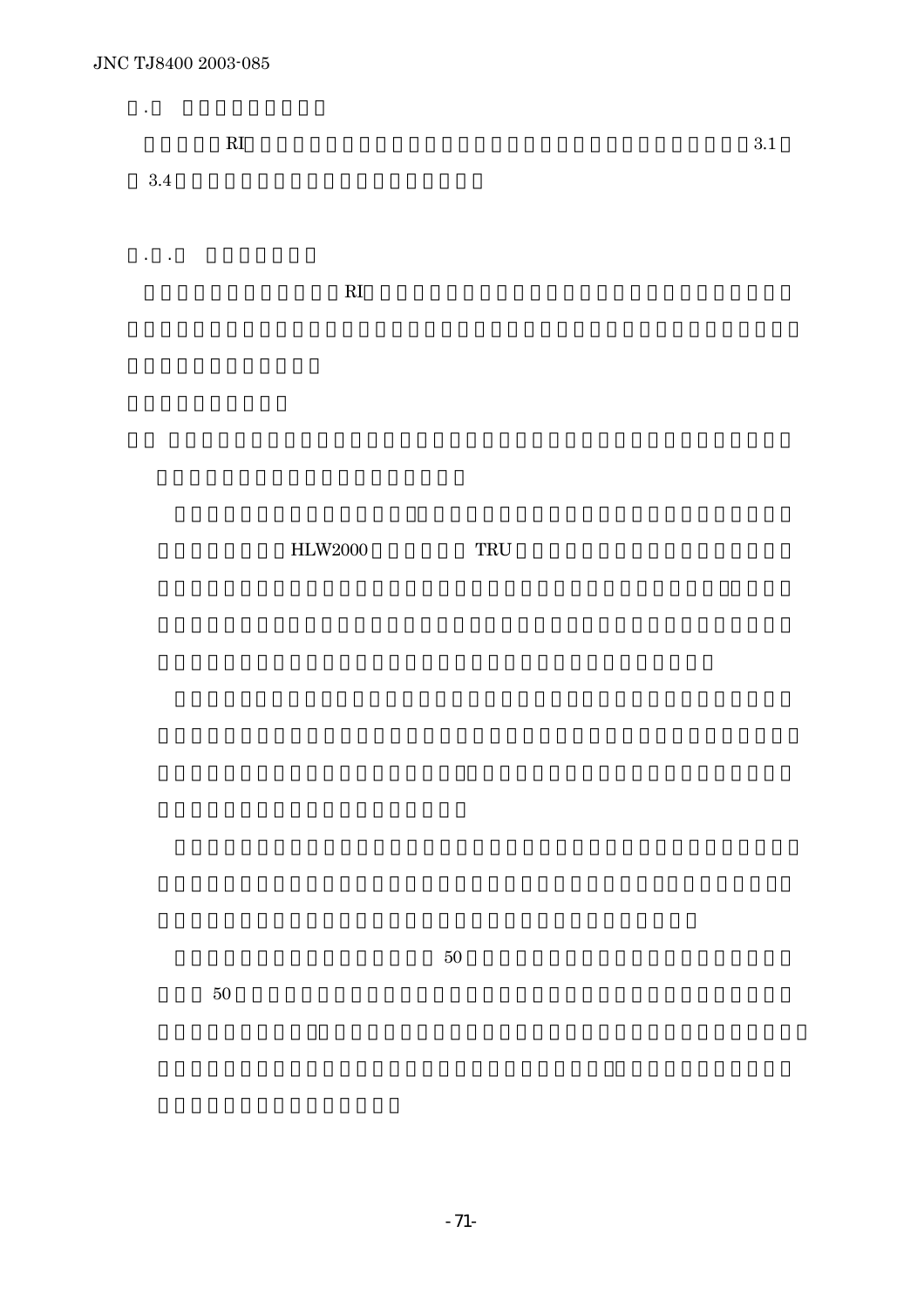|  | etc. |
|--|------|
|  |      |
|  |      |
|  |      |
|  |      |
|  |      |
|  |      |
|  |      |
|  |      |
|  |      |
|  |      |
|  |      |

 $Co-60$   $Cs-137$ 

. . .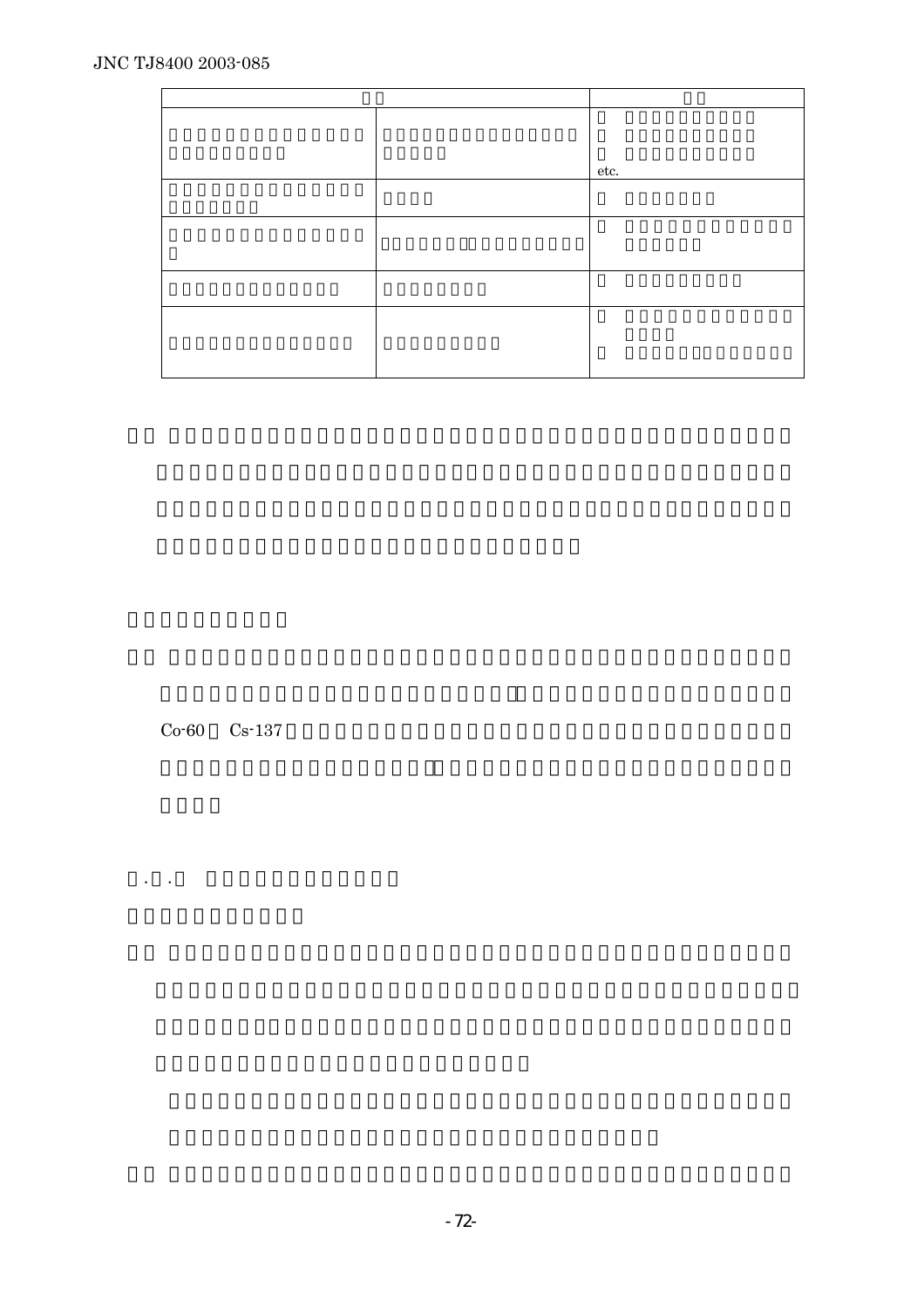. . .

 $5m$ 

 $\rm EDZ$ 

 $EDZ$ 

 $\rm RI$ 

. . 経済性の最適化検討

 $RI$